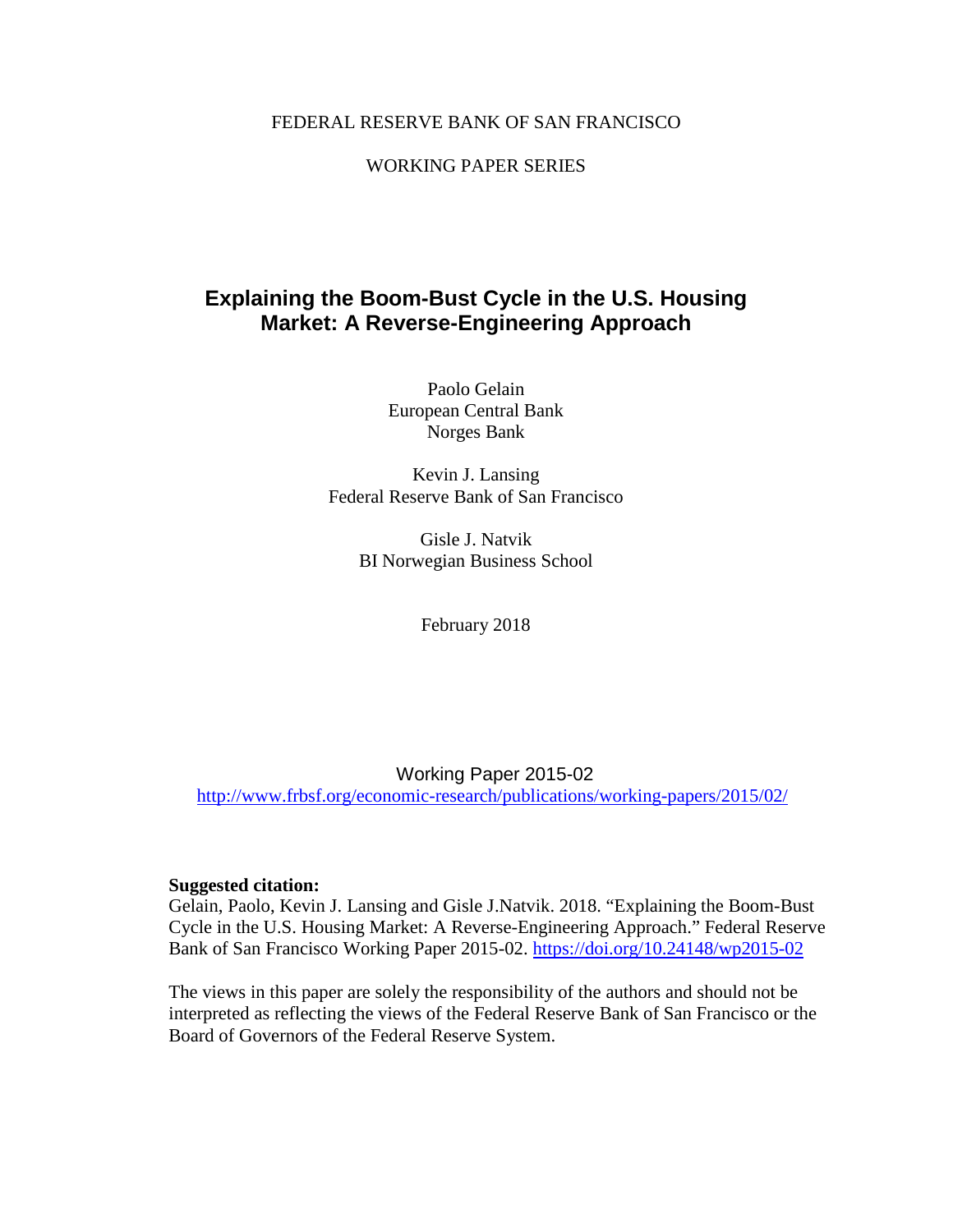# Explaining the Boom-Bust Cycle in the U.S. Housing Market: A Reverse-Engineering Approach

Paolo Gelain<sup>†</sup> Kevin J. Lansing<sup>‡</sup> Gisle J. Natvik<sup>§</sup>

February 23, 2018

#### Abstract

We use a quantitative asset pricing model to "reverse-engineer" the sequences of shocks to housing demand and lending standards needed to replicate the boom-bust patterns in U.S. housing value and mortgage debt from 1993 to 2015. Conditional on the observed paths for U.S. real consumption growth, the real mortgage interest rate, and the supply of residential fixed assets, a specification with random walk expectations outperforms one with rational expectations in plausibly matching the patterns in the data. Counterfactual simulations show that shocks to housing demand, housing supply, and lending standards were important, but movements in the mortgage interest rate were not.

Keywords: Housing booms, Asset price bubbles, Mortgage debt, Borrowing constraints, Lending standards, Macroprudential policy.

JEL Classification: D84, E32, E44, G12, O40, R31.

<sup>\*</sup>Forthcoming in Journal of Money, Credit, and Banking. Any opinions expressed here do not necessarily reflect the views of the managements of the Federal Reserve Bank of Cleveland, the Federal Reserve Bank of San Francisco, or the Board of Governors of the Federal Reserve System. For helpful comments and suggestions, we thank Clemens Kool, Enisse Kharroubi, Kirdan Lees, Jaime Luque, Mathis Mæhlum, John Muellbauer, Paul Shea, Roman äustek, and numerous seminar and conference participants. Part of this research was conducted while Lansing was a visiting economist at Norges Bank, whose hospitality is gratefully acknowledged.

<sup>&</sup>lt;sup>†</sup>Federal Reserve Bank of Cleveland, paolo.gelain@clev.frb.org

<sup>&</sup>lt;sup>‡</sup>Corresponding author. Federal Reserve Bank of San Francisco, kevin.j.lansing@sf.frb.org

<sup>&</sup>lt;sup>§</sup>BI Norwegian Business School, gisle.j.natvik@bi.no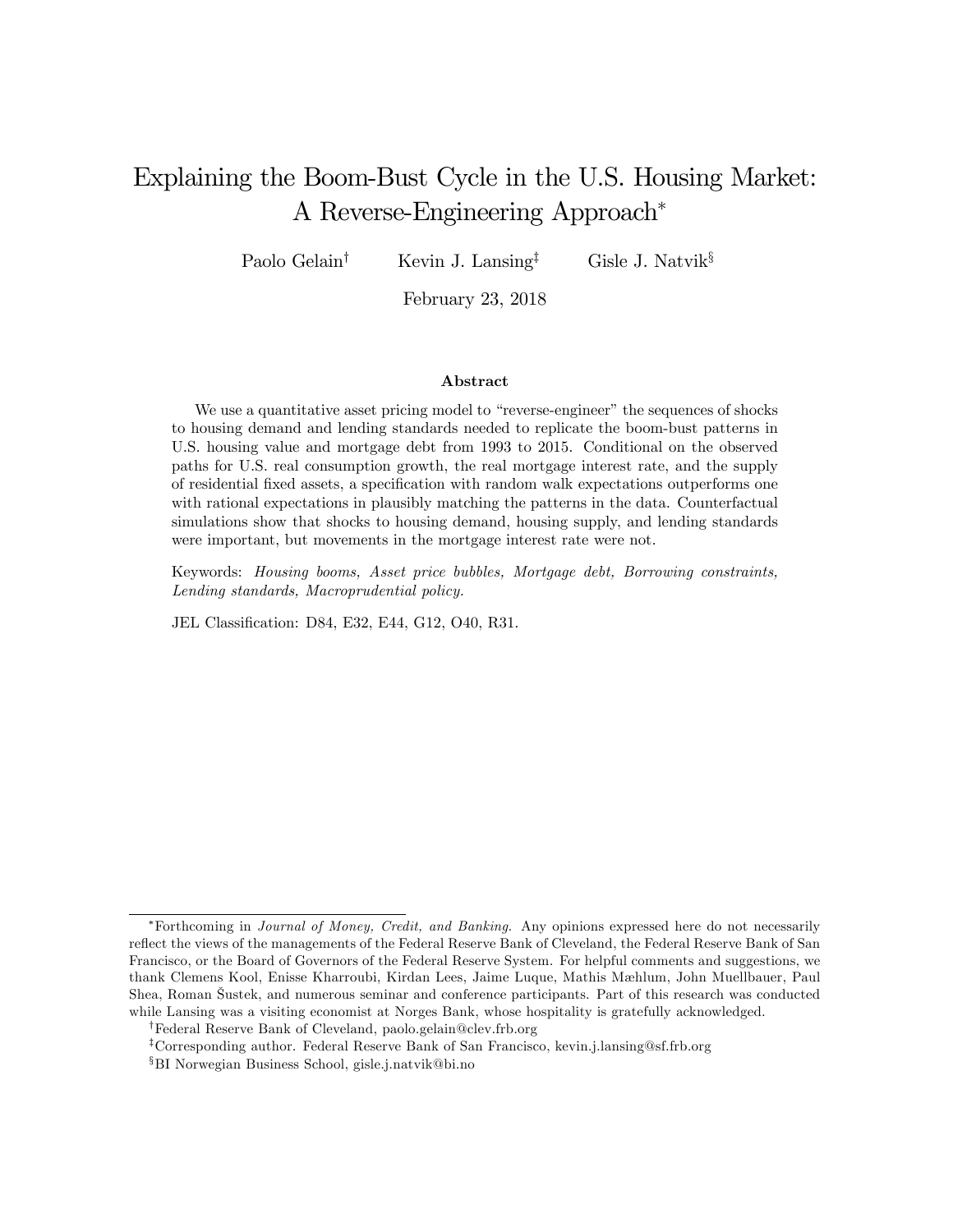### 1 Introduction

Starting around the mid-1990s, the U.S. economy experienced correlated booms and busts in household real estate value, household mortgage debt, and personal consumption expenditures, as shown in Figure 1. The ratio of housing value to consumption peaked in 2006.Q1, seven quarters prior to the start of the Great Recession in 2007.Q4. The ratio of mortgage debt to consumption peaked somewhat later in 2009.Q1. The ratio of personal consumption expenditures to personal disposable income peaked in 2005.Q3. Throughout this period, the ratio of imputed housing rent to consumption declined steadily.<sup>1</sup> Given that rents are a measure of the "dividend" or service flow from housing, the quiet behavior of rents during the boom lends support to non-fundamental explanations of the episode. Our aim is to develop a transparent quantitative model that can account for the patterns observed in Figure 1. In so doing, we assess the plausibility of the driving forces that are needed to make the model fit the data.

A wide variety of empirical evidence links the U.S. housing boom to relaxed lending standards.<sup>2</sup> The report of the U.S. Financial Crisis Inquiry Commission (2011) emphasizes the effects of a self-reinforcing feedback loop in which an influx of new homebuyers with access to easy mortgage credit helped fuel an excessive run-up in house prices. The run-up, in turn, encouraged lenders to ease credit further on the assumption that house prices would continue to rise. As house prices rose, the lending industry marketed a range of exotic mortgage products, e.g., loans requiring no down payment or documentation of income, monthly payments for interest-only or less, and adjustable rate mortgages with low introductory "teaser" rates that reset higher over time. Within the United States, house prices rose faster in areas where subprime and exotic mortgages were more prevalent (Mian and Sufi 2009, Pavlov and Wachter 2011, Berkovec, Chang, and McManus 2012). In a given area, past house price appreciation had a significant positive influence on subsequent loan approval rates in the same area (DellíAriccia, Igan, and Laeven 2012, Goetzmann, Peng, and Yen 2012).

In the aftermath of the 2001 recession, the Federal Reserve reduced the federal funds rate to just 1% and held it there for over 12 months during 2003 and 2004. While some studies find evidence that low interest rates were an important contributor to the run-up in house prices (Taylor 2007, McDonald and Stokes 2011) others argue that low interest rates were not a major factor (Dokko, et al. 2011, Glaeser, Gottlieb, and Gyourko 2013). Aside from the possible effect on house prices, there is clear evidence that low mortgage interest rates during this period set of a refinancing boom, allowing consumers to tap the equity in their homes to pay for all kinds of goods and services. According to data compiled by Greenspan and Kennedy

 $1<sup>1</sup>$ Data on household real estate value and household mortgage debt are from the Federal Reserve's Flow of Funds Accounts. Data on personal consumption expenditures and personal disposable income are from the Federal Reserve Bank of St. Louis' FRED data base. Data on imputed rents from owner-occupied housing are from www.lincolninst.edu, as documented in Davis, Lehnert, and Martin (2008).

<sup>2</sup> See, for example, Demyanyk and Van Hemert (2011), Duca, Muellbauer, and Murphy (2010, 2011), and Dokko, et al. (2011).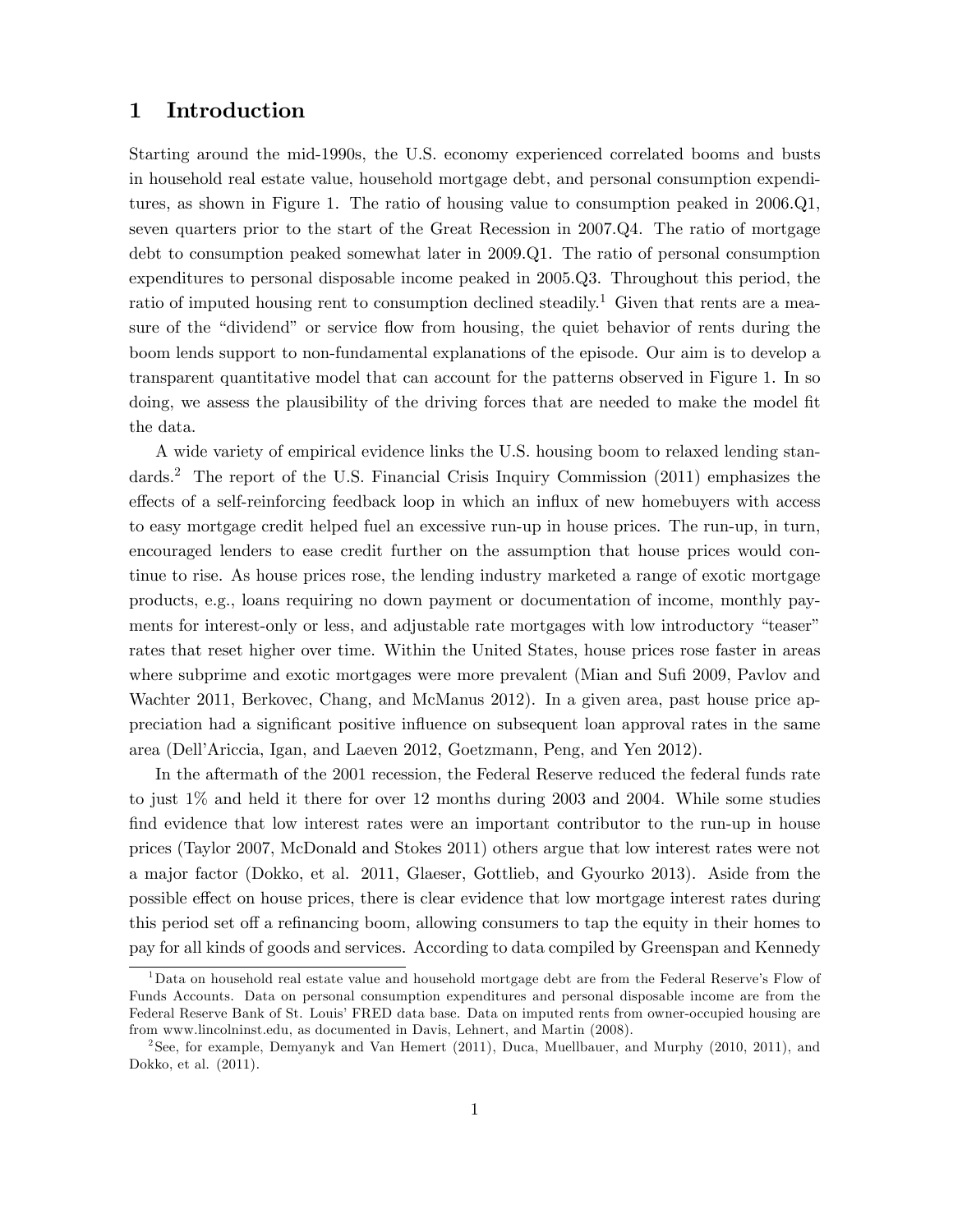(2008, p. 131), free cash generated by home equity extraction contributed an average of \$136 billion per year in personal consumption expenditures from  $2001$  to  $2006$ —more than triple the average yearly contribution of \$44 billion from 1996 to 2000. A follow-up analysis by Dudley  $(2017)$  finds that "between 2004 and 2006, households were increasing their cash flow by over \$200 billion a year by borrowing against their housing equity collateral." A study by Bhutta and Keys (2016) estimates that U.S. home equity extraction totaled nearly \$1 trillion from 2002 to 2005. Kermani (2012) Önds that U.S. counties that experienced the largest increases in house prices from 2000 to 2006 also tended to experience the largest increases in auto sales over the same period. The same counties tended to suffer the largest declines in auto sales from 2006 to 2009 when house prices were falling.<sup>3</sup> Similarly, Mian and Sufi (2014) identify a significant effect on auto spending that operates through home equity borrowing during the period 2002 to 2006. Laibson and Mollerstrom (2010) argue that the U.S. consumption boom from 1996 to 2006 was driven mainly by bubbly movements in house prices, not lower real interest rates.

In this paper, we use a simple quantitative asset pricing model to "reverse-engineer" the sequences of stochastic shocks that are needed to match the boom-bust patterns observed in Figure 1. We consider two versions of the model that differ according to the way that household expectations are formed, either rational expectations or random walk expectations. Conditional on the observed paths for U.S. real consumption growth, the real mortgage interest rate, and the stock of residential fixed assets, we use each model's equilibrium decision rules to back out sequences for: (1) a shock to housing preferences, and (2) a shock to lending standards (as measured by a loan-to-value limit) so as to exactly replicate the boom-bust patterns in household real estate value and mortgage debt from 1993 to 2015, as plotted in the top panels of Figure 1. We also examine the model predictions for the evolution of other variables, such as the rent-to-consumption ratio and the consumption-to-income ratio.

Under rational expectations, we show that the model requires large and persistent shocks to housing preference (i.e., housing demand shocks) to account for the boom-bust cycle in U.S. housing value. According to the model, an increase in housing preference will increase the housing service flow, as measured by the imputed rent from owner-occupied housing. Consequently, the rational expectations model predicts a similar boom-bust cycle in the rentto-consumption ratio. But this did not happen in the data.

As an alternative to rational expectations, we consider a setup where households employ simple random walk forecast rules. This type of forecast rule is consistent with a wide variety of survey evidence that directly measures agents' expectations (Case, Shiller, and Thompson 2012, Coibion and Gorodnichencko 2015). We show that the model with random walk expectations can match the boom-bust cycle in U.S. housing value with much smaller movements in the housing preference shock. With random walk expectations, the standard deviation of

<sup>&</sup>lt;sup>3</sup>A similar pattern can be found in cross-country data on house prices and consumption. See Glick and Lansing (2010) and International Monetary Fund (2012).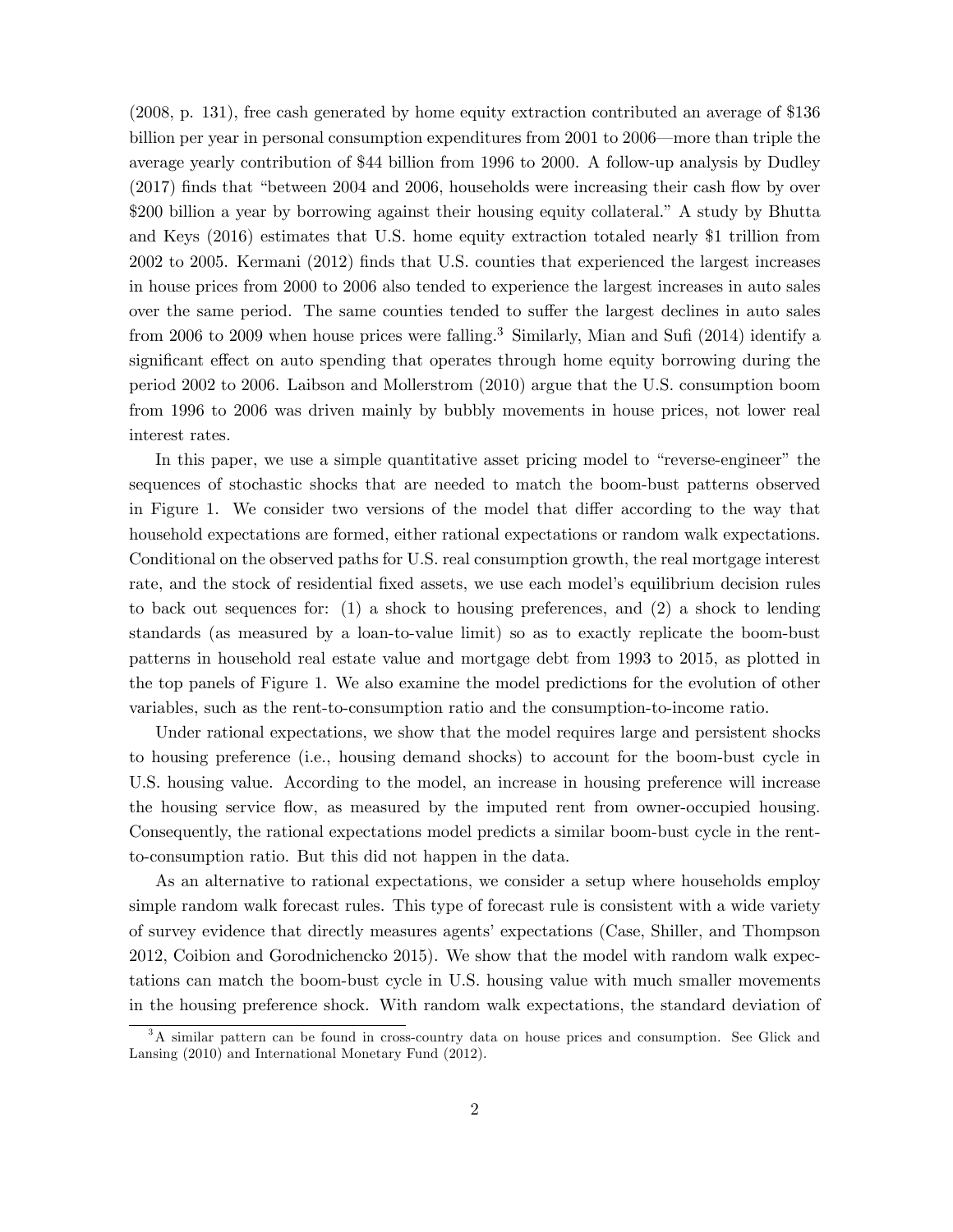the housing preference variable is only about one-fourth as large as the value needed in the rational expectations model. This is because a random walk forecast exhibits a unit root which serves to magnify asset price volatility in response to shocks.<sup>4</sup> We show that the random walk model does a much better job of matching the quiet behavior of the U.S. rent-to-consumption ratio plotted in the lower left panel of Figure 1. More generally, the random walk model captures the idea that much of the run-up in U.S. house prices and credit during the boom years appears to be linked to an ináux of unsophisticated homebuyers. Given their inexperience, these buyers would be more likely to employ simple backward-looking forecast rules for future house prices, interest rates, lending standards, etc. One can also make the case that many U.S. lenders behaved similarly by approving subprime and exotic mortgage loans that could only be repaid if housing values remained high.<sup>5</sup>

New mortgage borrowing in the model is governed by a collateral constraint that depends on the market value of the housing stock. Each period, a fraction of the outstanding mortgage debt is refinanced and replaced with a new mortgage loan. The size of the new loan is subject to a collateral constraint that includes a variable that measures the strength of lending standards. For the remaining fraction of debt that is not refinanced, the borrower continues to make payments of interest and principal. The amortization rate on the mortgage contract is calibrated to approximate a conventional 30-year mortgage loan. A sustained period of rising housing value together with progressively relaxed lending standards leads to an increase in the value of new mortgage loans, contributing to a buildup in household leverage. A rapid decline in housing value leads to a rapid decline in the value of new mortgage loans, but the stock of outstanding mortgage debt declines slowly, as in the data. Using impulse response functions, we show that our setup exhibits the feature that housing value peaks earlier than mortgage debt, consistent with the data plotted in Figure 1.

When we undertake the reverse-engineering exercise, the shifts in lending standards implied by the rational expectations model are identical to those implied by the random walk model. This is because both models already match the observed time path of U.S. housing value by means of the housing preference shocks. The reverse-engineering exercise identifies a relaxation of lending standards during the boom years of 2001 to 2005 followed by a period of progressively tightening lending standards. This pattern is consistent with evidence from the Federal Reserve's Senior Loan Officer Opinion Survey on Bank Lending Practices (SLOOS) which shows that banks started to tighten lending standards before the onset of the Great Recession and often continued to tighten standards even after the recession ended.

Given the reverse-engineered shocks, both expectations models deliver the same paths for

<sup>4</sup>This mechanism for magnifying the volatility of house prices is also employed by Gelain, Lansing, and Mendicino (2013) and Gelain and Lansing (2014). But these papers do not seek to exactly replicate the boombust patterns in the U.S. data, as we do here.

 $5$ According to the report of the U.S. Financial Crisis Inquiry Commission (2011, p. 70), new subprime mortgage originations went from \$100 billion in the year 2000 to around \$650 billion at the peak in 2006. In that year, subprime mortgages represented 23.5% of all new mortgages originated. The same report (p. 165) states: "Overall, by 2006, no-doc or low-doc loans made up  $27\%$  of all mortgages originated."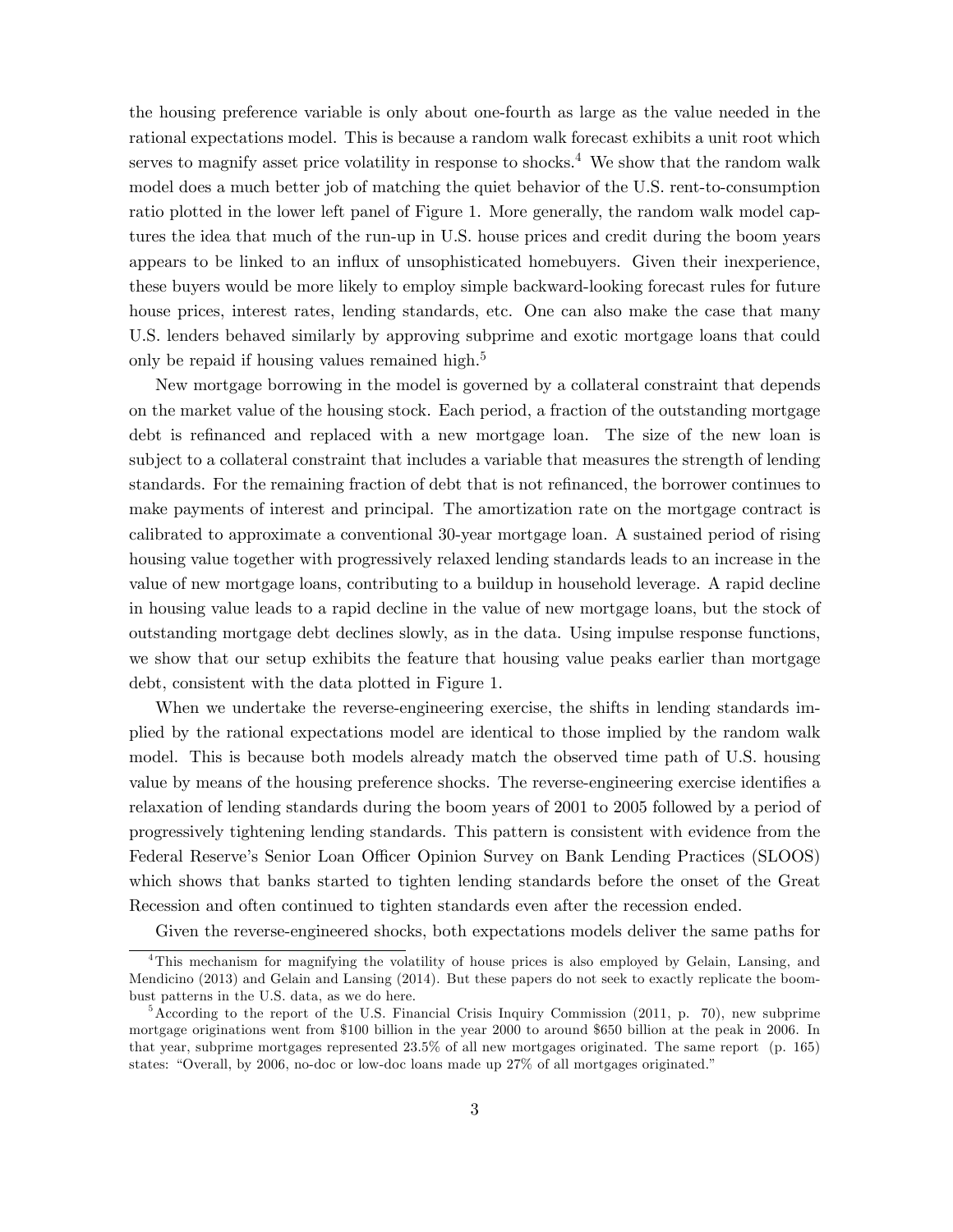the consumption-to-income ratio. According to the simple household budget constraint, the consumption-to-income ratio is driven by movements in the debt-to-consumption ratio, the mortgage interest rate, and the stock of housing which, by construction, are the same for both models. We show that the model-implied path for the consumption-to-income ratio roughly resembles the hump-shaped pattern observed in the U.S. data from 1993 to 2015.

A virtue of our approach is that we can construct counterfactual scenarios by shutting of one shock at a time while leaving the other shocks unchanged. A large gap between the model counterfactual path and the U.S. data path implies that the omitted shock plays an important role in allowing the model to match the data. While the housing preference shock plays an important role in both models, the standard deviation of the shock is much smaller in the random walk model. When we shut off the lending standard shock, the models exhibit only mild run-ups in debt. This result indicates that shifting lending standards were an important driver of the boom-bust episode. Put another way, the amplitude of the boom-bust episode might have been mitigated if mortgage regulators had been more vigilant in enforcing prudent lending standards. Shutting off the housing supply shock leads to a larger boom in the random walk model, but there is not much effect in the rational model. This is because the rational model's large housing preference shocks tend to dominate the effects of the housing supply shocks. When the mortgage interest rate shock is shut off, both models continue to match the boom-bust patterns in U.S. data, implying that the decline in the quarterly real mortgage interest rate was not an important driver of the episode. Intuitively, the mortgage interest rate decline observed in the data is not sufficient to appreciably alter the trajectories of housing value and mortgage debt in the presence of the other shocks.

Overall, our results lend support to the view that the U.S. housing boom was a classic speculative bubble involving naive projections about future asset values, imprudent lending against risky collateral, and ineffective regulatory oversight.

#### 1.1 Related Literature

A common feature of all bubbles is the emergence of seemingly-plausible fundamental arguments that seek to justify the dramatic rise in asset prices. During the boom years of the U.S. housing market, many economists and policymakers argued that a bubble did not exist and that numerous fundamental factors were driving the run-ups in housing values and mortgage debt.<sup>6</sup> Commenting on the rapid growth in subprime mortgage lending, Fed Chairman Alan Greenspan  $(2005)$  offered the view that the lending industry had been dramatically transformed by advances in information technology: "Where once more-marginal applicants would simply have been denied credit, lenders are now able to quite efficiently judge the risk posed by individual applicants and to price that risk appropriately.î In a July 1, 2005 interview on the CNBC network, Ben Bernanke, then Chairman of the President's Council of Economic

<sup>&</sup>lt;sup>6</sup>See, for example, McCarthy and Peach (2004) and Himmelberg, Mayer, and Sinai (2005).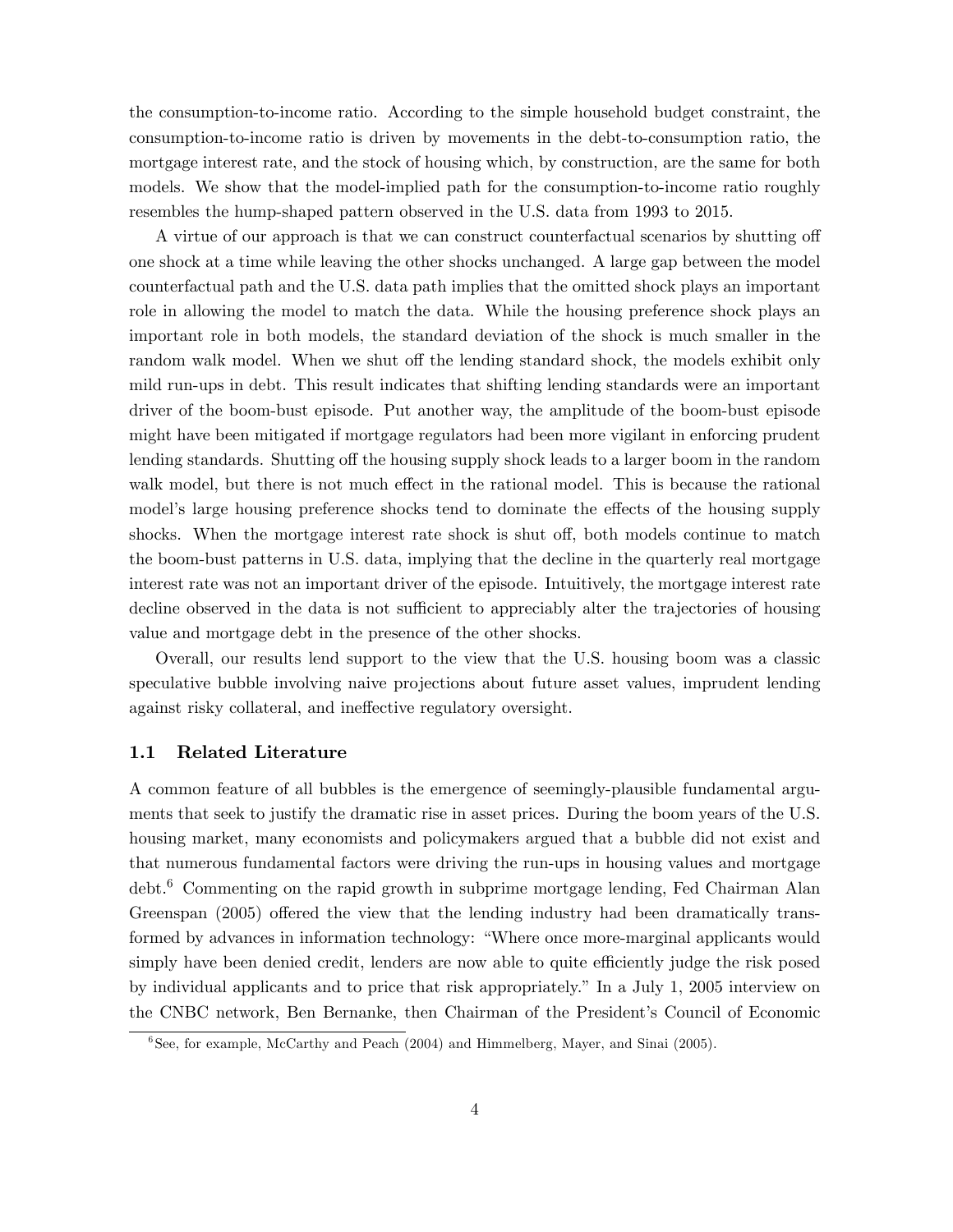Advisers, asserted that fundamental factors such as strong growth in jobs and incomes, low mortgage rates, demographics, and restricted supply were supporting U.S. house prices. In the same interview, Bernanke stated his view that a substantial nationwide decline in house prices was "a pretty unlikely possibility."

Considering the possibility of departures from rational expectations is justified by empirical evidence from surveys that seek to directly measure investor expectations. In a review of the time series evidence on housing investor expectations from 2002 to 2008, Case, Shiller, and Thompson  $(2012, p. 282)$  find that "1-year expectations [of future house prices changes] are fairly well described as attenuated versions of lagged actual 1-year price changes." Studies by Greenwood and Shleifer (2014) and Adam, Marcet, and Beutel (2017) show that measures of investor expectations about future stock returns are strongly correlated with past stock returns and the price-dividend ratio. Koijen, Schmeling, and Vrugt (2015) find similar evidence in other assets classes, including global equities, currencies, and global fixed income investments. Jurgilas and Lansing (2013) show that the balance of households in Norway and Sweden expecting a house price increase over the next year is strongly correlated with nominal house price growth over the preceding year. Ling, Ooi, and Te (2015) find that past house price changes help to predict future house price changes even after taking into account every conceivable fundamental variable that the theory says should matter. In a study of data from the Michigan Survey of Consumers, Piazzesi and Schneider (2009, p. 407) report that ìstarting in 2004, more and more households became optimistic after having watched house prices increase for several years." Along these lines, Burnside, Eichenbaum, and Rebelo (2016) develop a model where agents' optimistic beliefs about future house prices can spread like an infectious disease.

Numerous recent studies have employed quantitative theoretical models to try to replicate various aspects of the boom-bust cycle in the U.S. housing market. Most of these studies preempt bubble explanations by assuming that all agents are fully rational. For example, taking the observed paths of U.S. house prices, aggregate income, and interest rates as given, Chen, Michaux, and Roussanov (2013) show that a model with rational expectations and longterm (interest-only) mortgages can approximate the observed patterns in U.S. household debt and consumption. Their quantitative exercise is similar in spirit to ours with the important exception that they do not attempt to explain movements in U.S. house prices.

Favilukis, Ludvigson, and Van Nieuwerburgh (2017) argue that the run-up in U.S. house prices relative to rents was largely due to a financial market liberalization that reduced buyers' perception of the riskiness of housing purchases, thus lowering the rational expected housing return and driving up the fundamental price-to-rent ratio. However, this mechanism is directly at odds with the survey evidence noted above which finds that investors' expected returns are high when valuation ratios are high. Even though higher valuation ratios in the data empirically predict lower realized returns, the survey evidence shows that investors fail to take this relationship into account; instead they continue to forecast high future returns following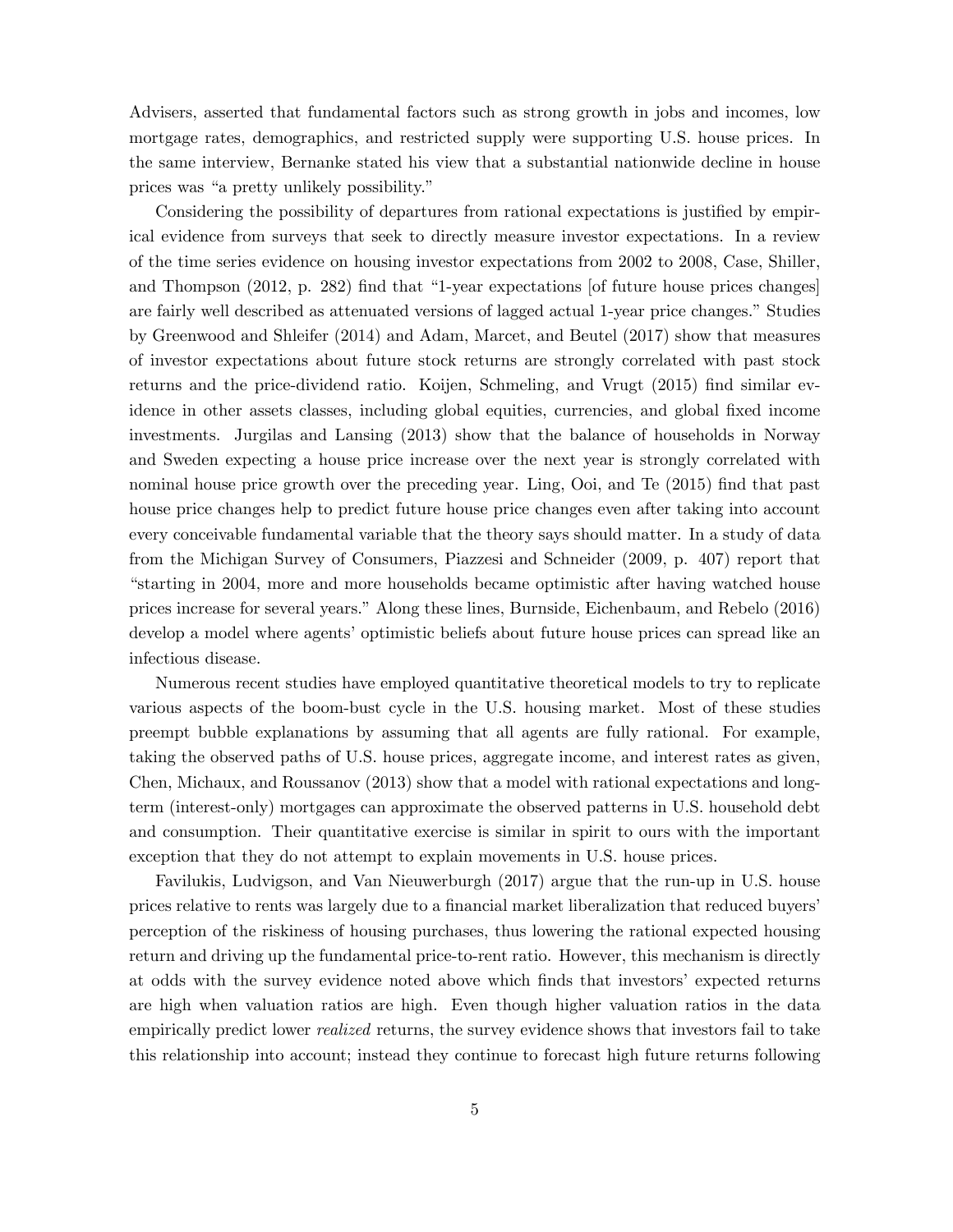sustained run-ups in valuation ratios.

Standard dynamic stochastic general equilibrium (DSGE) models with fully-rational expectations have difficulty producing large swings in housing values that resemble the patterns observed in the data. It is common for such models to employ extremely large and persistent exogenous shocks to rational agents' preferences for housing in an effort to bridge the gap between the model and the data.<sup>7</sup> We obtain a similar result here when we impose rational expectations. But, as noted above, large housing preference shocks are not a plausible explanation for the boom-bust episode because these shocks generate extremely large movements in the imputed housing rent, which are counterfactual. We show that households' use of random walk forecast rules serves to shrink substantially the required magnitude of the housing preference shocks that are needed to match the data. Our approach to increasing the volatility of the model asset price via agents' expectations is similar to other examples in the literature where agents in the model employ extrapolative-type forecast rules (Barsky and De Long 1993, Lansing 2006, 2010, Granziera and Kozicki 2015, Glaeser and Nathanson 2018).

Justiniano, Primiceri, and Tambalotti (2017) develop a stylized model that distinguishes between a credit supply constraint and the more conventional borrowing constraint. They argue that the U.S. housing boom is best explained as a relaxation of the credit supply constraint, as this reduces mortgage interest rates and thereby can generate a sizeable increase in the steady-state house price. In their quantitative exercises, they compare sequences of steady states, where each movement in the credit supply limit "is unanticipated by the agents." Hence, their proposed explanation can be interpreted as departing from rational expectations, as is done here. In contrast to their approach, our simulations account for the model's out-ofsteady-state transition dynamics. We find that the observed decline in the U.S. real mortgage interest was not an important contributor to the run-up in U.S. housing value—consistent with the empirical findings of Dokko, et al. (2011) and Glaeser, Gottlieb, and Gyourko (2013). In this regard, itís worth noting that U.S. real mortgage interest rates continued to decline for several years after 2007 while housing values also continued to fall. Our model ascribes a key role to relaxed borrowing constraints, consistent with the empirical evidence on the rapid growth of subprime mortgage lending during the boom years.

Boz and Mendoza (2014) show that a model with Bayesian learning about a regime shifting loan-to-value limit can produce a pronounced run-up in credit and land prices followed by a sharp and sudden drop. The one-period debt contract in their model causes credit and the land price to move in tandem on the downside—a feature that is not consistent with the gradual deleveraging observed in the data. Using a model that abstracts from shifts in lending standards, Adam, Kuang, and Marcet (2012) show that the introduction of constantgain learning can help account for cross-country patterns in house prices and current account dynamics.

Garriga, Manuelli, and Peralta-Alva (2017) develop a model of house price swings that

<sup>7</sup> See for example, Iacoviello and Neri (2010) and Justiniano, Primiceri, and Tambalotti (2015), among others.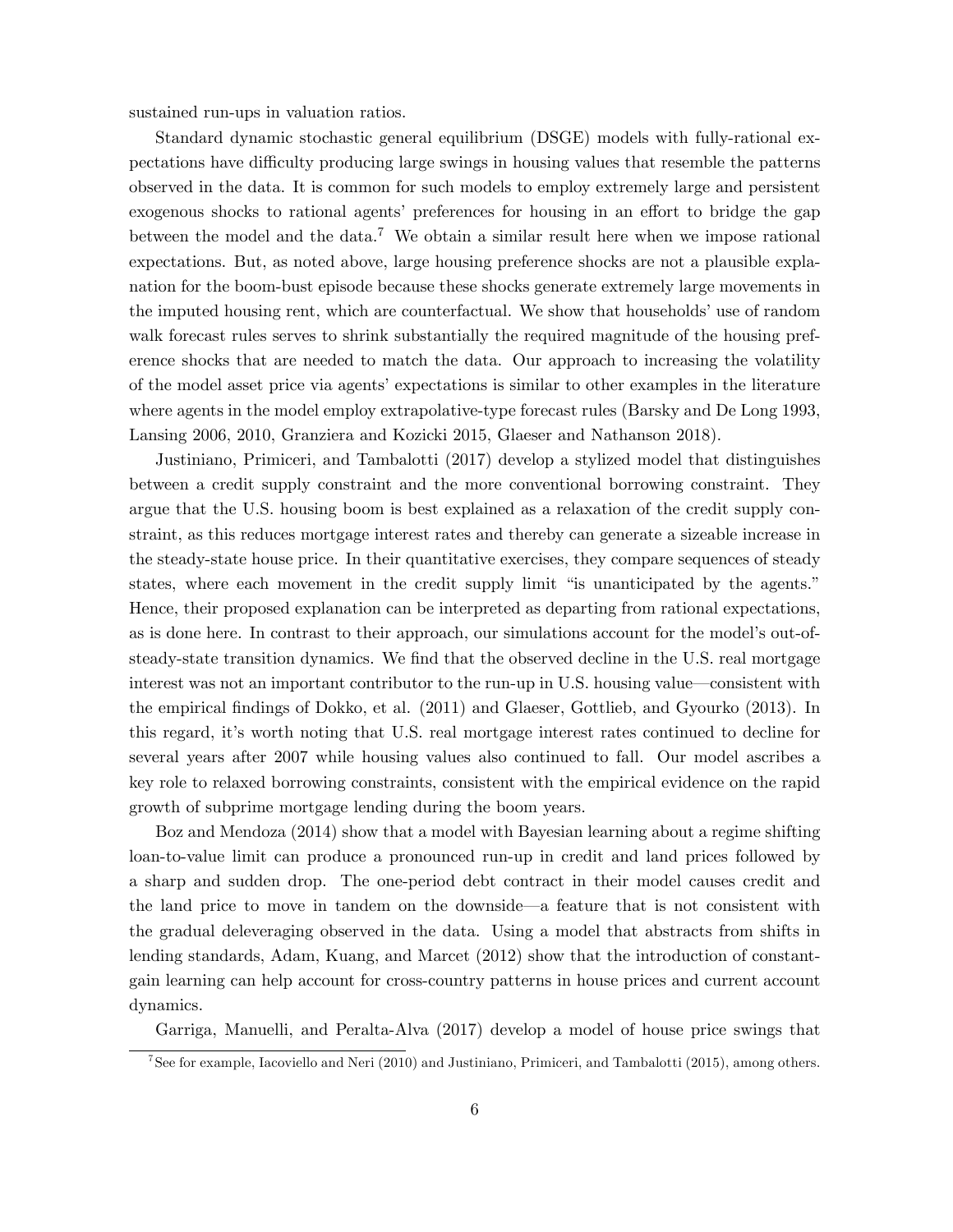shares some common features with ours, i.e., long-term mortgage debt with shocks to the mortgage interest rate and lending standards. Under perfect foresight, their model cannot explain the U.S. house price boom-bust episode. In contrast, a version with "shocks to expectations" does a much better job of fitting the data. Gete  $(2017)$  shows that introducing the backward-looking survey expectations from Case, Shiller, and Thompson (2012) into a DSGE model with housing can help account for movements in U.S. house prices over the period 1994 to 2012.

### 2 Model

Housing services are priced using a version of the frictionless pure exchange model of Lucas (1978). The representative household's problem is to choose sequences of  $c_t$ ,  $h_t$ , and  $b_{t+1}$  to maximize

$$
\widehat{E}_0 \sum_{t=0}^{\infty} \beta^t \left\{ \log \left( c_t - \kappa C_{t-1} \right) + \theta_t \log \left( h_t \right) \right\},\tag{1}
$$

subject to the following equations

$$
c_t + p_t (h_t - h_{t-1}) + [r_t + \mu + (1 - \mu) \delta] b_t = y_t + \mu \ell_t.
$$
 (2)

$$
\ell_t \leq m_t p_t h_t \tag{3}
$$

$$
b_{t+1} = \mu \ell_t + (1 - \mu)(1 - \delta) b_t \tag{4}
$$

where  $\beta$  is the subjective time discount factor,  $\kappa$  is a parameter that influences risk aversion, and  $\theta_t \geq 0$  is a variable that measures the strength of housing preference. The symbol  $\widehat{E}_t$  represents the household's subjective expectation, conditional on information available at time t. Under rational expectations,  $E_t$  corresponds to the mathematical expectation operator  $E_t$  evaluated using the objective distribution of shocks, which are assumed known to the rational household. The variable  $c_t$  is real non-housing consumption and  $C_{t-1}$  is lagged aggregate consumption per household, which serves as an external habit level of consumption. In equilibrium, we have  $C_{t-1} = c_{t-1}$ . The variable  $h_t$  is housing consumption which is directly proportional to the stock of housing assets,  $p_t$  is the price of the housing asset which the household takes as given,  $b_t$  is outstanding real mortgage debt,  $r_t$  is the real mortgage interest rate,  $y_t$  is real disposable income, and  $\ell_t$  is the flow of new mortgage borrowing.

We postulate that each period, the representative household faces a constant probability  $\mu$ of refinancing the existing mortgage with a new loan. The size of the new loan  $\ell_t$  is subject to a standard collateral constraint (3), where  $m_t$  is a variable that governs the strength of lending standards. We interpret an increase in  $m_t$  to represent a relaxation of lending standards while a decrease in  $m_t$  is a tightening of standards. With probability  $1 - \mu$ , the representative household continues to pay interest and principal on the existing mortgage, where  $\delta \in [0, 1)$ is the amortization rate, i.e., the fraction of outstanding mortgage debt that is repaid during the period. The stock of mortgage debt evolves according to the law of motion (4). When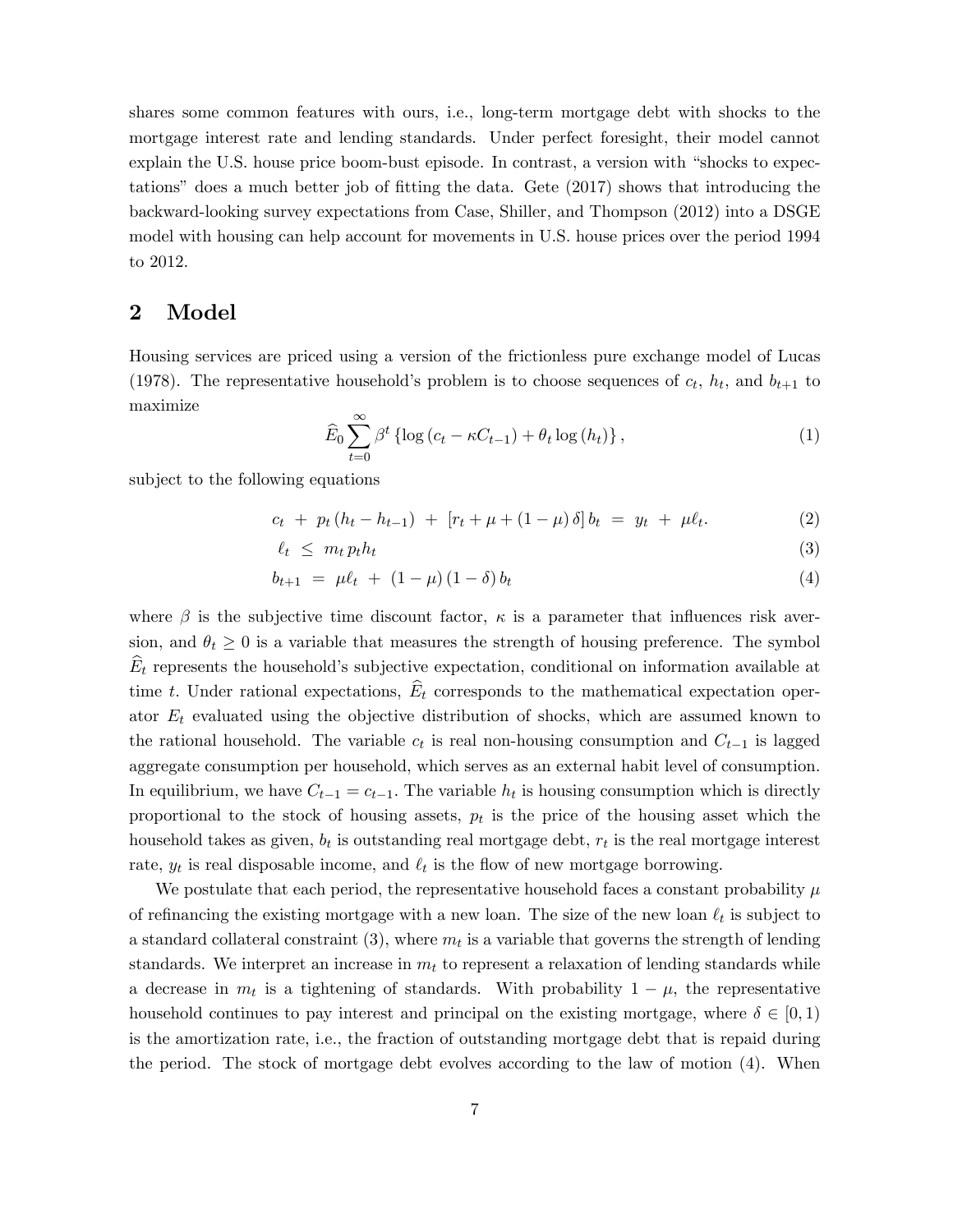$\mu = 1$ , equations (2) through (4) imply that the entire stock of mortgage debt is refinanced each period, which is obviously not realistic. In the quantitative analysis, we set  $\mu \in (0,1)$ which allows the stock of mortgage debt to exhibit inertia in response to fundamental shocks.<sup>8</sup>

The exogenous driving variables  $\theta_t$ ,  $m_t$ ,  $R_t \equiv 1+r_t$ , and  $x_t \equiv \log(c_t/c_{t-1})$  evolve according to the following laws of motion:

$$
\theta_t = \theta \exp(u_t), \qquad u_t = \rho_u u_{t-1} + \varepsilon_{u,t}, \qquad \varepsilon_{u,t} \sim NID\left(0, \sigma_u^2\right), \tag{5}
$$

$$
m_t = m \exp(v_t), \qquad v_t = \rho_v v_{t-1} + \varepsilon_{v,t}, \qquad \varepsilon_{v,t} \sim NID\left(0, \sigma_v^2\right), \tag{6}
$$

$$
R_t = R \exp(\tau_t), \quad \tau_t = \rho_\tau \tau_{t-1} + \varepsilon_{\tau,t}, \quad \varepsilon_{\tau,t} \sim NID\left(0, \sigma_\tau^2\right), \tag{7}
$$

$$
x_t = \overline{x} + \rho_x (x_{t-1} - \overline{x}) + \varepsilon_{x,t}, \qquad \varepsilon_{x,t} \sim NID\left(0, \sigma_x^2\right), \qquad (8)
$$

where the stochastic innovations are normally and independently distributed (NID) with mean zero.

We postulate that the supply of housing responds positively to movements in the market value of housing according to the following supply function

$$
H_{t+1} = A H_t^{1-\psi} (p_t H_t / C_t)^{\psi} \exp(s_{t+1}), \qquad (9)
$$

$$
s_t = \rho_s s_{t-1} + \varepsilon_{s,t} \quad \varepsilon_{s,t} \sim NID\left(0, \sigma_s^2\right), \tag{10}
$$

where  $A > 0$ ,  $\psi > 0$ , and  $H_t$  and  $C_t$  are aggregate per capita variables that are viewed as outside the control of an individual household. In equilibrium, we have  $H_t = h_t$  and  $C_t = c_t$ for all t. The variable  $s_t$  is an exogenous housing supply shock that evolves according to the law of motion (10).

Figure 2 provides empirical support for our housing supply function. Using data from the Bureau of Economic Analysis (BEA), real per capita residential investment (top left panel) exhibits a boom-bust pattern that looks very similar to the boom-bust pattern in real per capita household real estate value (bottom left panel). The top right panel of Figure 2 plots a chain-type quantity index for the net stock of private residential Öxed assets, where the data is normalized to 1.0 in  $1993.Q1.^9$  The quantity index increased by about  $25\%$  from  $1993.Q1$  to its peak value in 2007.Q4. We use the BEA residential Öxed asset data going back to 1960 to estimate the elasticity parameter  $\psi$  in equation (9). The residuals from the regression, plotted in the bottom right panel of Figure 2, provide us with an empirical measure of the housing supply shocks.<sup>10</sup>

<sup>&</sup>lt;sup>8</sup>The  $\mu = 1$  case corresponds to the setup in Iacoviello (2005), Iacoviello and Neri (2010), Adam, Kuang, and Marcet (2012), and Boz and Mendoza (2014). The  $\mu \in (0,1)$  case is similar to the setup in Iacoviello (2015), Alpanda and Zubairy (2017), and Gelain, Lansing, and Natvik (2018).

 $9^9$ The BEA private residential fixed asset data are from NIPA Table 5.2, line 2, The corresponding investment data are from NIPA Table 5.8, Line 2. The data are available at annual frequency. We create quarterly time series by log-linear interpolation of the annual data.

<sup>&</sup>lt;sup>10</sup>Our housing supply function (9) implies that  $H_t$  is a stationary variable whereas the quantity index in the data may exhibit a unit root. The estimated value  $\psi = 0.0092$  implies that  $H_t$  in the model is highly persistent, allowing our specification to exactly replicate the path of the quantity index in the data with the appropriate sequence of housing supply shocks.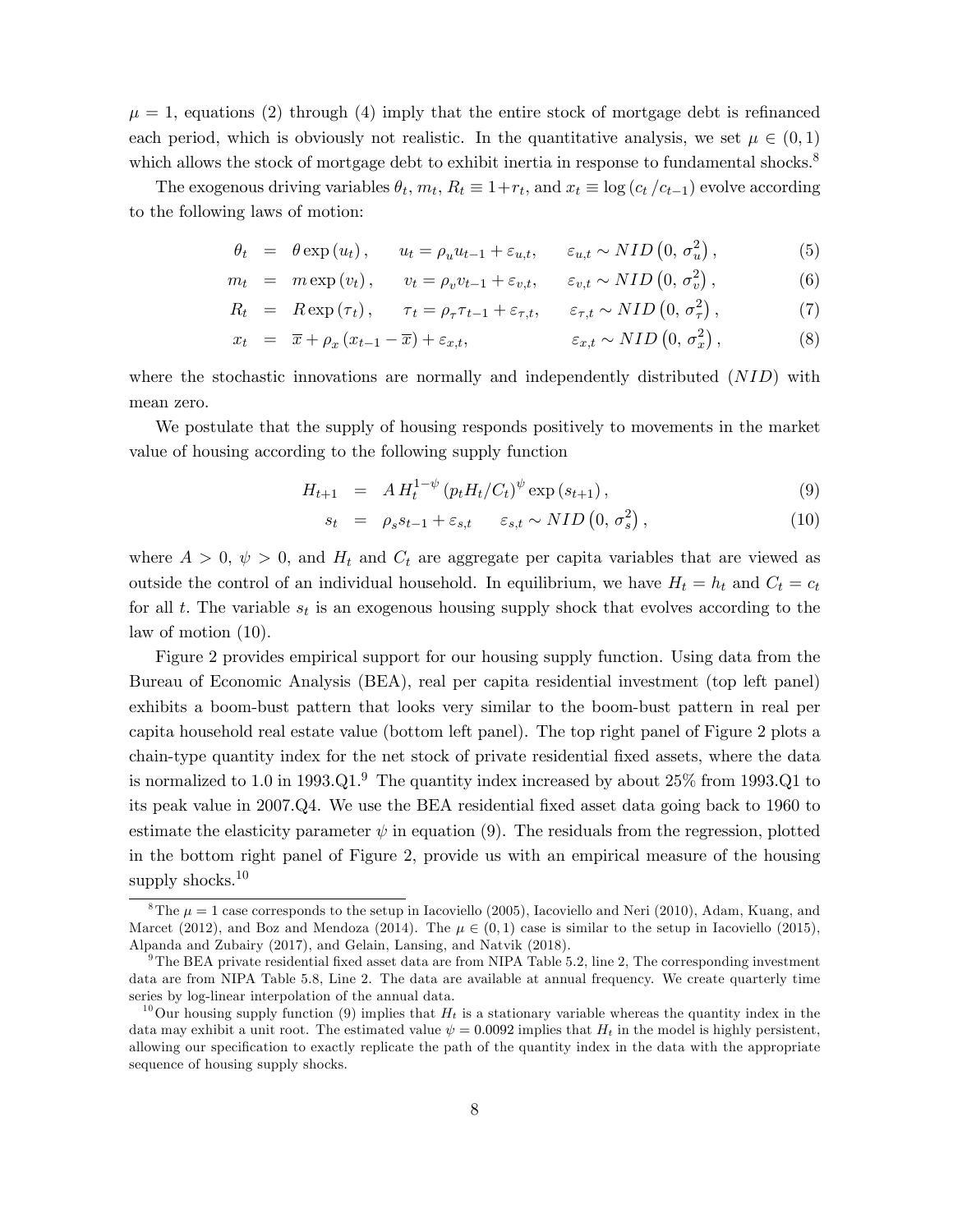The representative household's optimization problem can be formulated as

$$
\max_{c_t, h_t, b_{t+1}} \hat{E}_0 \sum_{t=0}^{\infty} \beta^t \pounds_t,
$$
\n(11)

where the current-period Lagrangian  $\mathcal{L}_t$  is given by

$$
\mathcal{L}_{t} = \log (c_{t} - \kappa C_{t-1}) + \theta_{t} \log (h_{t}) + \lambda_{t} [y_{t} + p_{t} (h_{t-1} - h_{t}) + b_{t+1} - R_{t} b_{t} - c_{t}] + \lambda_{t} \eta_{t} [\mu m_{t} p_{t} h_{t} + (1 - \mu) (1 - \delta) b_{t} - b_{t+1}].
$$
\n(12)

The variables  $\lambda_t$  and  $\eta_t$  are Lagrange multipliers and we have used equation (4) to eliminate the term  $\mu \ell_t$  from the household budget constraint (2).

The household's first-order conditions with respect to  $c_t$ ,  $h_t$ , and  $b_{t+1}$  are given by

$$
\lambda_t = \frac{1}{c_t \left[1 - \kappa \exp\left(-x_t\right)\right]},\tag{13}
$$

$$
\lambda_t p_t = \frac{\theta_t}{h_t} + \lambda_t \eta_t \mu m_t p_t + \beta \widehat{E}_t \lambda_{t+1} p_{t+1}, \qquad (14)
$$

$$
\lambda_t \eta_t = \lambda_t - \beta \widehat{E}_t \lambda_{t+1} \left[ R_{t+1} - (1 - \mu) (1 - \delta) \eta_{t+1} \right], \tag{15}
$$

where we have imposed  $C_{t-1} = c_{t-1}$  and  $c_{t-1}/c_t = \exp(-x_t)$  in equation (13). After dividing both sides of equation (14) by  $\lambda_t$ , we can see that the "dividend" or imputed rent from owneroccupied housing is given by  $\theta_t / (\lambda_t h_t) + \eta_t \mu m_t p_t$ . The imputed rent consists of two parts: (1) a service flow per unit of housing that is influenced by the stochastic preference variable  $\theta_t$ , and (2) the marginal collateral value of the house in the case when the borrowing constraint is binding, i.e., when  $\eta_t > 0.11$  Equation (14) also shows that, all else equal, an increase in the equilibrium housing supply  $h_t$  will put downward pressure on the house price  $p_t$ .

#### 2.1 Rational Expectations

In Appendix A, we express the model equilibrium conditions in terms of the stationary variables  $p_{n,t} \equiv p_t h_t/c_t$ ,  $b_{n,t} \equiv b_t/c_{t-1}$ , and  $b_{n,t+1} \equiv b_{t+1}/c_t$ . This procedure facilitates a log-linear approximate solution of the model in the vicinity of the steady state. Details of the rational expectations solution are contained in Appendix B. The decision variables are  $p_{n,t}$ ,  $b_{n,t+1}$ , and  $\eta_t$ . The seven state variables are: (1) the normalized stock of mortgage debt  $b_{n,t}$ , (2) the equilibrium housing stock  $h_t$ , (3) the housing preference shock  $u_t$ , (4) the lending standard shock  $v_t$ , (5) the mortgage interest rate shock  $\tau_t$ , (6) the housing supply shock  $s_t$ , and (7) the consumption growth rate  $x_t$ .

 $11$ We confirm that the borrowing constraint is binding at the model steady state. As is common in the literature, we solve the model assuming that the borrowing constraint is always binding in a neighborhood around the steady state.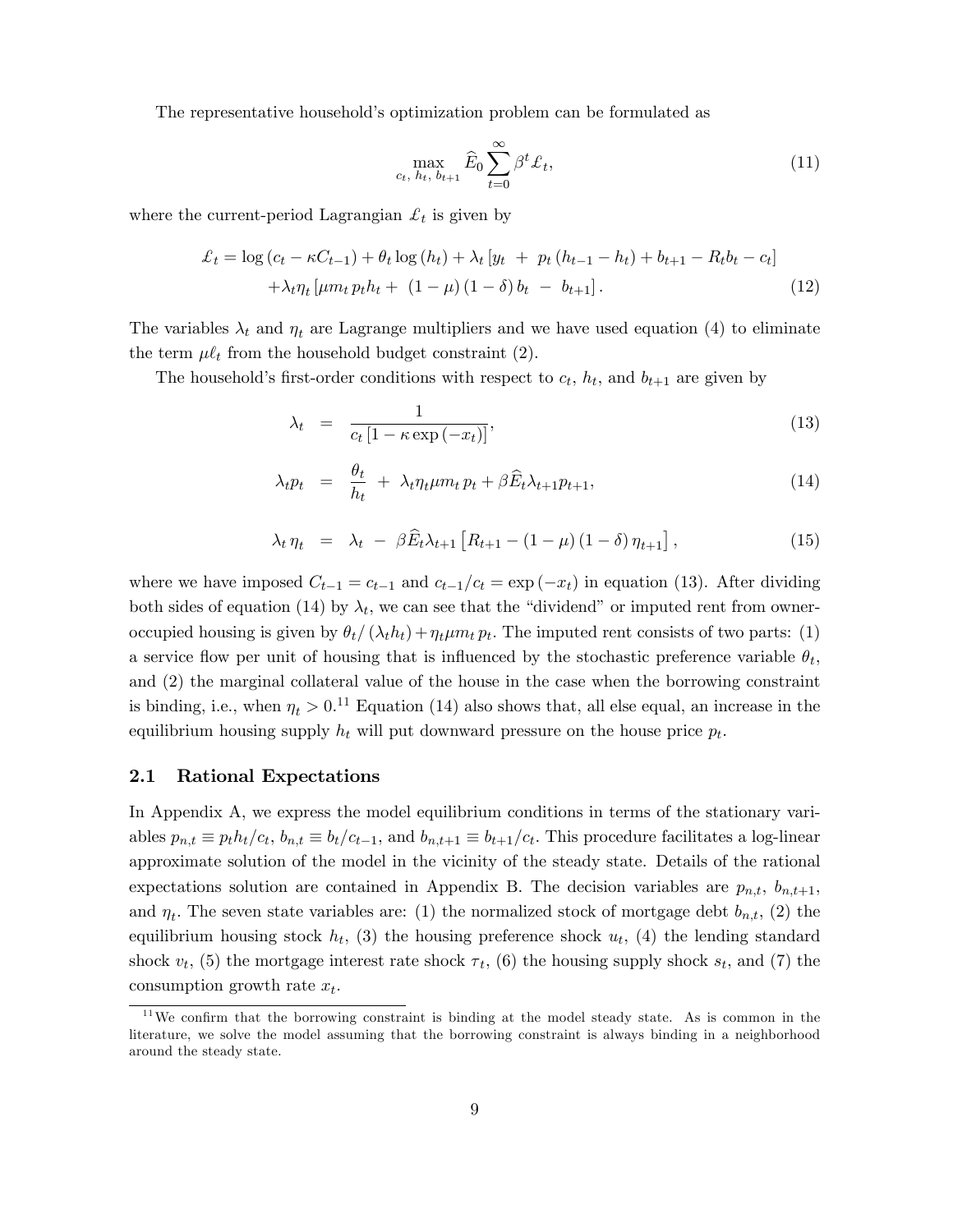#### 2.2 Random Walk Expectations

The rational expectations solution is based on strong assumptions about the representative household's information set. Specifically, the rational solution assumes that the household knows the stochastic processes for all Öve exogenous shocks. The survey evidence described in Section 1.1 shows that there is strong empirical support for backward-looking type forecast rules. Motivated by the survey evidence, we postulate that the representative household employs simple random walk forecast rules that require only a minimal amount of computational and informational resources. As noted by Nerlove  $(1983, p. 1255)$ , "Purposeful economic agents have incentives to eliminate errors up to a point justified by the costs of obtaining the information necessary to do so... The most readily available and least costly information about the future value of a variable is its past value."

From the transformed equilibrium conditions in Appendix A, we see that two of the variables that the agent must forecast are  $p_{n,t+1} \equiv p_{t+1}h_{t+1}/c_{t+1}$  and  $R_{t+1} \equiv 1 + r_{t+1}$ . Figure 3 examines the suitability of a random walk forecast to predict these variables in U.S. data. The figure plots the root mean squared percentage forecast error (RMSPFE) for one-quarter ahead forecasts using a forecast rule of the form  $E_t z_{t+1} = \omega z_t + (1 - \omega) E_{t-1} z_t$ , where  $z_{t+1} \in \{p_{n,t+1}, R_{t+1}\}\.$  The parameter  $\omega > 0$  governs the weight assigned to the most recent observation—analogous to the Kalman gain in a model with noisy information, along the lines of Coibion and Gordonichenko (2015). For the variable  $p_{n,t+1}$ , forecast performance is best (lowest RMSPFE) when  $\omega \simeq 1.1$  for the pre-boom period and  $\omega \simeq 1.7$  for the boom-bust period. For the variable  $R_{t+1}$ , forecast performance is best when  $\omega \simeq 1.3$  during both periods. When  $\omega > 1$ , a positive forecast error in the current period leads to an upward adjustment in the forecasted growth of the variable in the next period.<sup>12</sup> The value  $\omega = 1$  corresponds to a random walk forecast. Both panels of Figure 3 shows that a forecast rule with  $\omega = 1$  does not sacrifice much in terms forecast performance relative to higher values of  $\omega$ . Details of the model solution using random walk expectations are contained in Appendix C.

### 3 Parameter Values

Tables 1 and 2 show the values of the model parameters that we employ in the simulations. The parameter values in Table 1 are the same for both expectation models. The habit formation parameter  $\kappa$  is set to achieve a coefficient of relative risk aversion approximately equal to 2 in steady state. The steady state coefficient of relative risk aversion is given by  $1/[1 - \kappa \exp(\overline{x})]$ , where  $\bar{x}$  is the steady state consumption growth rate. We also experimented with alternative values of  $\kappa$ , as high as 0.9. The results were broadly similar to the case when  $\kappa = 0.5$ . This is because the volatility of U.S. consumption growth is relatively low and therefore does not induce large swings in the model-implied risk aversion coefficient during the simulations.

<sup>&</sup>lt;sup>12</sup> To see this, the forecast rule can be rearranged as follows:  $\widehat{E}_t(z_{t+1} - z_t) = (\omega - 1)(z_t - \widehat{E}_{t-1} z_t].$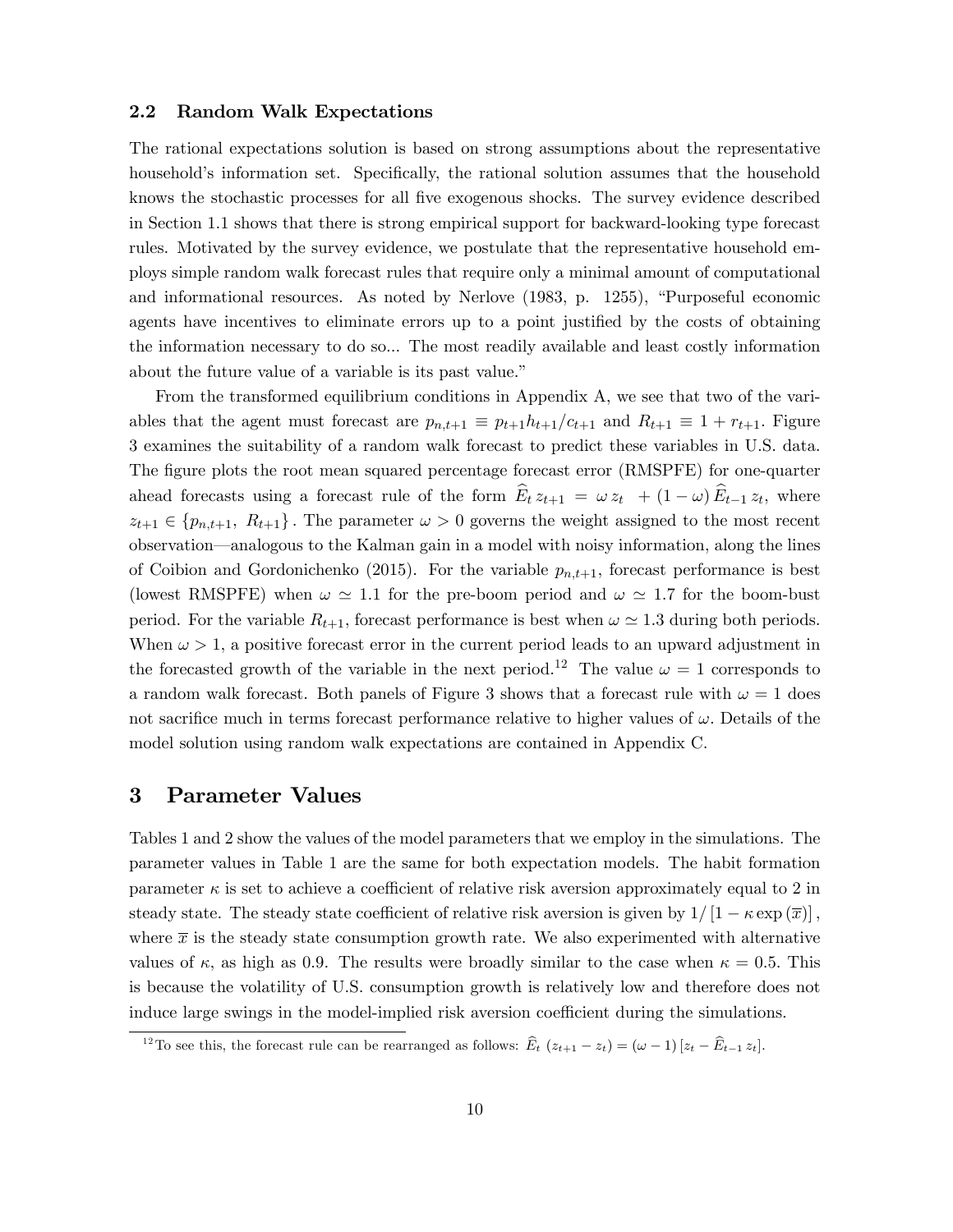| Parameter      | Value  | Description/Target                                      |
|----------------|--------|---------------------------------------------------------|
| $\kappa$       | 0.5    | Steady state risk aversion coefficient $\simeq 2$ .     |
| m              | 0.86   | LTV of first-time homebuyers $= 0.86$ in 1993.Q1        |
| β              | 0.9876 | Housing value/quarterly consumption $= 7.3$ in 1993.Q1  |
| $\theta$       | 0.1596 | House price/quarterly rent $= 80.6$ in 1993.Q1          |
| $\mu$          | 0.0164 | Mortgage debt/quarterly consumption $= 2.6$ in 1993.Q1  |
| R.             | 1.012  | Gross quarterly real mortgage interest rate in 1993.Q1. |
| $\overline{x}$ | 0.0045 | Average quarterly real per capita consumption growth.   |
| $\delta$       | 0.019  | Approximate 30-year mortgage amortization rate.         |
| $\psi$         | 0.0092 | Estimated from BEA private residential fixed assets.    |
| A              | 0.9819 | Consistent with model steady state in 1993.Q1.          |

Table 1: Model Parameter Values

From the collateral constraint (3), the parameter m represents the loan-to-value (LTV) ratio of a new mortgage loan in the event that the household refinances the existing loan. We choose  $m = 0.86$  to approximate the average LTV of U.S. first-time homebuyers in 1993.Q1, as plotted by Duca, Muellbauer, and Murphy (2011, p. 534).

From Figure 1, we see that the U.S. housing market ratios are all close to their long-run means in 1993.Q1. The two expectations models share the same steady state. We choose the values of  $\beta$ ,  $\theta$ , and  $\mu$  simultaneously so that the following steady state model ratios are equal to the corresponding U.S. ratios in 1993.Q1: (1) house price-to-rent, (2) housing value-to-consumption, and (3) mortgage debt-to-consumption. Data on median U.S. house prices and median imputed rents from owner-occupied housing are from the Lincoln Land Institute.<sup>13</sup> For consistency with the model, the house price and rent series are both scaled (preserving the price-to-rent ratio) so that the ratio of the median house price to per capita U.S. consumption in 1993.Q1 coincides with the ratio of aggregate U.S. housing value to aggregate U.S. consumption in the same quarter, implying a normalized housing stock of  $h_t = 1$  in 1993.Q1. Data on U.S. residential real estate values and household mortgage debt are from the Federal Reserveís Flow of Funds. Data on real personal consumption expenditures and population are from the Federal Reserve Bank of St. Louis' FRED database.

The variable  $R_t$  in the model is the gross quarterly real mortgage interest rate which we construct from the data.<sup>14</sup> The steady state value  $R = 1.012$  corresponds to the observed value in 1993.Q1. Given the high volatility of real per capita consumption growth from one quarter to the next, we choose the steady state value  $\bar{x}$  to coincide with the sample average from 1993.Q1 to 2015.Q4. We compute the parameter values  $\rho_x$ ,  $\sigma_x$ ,  $\rho_{\tau}$ , and  $\sigma_{\tau}$  to match the persistence and volatility properties of  $x_t$  and  $R_t$  in the data from 1993.Q1 to 2015.Q4.

<sup>&</sup>lt;sup>13</sup>See www.lincolninst.edu. For prices, we use the data series that includes the Case-Shiller-Weiss measure from the year 2000 onwards, as documented in Davis, Lehnert, and Martin (2008).

<sup>&</sup>lt;sup>14</sup>We start with data on the nominal 30-year conventional mortgage interest rate from the Federal Reserve Bank of St. Louis' FRED database. We then convert the annualized nominal mortgage interest rate into a quarterly real rate using the trailing 12-month PCE inflation rate as a measure of expected inflation (converted to a quarterly expected inflation rate).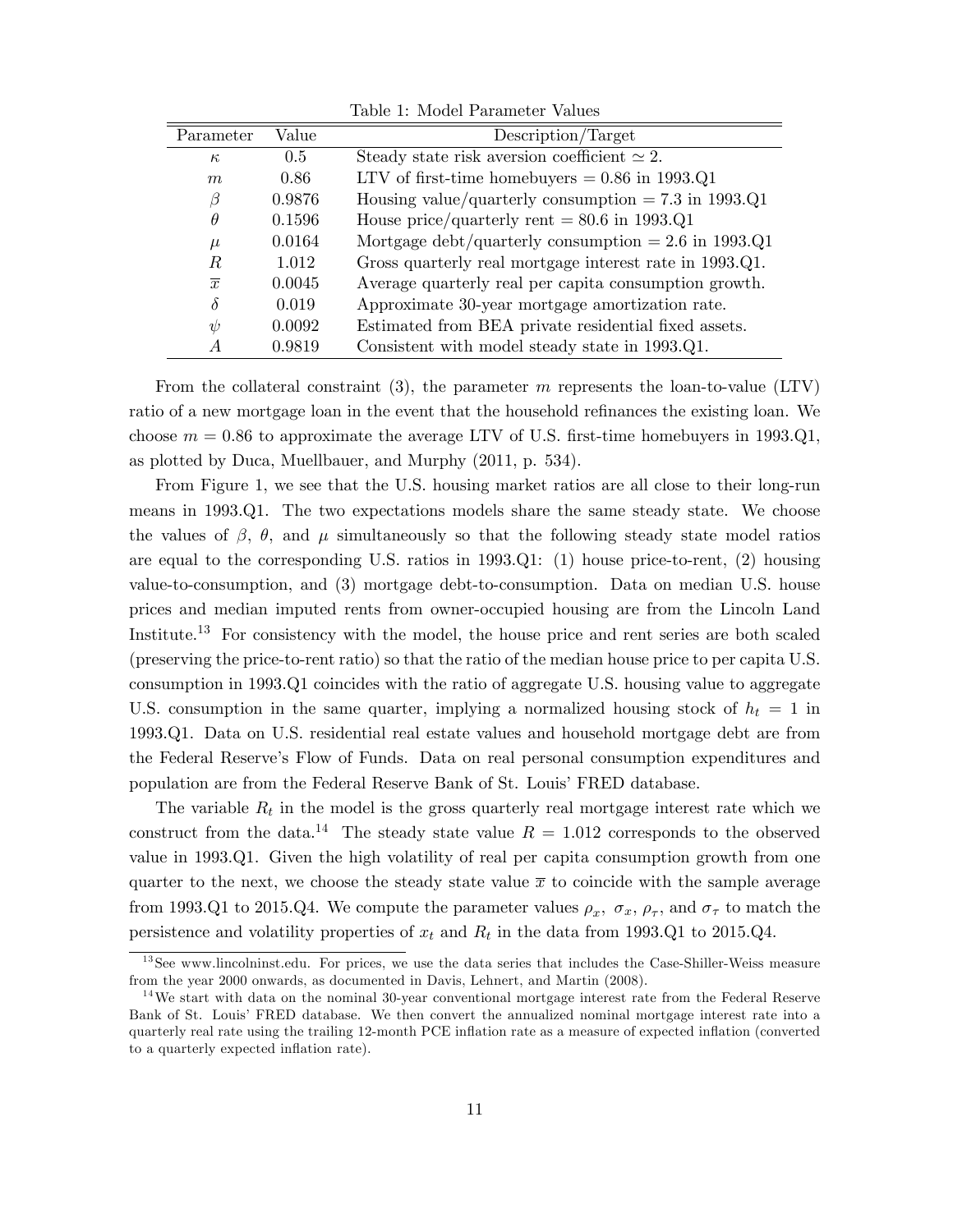Following Alpanda and Zubairy (2017) and Gelain, Lansing, and Natvik (2018), we choose  $\delta = 0.019$  to achieve a realistic amortization rate for a typical 30-year conventional mortgage. The computation is based on an approximate law of motion for the amortization rate developed by Kydland, Rupert, and äustek (2016).

We use the BEA's chain-type quantity index for the net stock of private residential fixed assets to construct a normalized path for the real per capita U.S. housing stock from 1960 to 2015. The data are available at annual frequency, so we first create a quarterly time series by log-linear interpolation of the data. We then normalize the quarterly series so that  $h_t = 1$ in 1993.Q1 when  $p_{n,t} \equiv p_th_t/c_t = 7.3$ . Given the data for  $h_t$  and  $p_{n,t}$ , we run a regression of  $\log (h_{t+1}/h_t)$  on a constant and  $\log (p_{n,t}/h_t)$ . The estimated elasticity coefficient is  $\psi = 0.0092$ , s.e.  $= 0.0008$ . The residuals from the regression define the housing supply shocks which are plotted in the lower right panel of Figure 2.<sup>15</sup> The values of the parameters  $\rho_s$  and  $\sigma_s$  are chosen to match the persistence and volatility properties of the housing supply shocks. Finally, we calibrate the parameter  $A$  in the housing supply equation to be consistent with the model steady state at 1993.Q1.

|                 |          |          | $1993.Q1 - 2015.Q4$                         |
|-----------------|----------|----------|---------------------------------------------|
| Parameter       | RE model | RW model | Description/Target                          |
| $\rho_x$        | 0.5625   | 0.5625   | $\overline{AR(1)}$ consumption growth rate. |
| $\sigma_x$      | 0.0039   | 0.0039   | Std. dev. consumption growth rate           |
| $\rho_{\tau}$   | 0.9645   | 0.9645   | $AR(1)$ mortgage interest rate.             |
| $\sigma_{\tau}$ | 0.00085  | 0.00085  | Std. dev. mortgage interest rate.           |
| $\rho_s$        | 0.9522   | 0.9522   | $AR(1)$ housing supply shock.               |
| $\sigma_s$      | 0.00054  | 0.00054  | Std. dev. housing supply shock.             |
| $\rho_u$        | 0.9600   | 0.9600   | $AR(1)$ housing preference shock.           |
| $\sigma_u$      | 0.2071   | 0.0499   | Std. dev. housing value/consumption.        |
| $\rho_v$        | 0.9600   | 0.9600   | $AR(1)$ lending standard shock.             |
| $\sigma_v$      | 0.0720   | 0.0721   | Std. dev. mortgage debt/consumption.        |

Table 2: Parameter Values for Shocks

Notes:  $RE =$  rational expectations.  $RW =$  random walk expectations.

The persistence parameters for the housing preference shock  $u_t$  and the lending standard shock  $v_t$  are both set to 0.96, consistent with the observed high persistence of the other two housing market shocks, namely, the mortgage interest rate shock  $\tau_t$  and the housing supply shock  $s_t$ . We allow the standard deviations  $\sigma_u$  and  $\sigma_v$  to differ across the two expectation models. Specifically, we calibrate the values of  $\sigma_u$  and  $\sigma_v$  so that the rational expectations (RE) model and the random walk expectations (RW) model can each match the observed standard deviations of the U.S. housing ratios plotted in the top panels of Figure 1 over the period from 1993 to 2015. Analytical moment formulas derived from the log-linear solutions of both models are used in the calibration procedure.

 $15$ Lansing and Markiewicz (2018) employ a similar procedure to allow their model to exactly replicate the path of private nonresidential fixed assets in the data.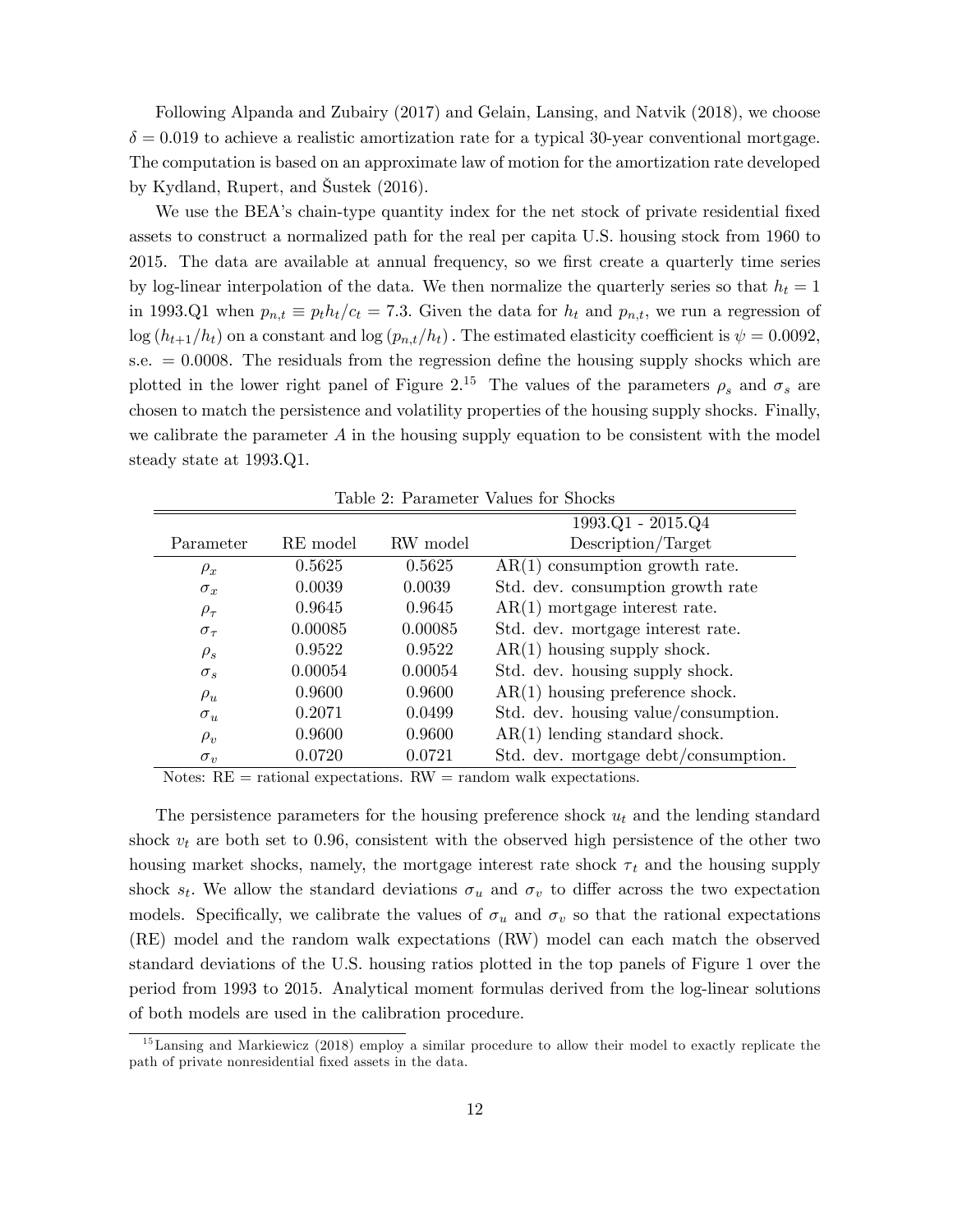From Table 2, we see that the RE model requires a highly volatile housing preference shock with  $\sigma_u = 0.2071$ . This is four times larger than the corresponding value  $\sigma_u = 0.0499$  in the RW model. This comparison highlights the RW model's ability to generate excess volatility in the equilibrium house price. Conditional on matching the observed volatility of  $p_t h_t/c_t$  in the data, both models require  $\sigma_v \simeq 0.072$  to match the observed volatility of  $b_t/c_t$ .

### 4 Quantitative Results

#### 4.1 Simulations with Model-Specific Shocks

Figure 4 shows simulation results for the two model versions using the parameter values in Tables 1 and 2. The four panels in Figure 4 are the model-generated versions of the corresponding U.S. data ratios plotted earlier in Figure 1. Our calibration procedure ensures that the RE model and the RW model both match the standard deviations of the housing value-to-consumption ratio and the mortgage debt-to-consumption ratio from 1993 to 2015. Consequently, the top two panels of Figure 4 exhibit very similar patterns for the two models.

A crucial distinction between the RE model and the RW model can be seen in the lower left panel of Figure 4. The RE model predicts substantially higher volatility in the rentto-consumption ratio compared to the RW model. This is because the RE modelís housing preference shock has  $\sigma_u = 0.2071$  versus  $\sigma_u = 0.0499$  in the RW model. The volatility of the housing preference shock directly influences the rent-to-consumption ratio which is given by

$$
\frac{Rent_t}{c_t} = \frac{\theta_t \left[1 - \kappa \exp\left(-x_t\right)\right]}{h_t} + \frac{\eta_t \mu m_t p_{n,t}}{h_t},\tag{16}
$$

where  $\theta_t = \theta \exp(u_t)$  is the stochastic housing preference variable. The first term on the right side of equation (16) is the housing service flow i.e., the utility dividend, while the second term is the marginal collateral value of the housing asset. In the simulations, the volatility of the rent-to-consumption ratio is determined mainly by movements in  $\theta_t$ .

The coefficient of variation for the rent-to-consumption ratio from a long simulation is  $0.75$  in the RE model versus  $0.21$  in the RW model. For comparison, the coefficient of variation for the rent-to-consumption ratio in U.S. data is  $0.12$  from  $1960 \Omega$  to  $2015 \Omega$ . the more-recent period of 1993.Q1 to  $2015 \text{.}Q4$ , the coefficient of variation is even lower at 0:02: The extremely low volatility of the rent-to-consumption ratio in the data argues against fundamental demand shocks as a key driver of the boom-bust episode. A virtue of the RW model is its ability to generate realistic volatility in the housing value-to-consumption ratio without the need for implausibly large housing demand shocks.

In Appendix A, we show that the normalized version of the household's budget constraint (2) can be written as follows

$$
\frac{c_t}{y_t} = \frac{1}{1 + p_{n,t} \left(1 - \frac{h_{t-1}}{h_t}\right) + R_t b_{n,t} \exp\left(-x_t\right) - b_{n,t+1}},\tag{17}
$$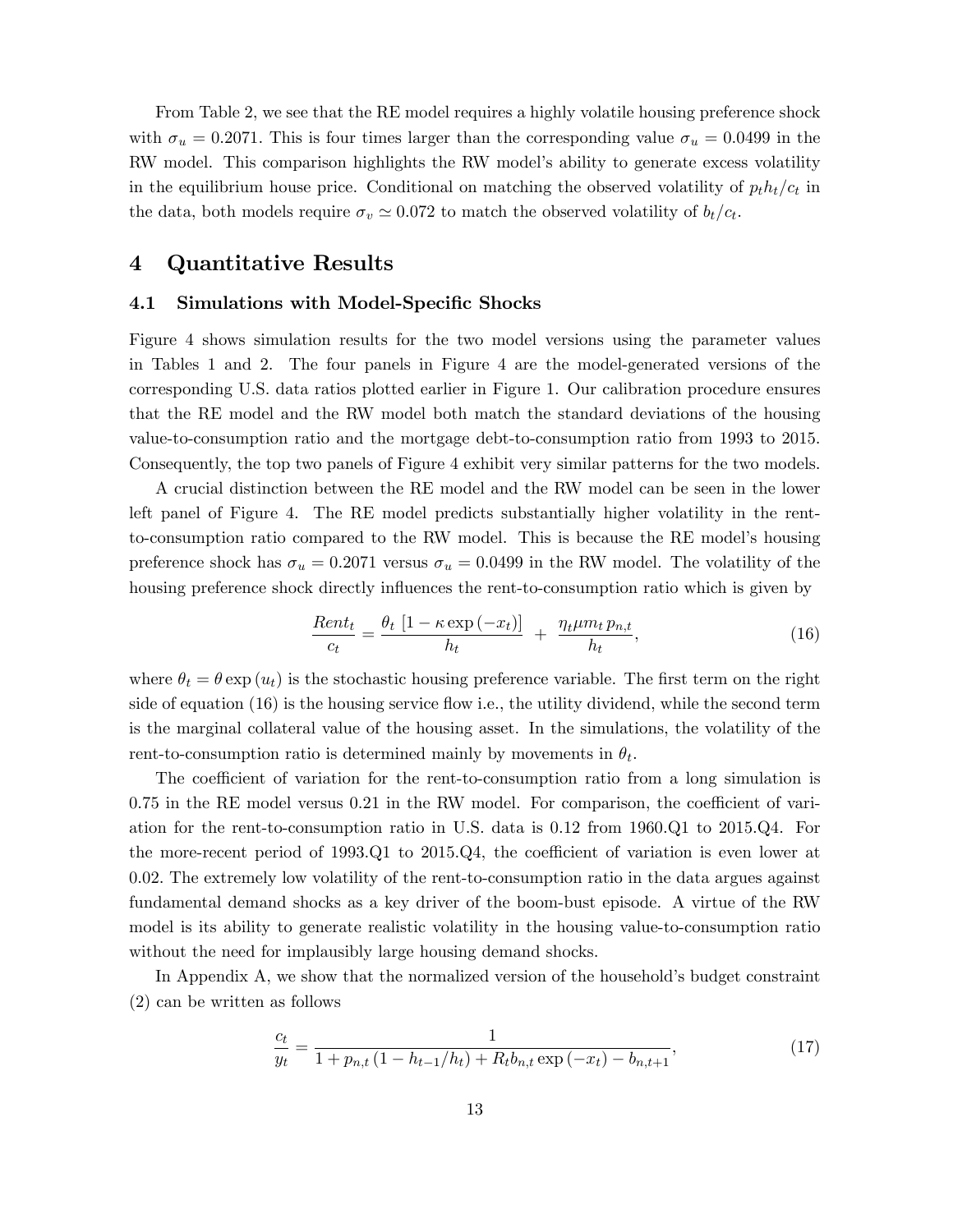where the equilibrium housing supply function implies  $h_{t-1}/h_t = A^{-1} (p_{n,t-1}/h_{t-1})^{-\psi} \exp(-s_t)$ . The exogenous variables  $x_t$ ,  $R_t$ , and  $s_t$  are the same for both models. Our calibration procedure ensures that the standard deviations of  $p_{n,t}$  and  $b_{n,t}$  are the same for both models. This explains why the behavior of the consumption-to-income ratio in the simulations is nearly identical for both models, as shown in the lower right panel of Figure 4.

#### 4.2 Impulse Response Functions with Common Shocks

Figure 5 shows how a common stochastic shock propagates differently in the two models. The left panels show impulse response functions for the housing value-to-consumption ratio. The right panels show impulse response functions for the mortgage debt-to-consumption ratio. From top to bottom, we show the results for a one standard deviation positive innovation to the housing preference shock  $u_t$ , the lending standard shock  $v_t$ , the interest rate shock  $\tau_t$ , and the housing supply shock  $s_t$ . The standard deviations of the shock innovations are the calibrated values from the RW model, as shown in Table 2. The vertical axes measure the percentage deviation of the variable from the deterministic steady state.

The housing value and mortgage debt ratios both increase in response to a positive housing preference shock and a positive lending standard shock. Both ratios decrease in response to a positive interest rate shock and a positive housing supply shock. The impulse response functions show that the RW model exhibits excess volatility relative to the RE model. This result is due to the household's random walk forecast rules which embed a unit root assumption. Due to the self-referential nature of the equilibrium conditions, the households' subjective forecast influences the dynamics of the object that is being forecasted.<sup>16</sup>

The effects of the shocks are temporary but highly persistent—in most cases lasting in excess of 80 quarters (20 years). Another notable feature is the timing of the peaks in housing value versus mortgage debt. Our specification with long-term mortgage debt causes the peak in housing value to occur well before the peak in debt. This is qualitatively similar to the pattern observed in Figure 1 for the U.S. data. When the entire stock of mortgage debt is refinanced each period  $(\mu = 1)$ , both peaks occur at the same time

#### 4.3 Reverse-Engineering Shocks to Match the Data

We now undertake the main part of our quantitative analysis: reverse-engineering the sequences of shocks to housing demand and lending standards that are needed to replicate the boom-bust patterns in U.S. housing value and mortgage debt from 1993 to 2015. All of the model's state variables are set equal to their deterministic steady state values at 1993.Q1. As inputs to the exercise, the model variables  $x_t$ ,  $R_t$ , and  $h_t$  take on the values observed in U.S.

<sup>&</sup>lt;sup>16</sup>A simple example illustrates the point. Suppose that  $p_t = d_t + \beta \widehat{E}_t p_{t+1}$ , where  $d_t$  follows an AR(1) process with persistence  $\gamma$ . Under rational expecations, we have  $Var(p_t)/Var(d_t) = 1/(1 - \gamma \beta)^2$ . When  $\widehat{E}_t p_{t+1} = p_t$ , we have  $Var(p_t)/Var(d_t) = 1/(1 - \beta)^2$  which implies excess volatility in the model asset price whenever  $|\gamma| < 1.$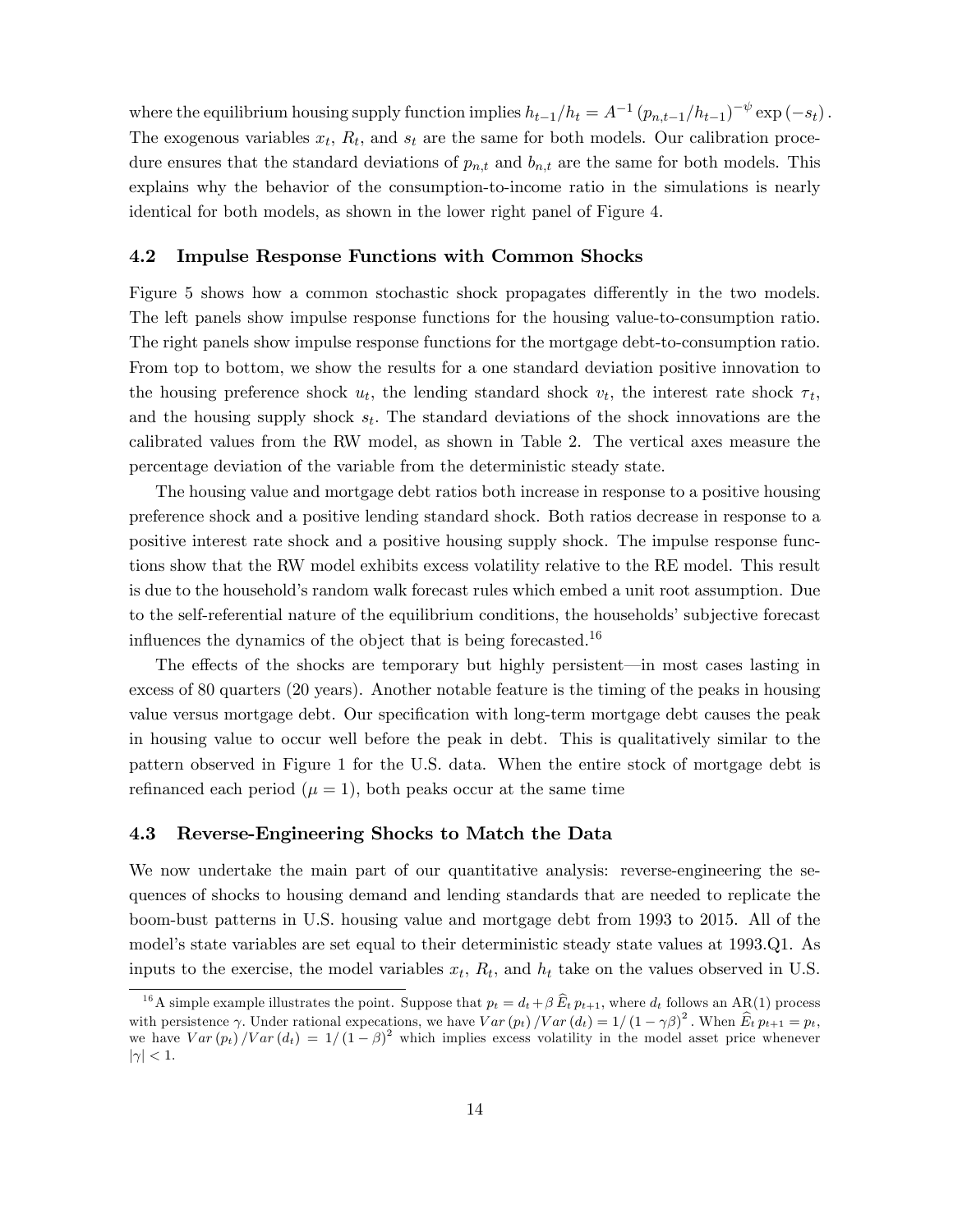data over the period 1993.Q2 to 2015.Q4. The time series for  $x_t$  and  $R_t - 1$  are plotted in the top panels of Figure 6, while the time series for  $h_t$  is plotted in the top right panel of Figure 2. The law of motion (7) is used to compute the values of the interest rate shock  $\tau_t$ . The time series for the housing supply shock  $s_t$  is plotted in the lower right panel of Figure 2.

For each version of the model, we use the exact law of motion for the normalized variable  $b_{n,t+1}$ , equation (A.4) in Appendix A, to back out the sequence for the lending standard variable  $m_t$  that is needed to match the path of the U.S. mortgage debt-to-consumption ratio, where the normalized variable  $p_{n,t}$  is given by the U.S. housing value-to-consumption ratio and  $x_t$  is given by the U.S. real per capita consumption growth rate. Since equation  $(A.4)$ holds exactly for both models, the resulting sequence for  $m_t$  is the same for both models. Given the sequence for  $m_t$ , we use the law of motion (6) to compute the values of the lending standard shock  $v_t$ . Next, we use each model's log-linearized decision rule for  $p_{n,t}$  to back out sequences for the housing preference shock  $u_t$  so as to match the U.S. housing value-toconsumption ratio. Given the sequences for  $u_t$ , we use the law of motion (5) to compute the corresponding paths for the housing preference variable  $\theta_t$ . The bottom panels of Figure 6 plot the reverse-engineered paths for  $\theta_t$  and  $m_t$  in each model.

Analogous to the model simulations in Figure 4, the RE model requires much larger movements in  $\theta_t$  to match the data. The standard deviation of  $\theta_t$  is 0.188 in the RE model versus only 0.046 in the RW model. The time pattern of  $\theta_t$  in the RE model closely mimics the path of the U.S. housing value-to-consumption ratio in Figure 1. Hence, the RE model "explains" the boom-bust cycle in U.S. housing value as an exogenous phenomenon. In contrast, the RW model requires much smaller movements in  $\theta_t$  to match the same data.

While the flow of new mortgage borrowing  $\ell_t$  moves in tandem with housing value according to the borrowing constraint (3), the stock of long-term mortgage debt adjusts more slowly than housing value. In order to match the rapid run-up in the stock of U.S. mortgage debt, the models require a substantial relaxation of lending standards, as summarized by the single variable  $m_t$ . The bottom right panel of Figure 6 shows that  $m_t$  must rise from a steady state value of 0.86 in 1993.Q1 to an average value of 1.3 during the four year period from 2003 through 2006. The dramatic changes in U.S. housing Önance that occurred during the boom years included the rapid growth of mortgage loans requiring little or no down payment.<sup>17</sup> Nevertheless, the model-implied rise in  $m_t$  should not be taken literally as a prediction for the LTV of the representative homebuyer. Rather, the rise in  $m_t$  summarizes an overall environment of weakening lending standards. For the exercise, we hold the probability  $\mu$  of refinancing the existing mortgage constant. Allowing  $\mu$  to adjust upwards during the boom years would reduce the model-implied rise in  $m_t$ . This alternative would be a stylized way of capturing another feature of the U.S. housing boom, namely, the rapid growth in cash-out mortgage refinancings that helped fuel the rise in the U.S. consumption-to-income ratio.

Period-by-period fluctuations in the stock of mortgage debt in the data translate into the

<sup>&</sup>lt;sup>17</sup>See the report of the U.S. Financial Crisis Inquiry Commission (2011), Chapter 7.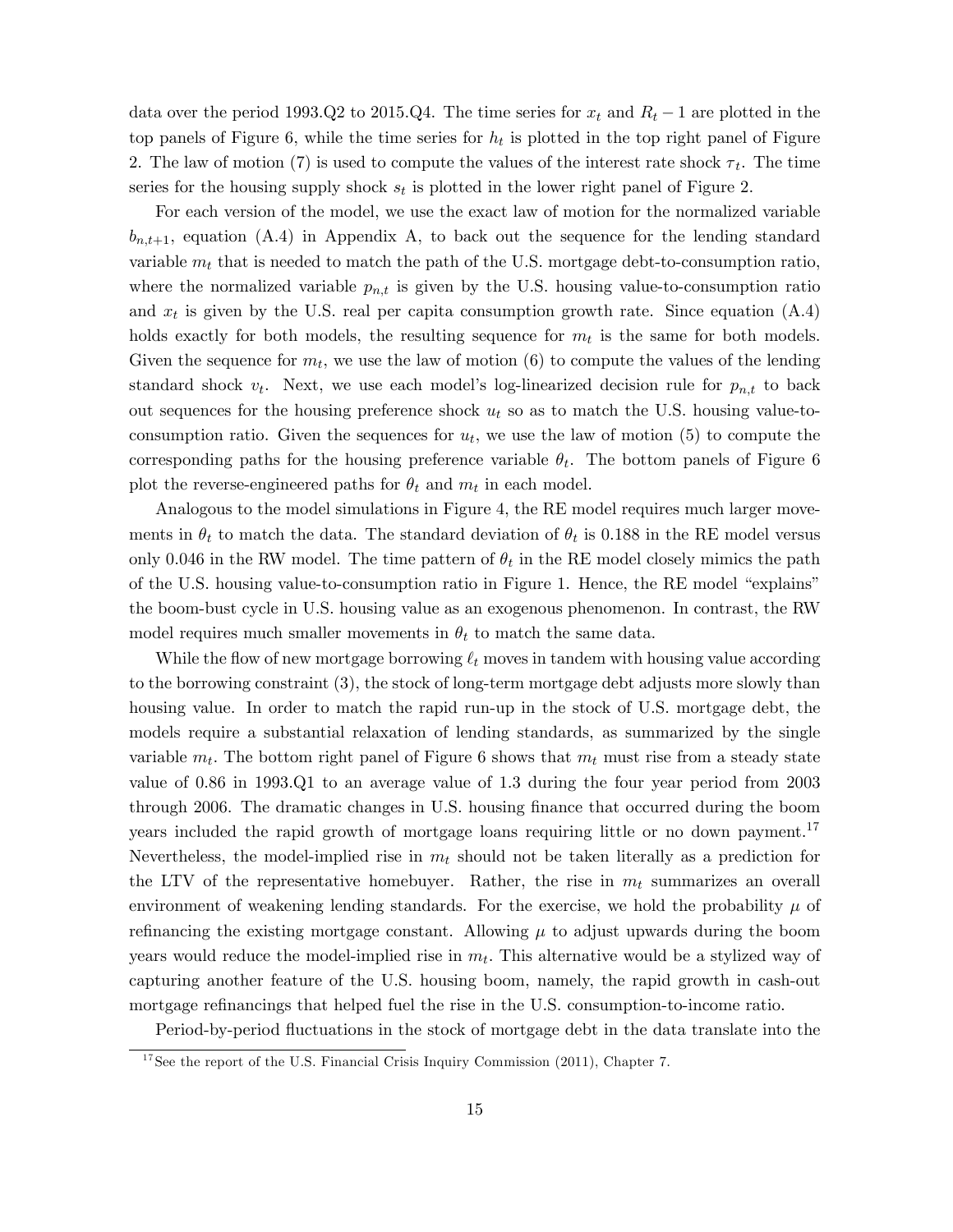need for large fluctuations in the flow of new loans, thus accounting for the high volatility of  $m_t$ . Notice that  $m_t$  starts declining before the onset of the Great Recession in 2007.Q4. A declining value of  $m_t$  summarizes an overall environment of tightening lending standards. After 2007.Q4, the value of  $m_t$  is remains mostly below its steady state value.

Figure 7 plots two indicators of lending standard tightness from the Federal Reserve's Senior Loan Officer Opinion Survey on Bank Lending Practices (SLOOS). The indicators are the net percentage of U.S. domestic banks that are tightening lending standards for either residential mortgage loans or credit card loans.<sup>18</sup> Both series show that banks started to tighten lending standards before the onset of the Great Recession. Moreover, a substantial percentage of banks continued to tighten standards even after the recession ended in 2009.Q2. Overall, the SLOOS data is qualitatively consistent with the model-implied path for  $m_t$ .

Although not shown, we also experimented by setting  $\mu = 1$ , implying that the entire stock of mortgage debt is refinanced each period—a setup that is often used in the literature. In this case, the models do not require any significant increase in  $m_t$  to match the run-up in U.S. mortgage debt. When  $\mu = 1$ , the stock of debt moves in tandem with housing value. Since housing value is driven upwards by the other shocks, a significant loosening of lending standards is not needed to explain the run-up in debt. Things are different, however, during the bust years. To avoid the counterfactual prediction of a rapid deleveraging as U.S. housing values fell rapidly, the  $\mu = 1$  case requires a post-2007 relaxation of lending standards, i.e., an increase in  $m_t$ , to simultaneously match the patterns of housing value and mortgage debt in the data.

Figure 8 plots the model-implied paths for two other variables of interest, namely, the housing rent-to-consumption ratio, given by equation (16), and the consumption-to-income ratio, given by equation (17). The RE model predicts a counterfactual boom-bust cycle in the rent-to-consumption ratio that is driven by the large movements in the reverse-engineered housing preference variable  $\theta_t$ . In contrast, the rent-to-consumption ratio in the RW model lies much closer to the data. The endogenous bubble-like dynamics generated by household's random walk forecast rules allows the RW model to match the data with much smaller housing preference shocks, thereby avoiding the prediction of large movements in imputed housing rents.

Both models deliver identical paths for the consumption-to-income ratio. Equation (17) shows that movements in this ratio are linked mechanically to movements in the variables  $p_{n,t}$ ;  $b_{n,t}, x_t, R_t$  and  $h_t$  which, by construction, exactly replicate the paths observed in the data. For comparison purposes, we normalize the model-predicted consumption-to-income ratio to have the same mean as the U.S. ratio from 1993 to 2015. Abstracting from high-frequency fluctuations, the model-predicted path for the consumption-to-income ratio exhibits a general

<sup>&</sup>lt;sup>18</sup>The data are available from www.federalreserve.gov/boarddocs/SnLoanSurvey/. Prior to 2007.Q2, the survey data do not distinguish between prime and subprime mortgages. From 2007.Q2 onwards, we plot the survey responses for prime mortgages.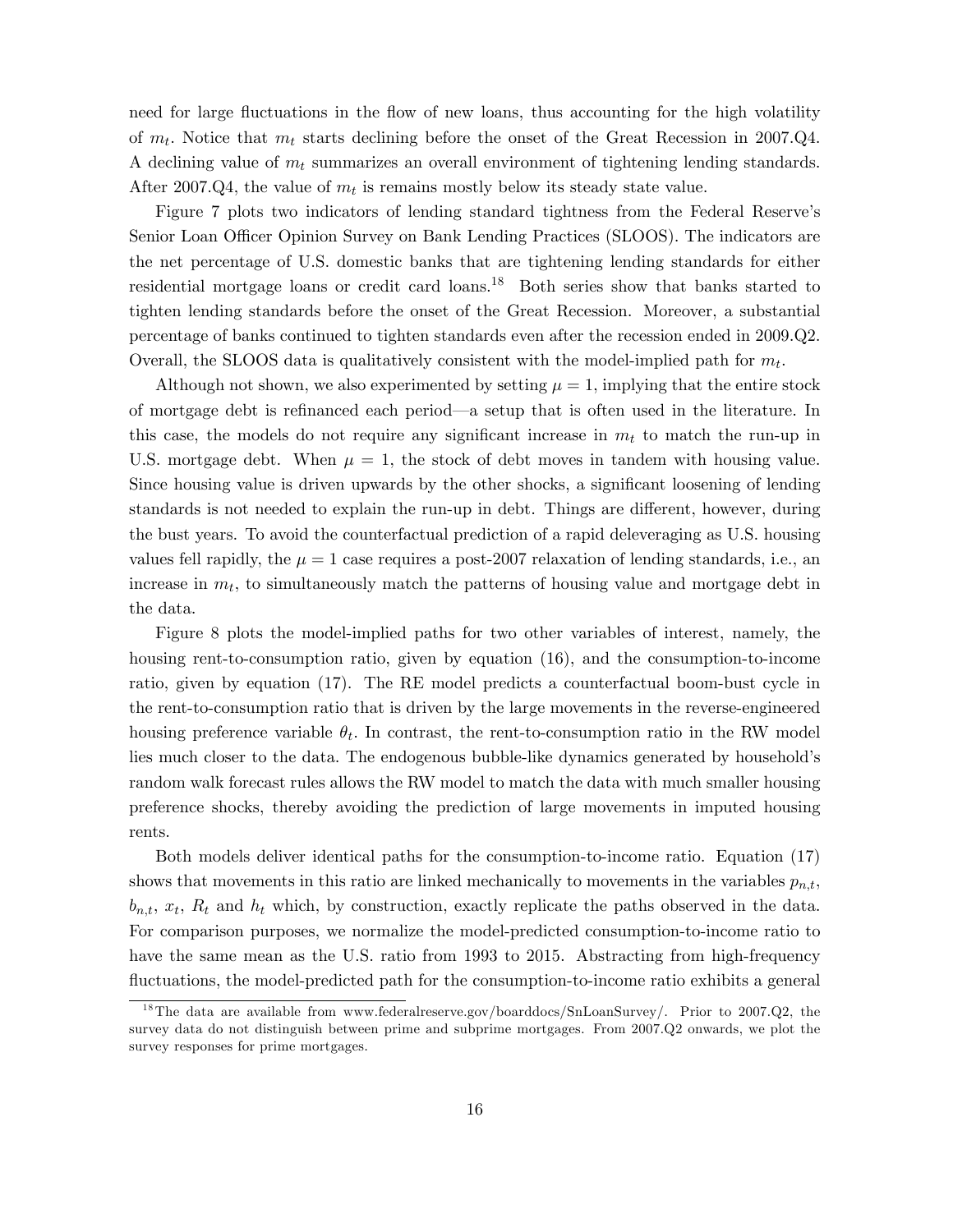hump-shaped pattern that is positively correlated with the boom-bust cycles in housing value and mortgage debt. This feature of the model is consistent with the empirical evidence cited in the introduction which indicates that a significant portion of the run-up in U.S. mortgage debt during the boom years was used to finance a short-term spending binge by consumers. Relative to the U.S. data, the model consumption-to-income ratio drops more severely during the Great Recession. But of course the model is missing the numerous automatic stabilizers and policy responses that helped to support U.S. consumer spending as these events transpired.

#### 4.4 Counterfactual Scenarios

Our final quantitative exercise examines four counterfactual scenarios that are plotted in Figure 9. In each set of panels from top to bottom, we turn off one housing market shock at a time while leaving the other shocks in place. The purpose of the exercise is to see which housing market shocks are the most important for explaining the boom-bust episode, as viewed through the lens of each model.

In the top set of panels in Figure 9, we shut off the housing preference shock so that  $\theta_t$ remains constant at its steady state value for all  $t$ . The RE model now exhibits no significant run-up in housing value. This result confirms the importance of the housing preference shock in "explaining" the episode under rational expectations. In contrast, the RW model still exhibits a nontrivial run-up in housing value, albeit smaller in magnitude than the run-up observed in the data. But recall that the housing preference shock that we shut off in the RW model is already many times smaller than the corresponding shock in the RE model. The top right panel of Figure 9 shows that shutting off the housing preference shock serves to dampen the run-up in mortgage debt in both models relative to the U.S. data. This confirms the importance of rising housing value as a driver of mortgage credit expansion in both models.

In the second set of panels in Figure 9, we shut off the lending standard shock so that  $m_t$ remains constant at its steady state value for all  $t$ . There is not much effect on housing value in either model. This is because housing value is driven mainly by the other shocks, particularly the housing preference shock. This result highlights a weakness in both models, namely, the lack of a strong feedback effect from mortgage credit expansion to subsequent housing value appreciation. An element that is missing from our framework is a mechanism whereby the weakening of lending standards during the boom years allows for an influx of new homebuyers and speculative investors who then use borrowed money to bid up house prices. In contrast to the small effect on housing value, the right panel shows that shutting off the lending standard shock serves to largely eliminate the run-up in mortgage debt in both models. According to the models, shifting lending standards were an important driver of the boom-bust episode in mortgage debt. This counterfactual scenario can be viewed as kind of a macroprudential policy experiment, i.e., what would have happened if regulators had enforced prudent lending standards during the boom years? According to the models, prudent regulatory action would have helped to restrain the mortgage lending boom such that the subsequent debt overhang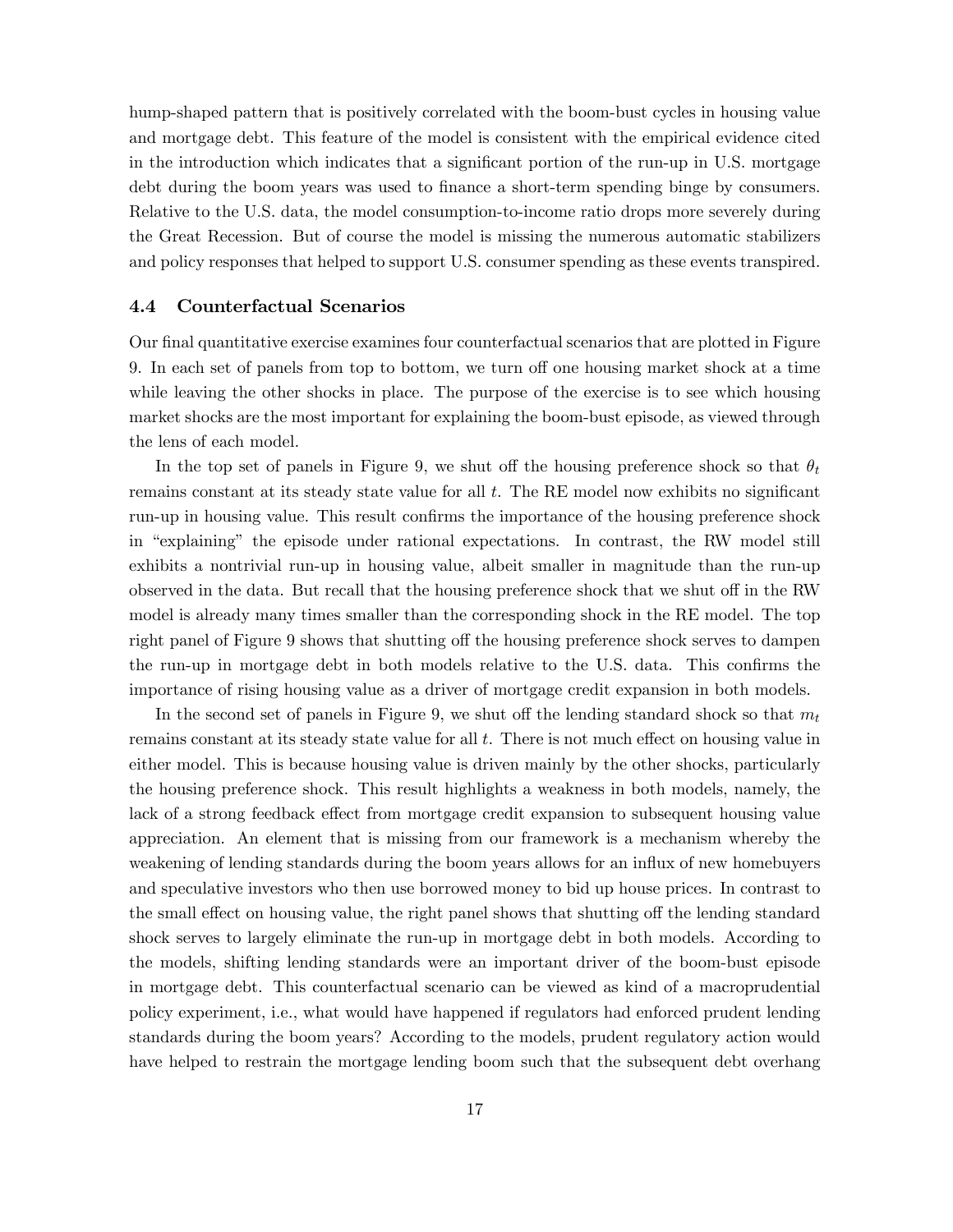and forced deleveraging would have been less severe.

In the third set of panels in Figure 9, we shut off the mortgage interest rate shock so that  $R_t$ remains constant at its steady state value for all  $t$ . Both models continue to exhibit significant boom-bust cycles in housing value and mortgage debt. This is because the magnitude of the mortgage interest rate decline in the data is simply too small to have much impact. The top right panel of Figure 6 shows that the quarterly real mortgage interest rate in the data declined by only about 30 basis points on net during the boom years. After 2007.Q4, the quarterly real mortgage interest rate continued to decline by about 60 basis points, eventually hitting bottom in 2012.Q4. These interest rate drops are not sufficient to appreciably alter the trajectories of housing value and mortgage debt in the presence of the other shocks. Hence, according to the models, the decline in the U.S. mortgage interest rate was not a major driver of the boombust episode. Any model that attributes a large explanatory role to the mortgage interest rate drop during the boom years prior to  $2007 \cdot Q4$  will likely encounter difficulty explaining why the subsequent larger drop in mortgage interest rates after 2007.Q4 did not appear to support U.S. housing values.

Our result that the mortgage interest rate drop was not important conflicts with the findings of Taylor  $(2007)$  and McDonald and Stokes  $(2011)$  who argue that the Fed's decision to keep interest rates artificially low during the boom years helped fuel the housing bubble. Other studies, however, are in agreement with our result. Dokko, et al. (2011) present evidence that movements in U.S. house prices were much larger than can be explained by the historical relationship between house prices and interest rates. An empirical study by Glaeser, Gottlieb, and Gyourko  $(2013)$  finds that lower real interest rates can only explain about  $20\%$  of the rise in U.S. house prices from 1996 to 2006. One way to reconcile these various findings is to postulate that the prevailing environment of low interest rates during the boom years fostered excessive risk-taking by lenders, who relaxed lending standards in the pursuit of higher proÖts. Adrian and Shin (2010) and JimÈnez, et al. (2014) present evidence that low interest rate environments contribute to increased risk-taking by lenders.

In the bottom set of panels in Figure 9, we shut off the housing supply shock so that  $s_t = 0$ for all t. From the top right panel of Figure 2, we see that shutting off the housing supply shock serves to dampen the model supply response relative to what is actually observed in the U.S. data. Shutting off the supply shock produces little effect in the RE model, which continues to closely track the U.S. data. This is because movements in the RE model are driven mainly by the large housing preference shock. In contrast, shutting off the housing supply shock in the RW model produces a larger boom in both housing value and mortgage debt. Supply shocks play a larger role in the RW model precisely because the model's smaller housing preference shocks do not dominate the effects of the supply shocks.

To quantify the relative importance of the various shocks in each model, we compute the standard deviations of the variables  $p_th<sub>t</sub>/c<sub>t</sub>$  and  $b<sub>t</sub>/c<sub>t</sub>$  for each counterfactual scenario and then divide these statistics by the corresponding standard deviations in the baseline exercise with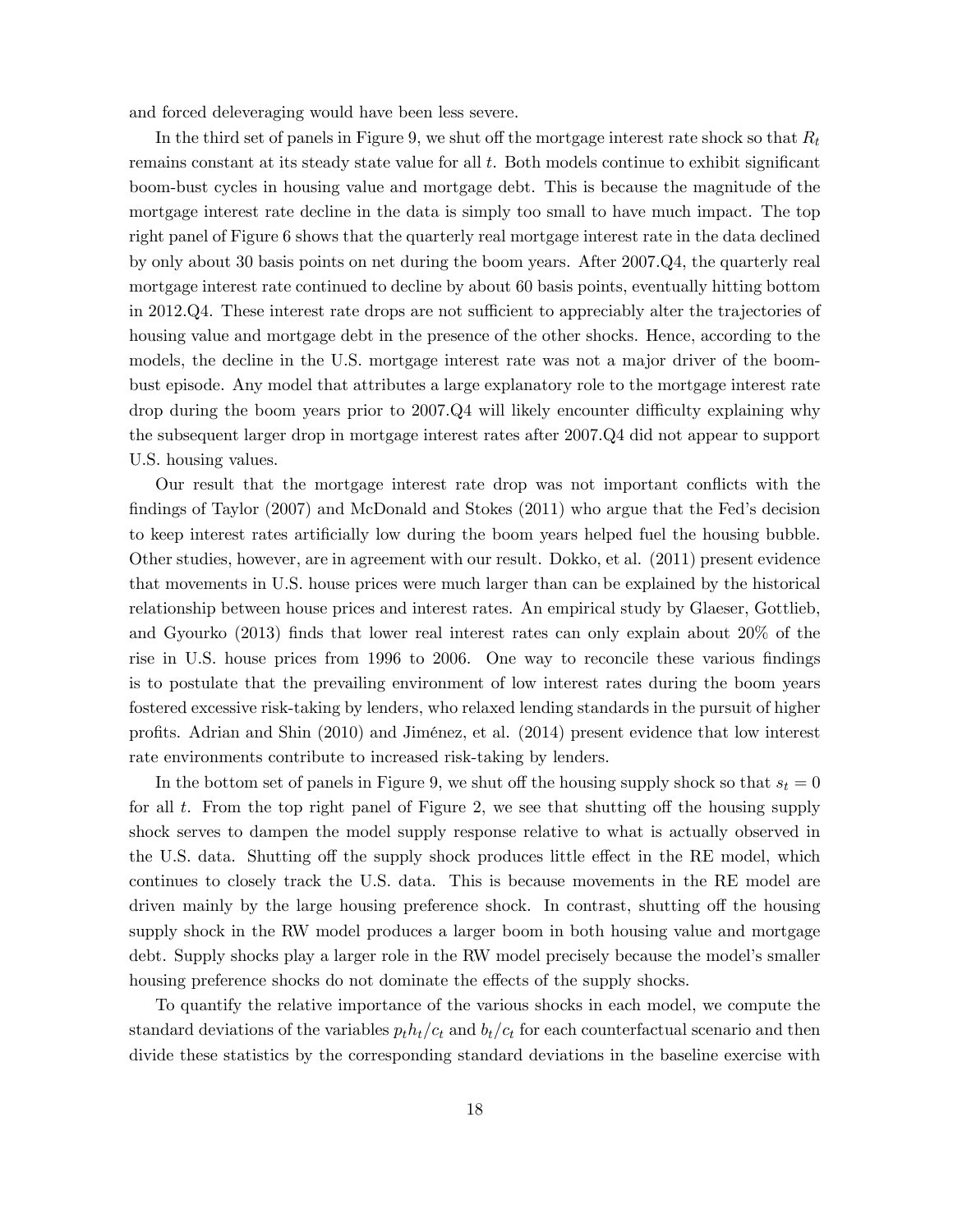all shocks present. The results are shown in Table  $3^{19}$  A number close to 1.0 implies that the shock in question is not very important in allowing the model to match the U.S. data from 1993 to 2015. A number lower than 1.0 implies that the shock in question serves to magnify the boom-bust cycle. A number higher than 1.0 implies that the shock in question serves to dampen the boom-bust cycle.

|                             |          | $p_th_t/c_t$ | $b_t/c_t$ |           |  |
|-----------------------------|----------|--------------|-----------|-----------|--|
| Counterfactual scenario     | RE model | RW model     | RE model  | RW model  |  |
| No housing preference shock | 0.243    | 0.783        | 0.617     | 0.729     |  |
| No lending standard shock   | 0.969    | 0.916        | 0.457     | 0.441     |  |
| No interest rate shock      | 0.988    | 0.976        | 0.984     | 0.947     |  |
| No housing supply shock     | 0.961    | 1.194        | 0.964     | $1.066\,$ |  |

Table 3: Ratio of Standard Deviations: Counterfactual relative to Baseline

Notes: Each number is the standard deviation in the counterfactual scenario divided by the standard deviation in the baseline exercise with all shocks present. RE = rational expectations, RW = random walk expectations.

The quantitative results in Table 3 confirm the visual findings from Figure 9. The housing preference shock is extremely important in the RE model. When this shock is shut off, the standard deviation of  $p_t h_t/c_t$  drops to 24% of the baseline value, while the standard deviation of  $b_t/c_t$  drops to 62% of the baseline value. The corresponding numbers in the RW model are  $78\%$  and  $73\%$ , respectively, confirming the smaller role played by this shock. When the lending standard shock is shut off, both models exhibit around a  $45\%$  drop in the standard deviation of  $b_t/c_t$ . Shutting off the interest rate shock causes the various standard deviations to drop by only  $5\%$  or less in both models. Shutting off the housing supply shock only slightly reduces the standard deviations in the RE model. But in the RW model, shutting off the housing supply shock causes the standard deviations of  $p_t h_t/c_t$  and  $b_t/c_t$  to go up by 19% and 7%, respectively. Overall, the results in Table 3 show that shocks to housing demand, housing supply, and lending standards were all potentially important, but movements in the mortgage interest rate were not.

### 5 Conclusion

Episodes of explosive, bubble-like growth in house prices have occurred in many OECD countries over the past four decades (Engsted, Hviid, and Pedersen 2016). A recent cross-country empirical study by Jordà, Schularick, and Taylor  $(2015, p. S17)$  concludes that "Mortgage and house price booms are predictive of future financial crises, and this effect has also become much more dramatic since  $WW2$ .<sup>n</sup> Our simple quantitative asset pricing model helps to shed

<sup>&</sup>lt;sup>19</sup>Our methodology is conceptually similar to that of Chari, McGrattan, and Kehoe (2007) who develop a quantitative business cycle model to assess the relative importance of four "wedges" that relate to labor, investment, productivity, and government consumption.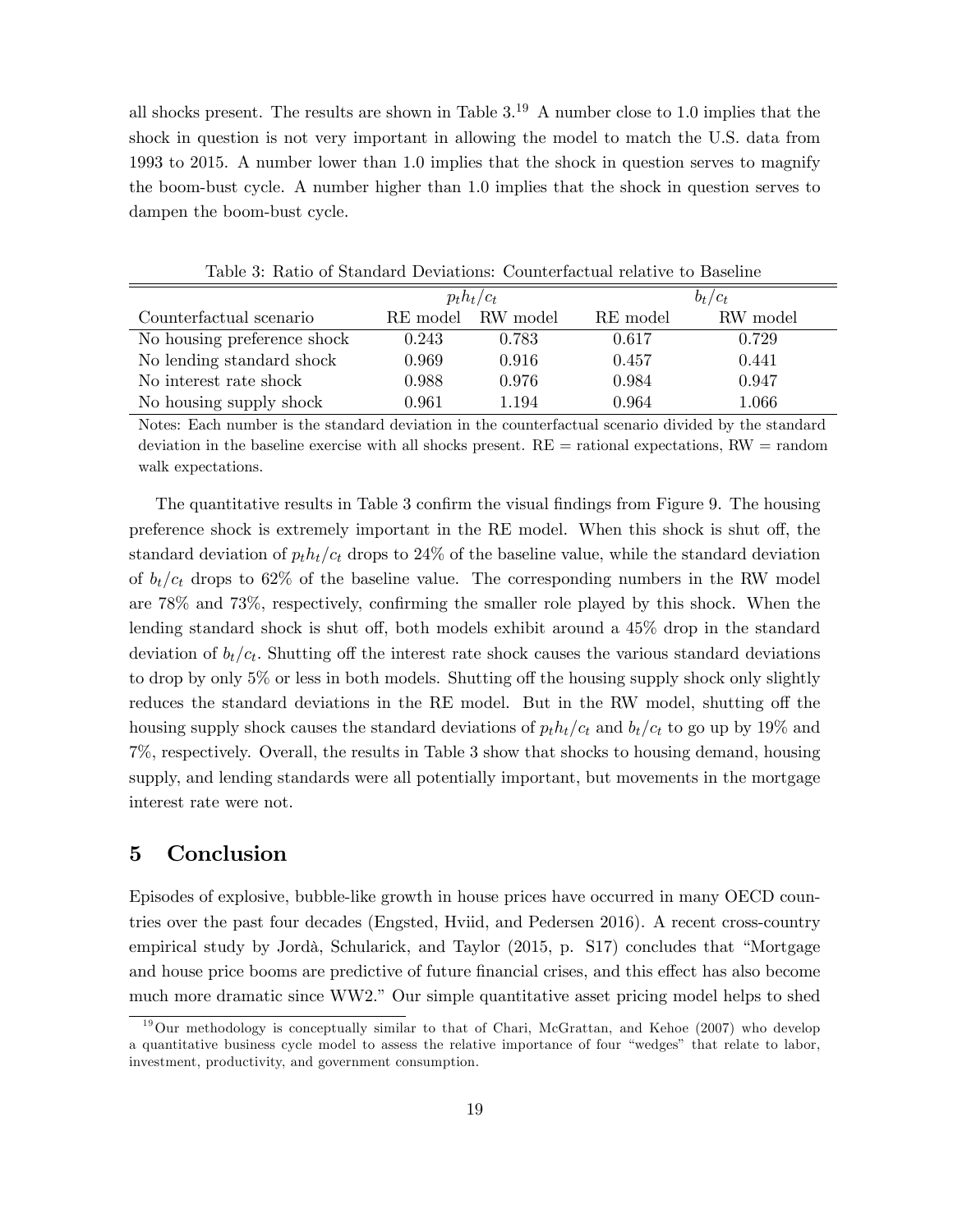light on the underlying causes of the recent boom-bust cycle in the U.S. housing market. A clear understanding of these causes is important because it could help in the design of policy actions to avoid future crises.

The official report of the U.S. Financial Crisis Inquiry Commission (2011, p. xvii) states: ìWe conclude this Önancial crisis was avoidable. . . Despite the expressed view of many on Wall Street and in Washington that the crisis could not have been foreseen or avoided, there were warning signs. The tragedy was that they were ignored or discounted." The report lists such red flags as "an explosion in risky subprime lending and securitization, an unsustainable rise in housing prices, widespread reports of egregious and predatory lending practices, (and) dramatic increases in household mortgage debt."

Our preferred model of the boom-bust cycle includes the following elements: (1) households who employ simple backward-looking forecast rules that give rise to excess volatility in house prices, (2) long-term mortgage contracts that cause the stock of outstanding household debt to adjust more slowly than the flow of new loans, and (3) relaxed lending standards during the run-up that allowed for excessive household borrowing.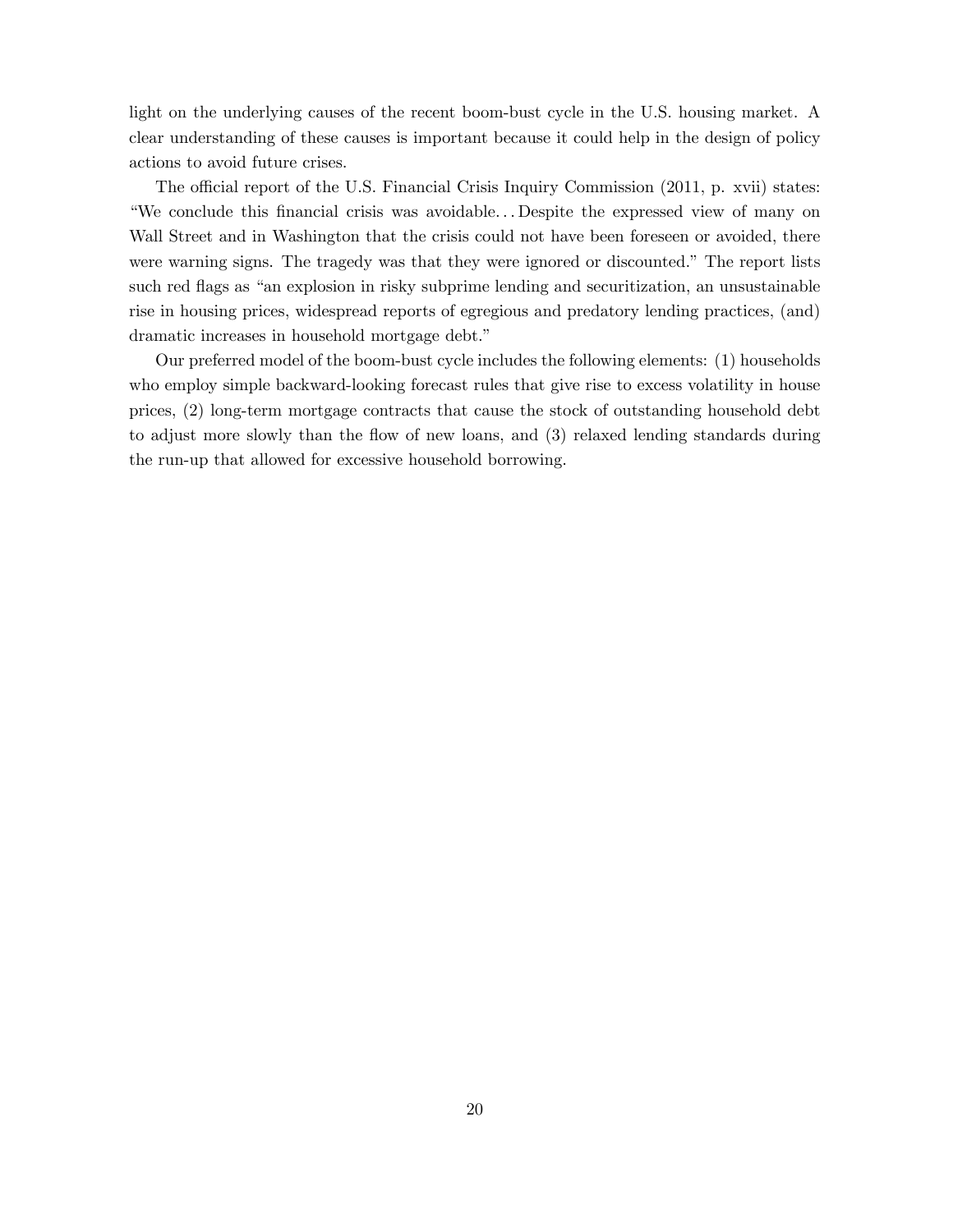### A Appendix: Equilibrium Conditions in Stationary Variables

We define the following stationary variables:  $p_{n,t} \equiv p_t h_t/c_t$ ,  $b_{n,t} \equiv b_t/c_{t-1}$ , and  $b_{n,t+1} \equiv$  $b_{t+1}/c_t$ . After substituting in these definitions, the transformed equilibrium conditions are

$$
p_{n,t} = \frac{1 - \kappa \exp\left(-x_t\right)}{1 - \eta_t \mu m_t} \left\{ \theta_t + \beta \,\widehat{E}_t \left[ \frac{p_{n,t+1}}{1 - \kappa \exp\left(-x_{t+1}\right)} \left(h_t/h_{t+1}\right) \right] \right\},\tag{A.1}
$$

$$
\eta_t = 1 - \beta \left[ 1 - \kappa \exp\left( -x_t \right) \right] \hat{E}_t \left\{ \frac{\exp(-x_{t+1})}{1 - \kappa \exp(-x_{t+1})} \left[ R_{t+1} - (1 - \mu) (1 - \delta) \eta_{t+1} \right] \right\} (A.2)
$$

$$
c_t/y_t = \left[1 + p_{n,t} \left(1 - \frac{h_{t-1}}{h_t}\right) + R_t b_{n,t} \exp\left(-x_t\right) - b_{n,t+1}\right]^{-1},\tag{A.3}
$$

$$
b_{n,t+1} = \mu m_t p_{n,t} + (1 - \mu) (1 - \delta) b_{n,t} \exp(-x_t), \qquad (A.4)
$$

$$
h_{t+1}/h_t = A (p_{n,t}/h_t)^{\psi} \exp(s_{t+1}), \qquad (A.5)
$$

where equations  $(A.1)$  and  $(A.2)$  are the first order conditions  $(14)$  and  $(15)$ , equation  $(A.3)$ is the household budget constraint  $(2)$ , equation  $(A.4)$  combines the collateral constraint  $(3)$ and the law of motion for debt  $(4)$ , and equation  $(A.5)$  is the housing supply function  $(9)$ . The decision variables are  $p_{n,t}$ ,  $b_{n,t+1}$ , and  $\eta_t$ . After substituting in for  $\theta_t$ ,  $m_t$ , and  $R_t$  using equations (5) through (7), we have seven state variables:  $b_{n,t}$ ,  $h_t$ ,  $u_t$ ,  $v_t$ ,  $\tau_t$ ,  $s_t$ , and  $x_t$ .

### B Appendix: Solution with Rational Expectations

Under rational expectations, a conjectured solution to the transformed equilibrium conditions (A.1) through (A.5) takes the following form

$$
p_{n,t}/\bar{p}_n \simeq (h_t/\bar{h})^{a_2} \exp \left[ a_3 u_t + a_4 v_t + a_5 \tau_t + a_6 s_t + a_7 (x_t - \bar{x}) \right], \tag{B.1}
$$

$$
\eta_t / \overline{\eta} \simeq \exp \left[ f_5 \tau_t + f_7 \left( x_t - \overline{x} \right) \right], \tag{B.2}
$$

$$
b_{n,t+1}/\bar{b}_n \simeq (b_{n,t}/\bar{b}_n)^{d_1} (h_t/\bar{h})^{d_2} \exp \left[ d_3 u_t + d_4 v_t + d_5 \tau_t + d_6 s_t + d_7 (x_t - \overline{x}) \right], \quad (B.3)
$$

where  $a_i$ ,  $f_i$ , and  $d_i$ , are solution coefficients. To compute the solution, we take logarithms of equations  $(A.1)$  and  $(A.2)$  and apply a first-order Taylor series approximation to each equation. The approximation points are the deterministic steady values  $\bar{p}_n$ ,  $b_n$ ,  $\bar{\eta}$ ,  $h$ , and  $\bar{x}$ . The steady state values of  $u_t$ ,  $v_t$ ,  $\tau_t$ , and  $s_t$  are zero. The conjectured decision rules (B.1) and (B.2) are iterated ahead one period and used to substitute out  $p_{n,t+1}$  and  $\eta_{t+1}$  from the approximate versions of  $(A.1)$  and  $(A.2)$ . We evaluate the conditional expectations of the exogenous shocks using the  $AR(1)$  laws of motion  $(5), (6), (7), (8)$ , and  $(10)$ . After collecting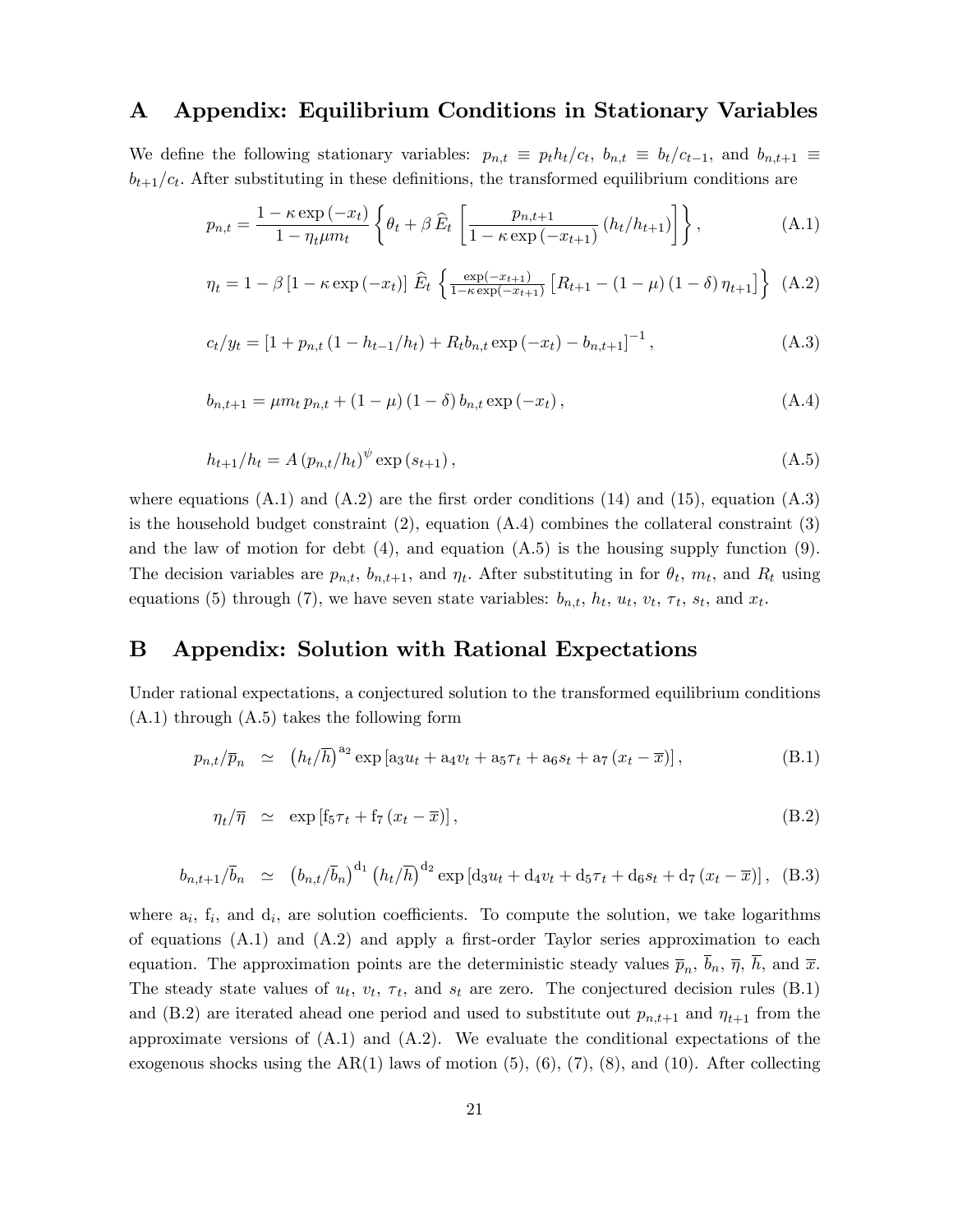terms, the approximate versions of  $(A.1)$  and  $(A.2)$  are now in the same form as  $(B.1)$  and (B.2). The mapping from the actual solution to the conjectured solution pins down the values of the unknown solution coefficients. Finally, we substitute the decision rule for  $p_{n,t}$  from (B.1) into the approximate version of  $(A.4)$  to obtain the log-linear law of motion for debt  $(B.3)$ .

For the model simulations shown in Figures 4 and 5, we first construct log-linear approximations of the two objects in equations  $(A.1)$  and  $(A.2)$  that the household must forecast. We then substitute in the decision rules (B.1) and (B.2) evaluated at time  $t + 1$ . The conditional expectations are computed analytically and substituted into the original nonlinear equilibrium conditions (A.1) and (A.2) to obtain the values of  $p_{n,t}$  and  $\eta_t$  each period. Other endogenous variables evolve according to the exact laws of motion  $(A.3)$  through  $(A.5)$ .

### C Appendix: Solution with Random Walk Expectations

We first use equation (A.5) to eliminate  $h_t/h_{t+1}$  from equation (A.1). The two objects at time  $t+1$  that the agent must forecast can now be written as follows:

$$
z_{1,t+1} \equiv \frac{p_{n,t+1}}{1 - \kappa \exp(-x_{t+1})} \exp(s_{t+1}), \tag{C.1}
$$

$$
z_{2,t+1} \equiv \frac{\exp(-x_{t+1})}{1 - \kappa \exp(-x_{t+1})} \left[ R_{t+1} + (1 - \mu) (1 - \delta) \eta_{t+1} \right]. \tag{C.2}
$$

The household's random walk forecast rules take the form  $\widehat{E}_t z_{1,t+1} = z_{1,t}$  and  $\widehat{E}_t z_{2,t+1} =$  $z_{2,t}$ . Substituting the forecast rules into (A.1) and (A.2) yields the following two equations that are solved each period for  $p_{n,t}$  and  $\eta_t$ 

$$
p_{n,t} = \frac{\left[1 - \kappa \exp\left(-x_t\right)\right] \theta_t + \beta A^{-1} h_t^{\psi} p_{n,t}^{1-\psi} \exp\left(-s_t\right)}{1 - \eta_t \mu m_t}, \tag{C.3}
$$

$$
\eta_t = \frac{1 - \beta R \exp\left(-x_t + \tau_t\right)}{1 - \beta \left(1 - \mu\right) \left(1 - \delta\right) \exp\left(-x_t\right)}.
$$
\n(C.4)

Given  $p_{n,t}$  from the solution of equation (C.3), we solve for  $b_{n,t+1}$  each period using equation (A.4). For the reverse-engineering exercise, we also compute log-linear approximations of the decision rules for  $p_{n,t}$ ,  $\eta_t$ , and  $b_{n,t+1}$ . The log-linear decision rules take the form

$$
p_{n,t}/\overline{p}_n \simeq (h_t/\overline{h})^{\widehat{a}_2} \exp\left[\widehat{a}_3 u_t + \widehat{a}_4 v_t + \widehat{a}_5 \tau_t + \widehat{a}_6 s_t + \widehat{a}_7 (x_t - \overline{x})\right],\tag{C.5}
$$

$$
\eta_t / \overline{\eta} \simeq \exp\left[\hat{f}_6 \tau_t + \hat{f}_7 \left(x_t - \overline{x}\right)\right],\tag{C.6}
$$

$$
b_{n,t+1}/\bar{b}_n \simeq (b_{n,t}/\bar{b}_n)^{\hat{d}_1} (h_t/\bar{h})^{\hat{d}_2} \exp\left[\hat{d}_3 u_t + \hat{d}_4 v_t + \hat{d}_5 \tau_t + \hat{d}_6 s_t + \hat{d}_7 (x_t - \overline{x})\right], (C.7)
$$

which look similar to equations (B.1) through (B.3), but the solution coefficients  $\hat{a}_i$ ,  $f_i$ , and  $d_i$ are different from those in the rational expectations solution. For example, we have  $\hat{a}_3 = 0.547$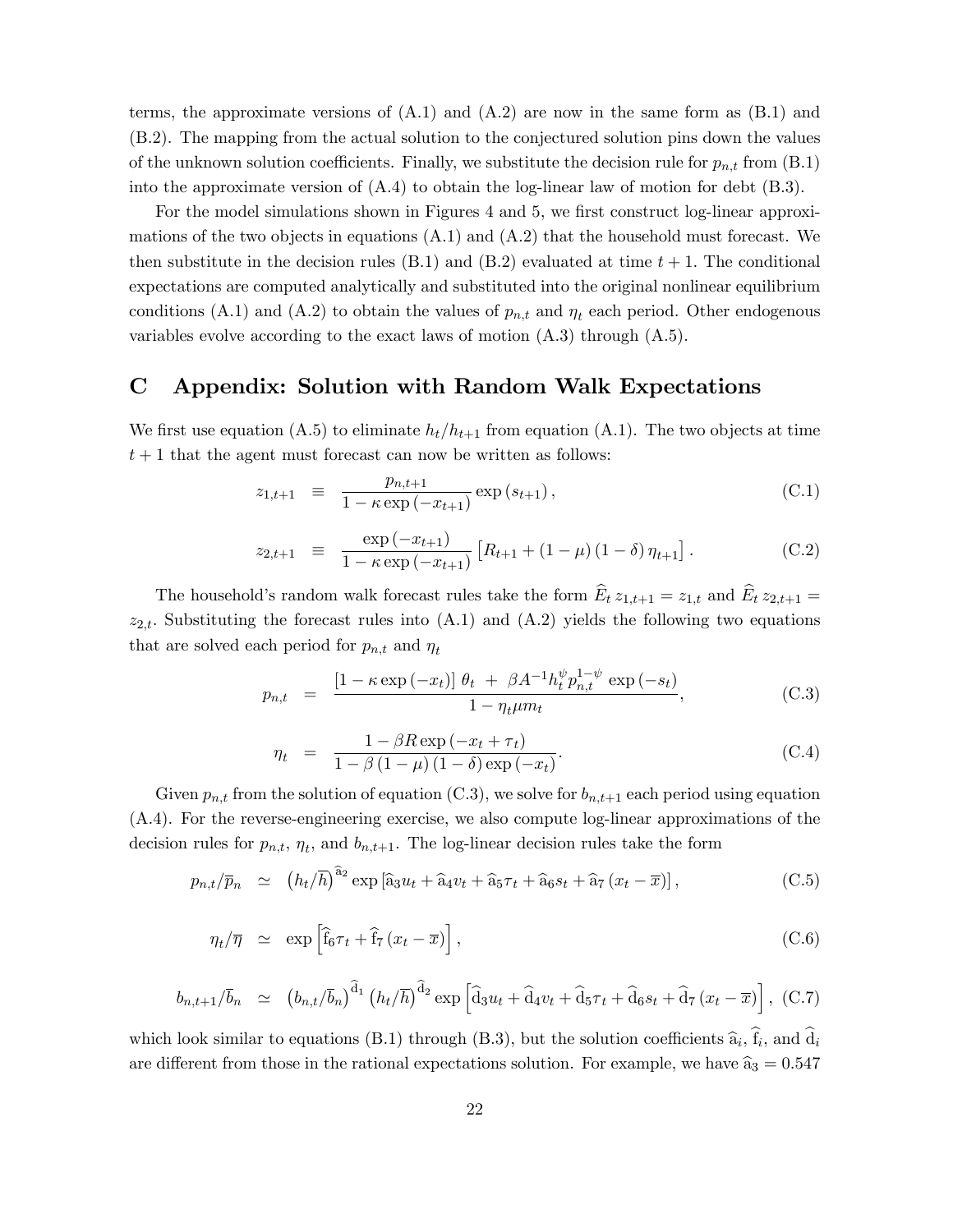in equation (C.5) versus  $a_3 = 0.195$  in equation (B.1). This explains why the random walk model can match the volatility of the variable  $p_{n,t}$  in the data with a smaller standard deviation for the housing preference shock  $u_t$ .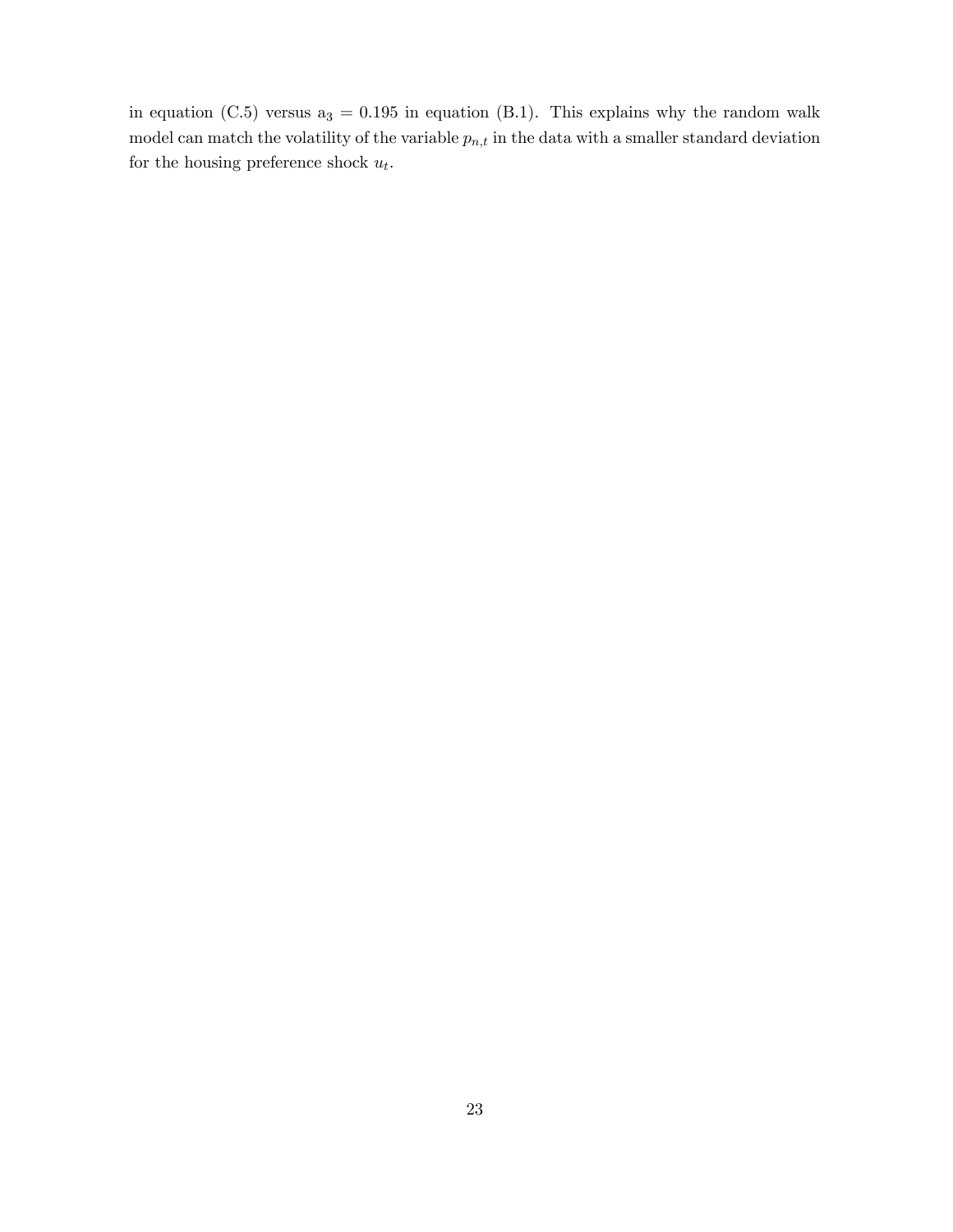#### References

Adam, Klaus., P. Kuang, and Albert Marcet (2012) "House Price Booms and the Current Account." In *NBER Macroeconomics Annual* 2011, edited by Daron Acemoglu and Michael Woodford, pp. 77-122. Chicago: University of Chicago Press.

Adam, Klaus, Albert Marcet, and Johannes Beutel. (2017) "Stock Price Booms and Expected Capital Gains." American Economic Review, 107, 2352-2408.

Adrian, Tobias, and Hyun Song Shin. (2010) "Financial Intermediaries and Monetary Economics." In Handbook of Monetary Economics 3, edited by Benjamin M. Friedman and Michael Woodford, pp. 601-650. New York: Elsevier.

Alpanda, Sami, and Sarah Zubairy. (2017) "Addressing Household Indebtedness: Monetary, Fiscal or Macroprudential Policy?" European Economic Review, 92, 47-73.

Barsky, Robert B., and J. Bradford De Long. (1993) "Why Does the Stock Market Fluctuate?" Quarterly Journal of Economics, 107, 291-311.

Berkovec, James A., Yan Chang, and Douglas A. McManus. (2012) "Alternative Lending Channels and the Crisis in U.S. Housing Markets." Real Estate Economics, 40, Special Issue No. 1, S8-S31.

Bhutta Neil, and Benjamin J. Keys. (2016) "Interest Rates and Home Equity Extraction During the Housing Boom." American Economic Review, 106, 1742-1774.

Boz, Emine, and Enrique G. Mendoza. (2014) "Financial Innovation, the Discovery of Risk, and the U.S. Credit Crisis." Journal of Monetary Economics, 62, 1-22.

Burnside, Craig, Martin Eichenbaum, and Sergio Rebelo. (2016) "Understanding Booms and Busts in Housing Markets." Journal of Political Economy, 124, 1088-1147.

Campbell, Sean D., Morris A. Davis, Joshua Gallin, and Robert F. Martin. (2009) "What Moves Housing Markets: A Variance Decomposition of the Price-Rent Ratio." Journal of Urban Economics, 66, 90-102.

Case, Karl E., Robert J. Shiller, and Anne K. Thompson. (2012) "What Have They Been Thinking? Home Buyer Behavior in Hot and Cold Markets.î Brookings Papers on Economic Activity, Fall, 265-298.

Chari, V.V., Patrick J. Kehoe, and Ellen R. McGrattan. (2007) "Business Cycle Accounting." Econometrica, 75, 781-836.

Chen, Hui, Michael Michaux, and Nikolai Roussanov. (2013) "Houses as ATMs? Mortgage Refinancing and Macroeconomic Uncertainty." NBER Working Paper No. 19421.

Coibion, Olivier, and Yuriy Gorodnichenko. (2015) "Information Rigidity and the Expectations Formation Process: A Simple Framework and New Facts." American Economic Review, 105, 2644–2678.

Davis, Morris A., Andreas Lehnert, and Robert F. Martin. (2008) "The Rent-Price Ratio for the Aggregate Stock of Owner-Occupied Housing." Review of Income and Wealth, 54, 279-284.

Dell'Ariccia, Giovanni, Deniz Igan, and Luc Laeven. (2012) "Credit Booms and Lending Standards: Evidence from the Subprime Mortgage Market." Journal of Money Credit and Banking, 44, 367-384.

Demyanyk, Yulia S., and Otto Van Hemert. (2011) "Understanding the Subprime Mortgage Crisis." Review of Financial Studies, 24, 1848-1880.

Dokko, Jane, Brian Doyle, Michael T. Kiley, Jinill Kim, Shane Sherlund, Jae Sim, and Skander Van den Heuvel. (2011) "Monetary Policy and the Global Housing Bubble." Economic Policy, 26, 237-287.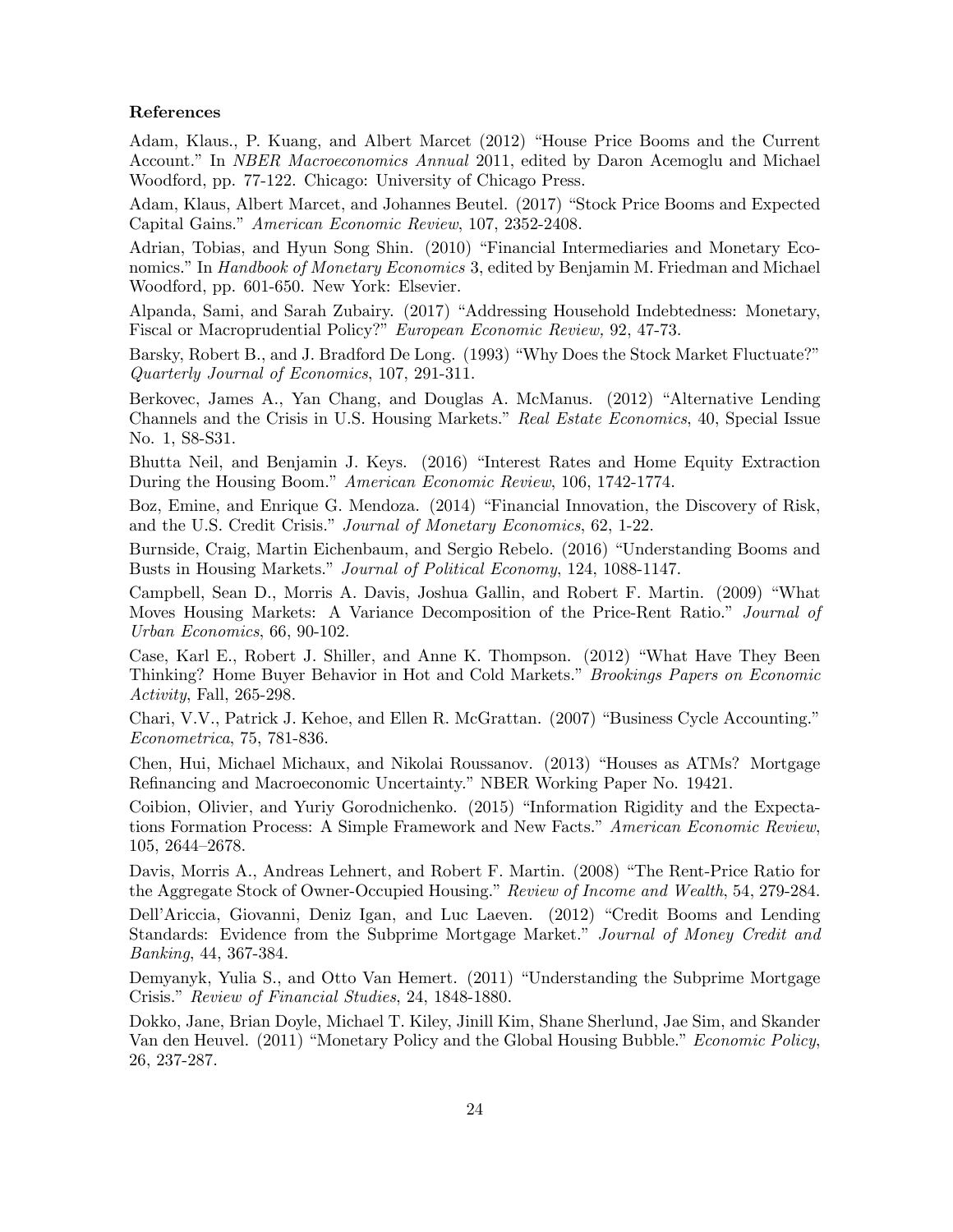Duca, John V., John Muellbauer, and Anthony Murphy. (2010) "Housing Markets and the Financial Crisis of 2007-2008: Lessons for the Future." Journal of Financial Stability, 6, 203-217.

Duca, John V., John Muellbauer, and Anthony Murphy. (2011) "House Prices and Credit Constraints: Making Sense of the U.S. Experience." Economic Journal, 121, 533-551.

Dudley, William C. (2017) "Evolving Consumer Behavior." Remarks at the National Retail Federation Annual Convention. New York City, January 17, 2017.

Engsted, Tom, Simon J. Hviid, and Thomas Q. Pedersen. (2016) "Explosive Bubbles in House Prices? Evidence from the OECD Countries." Journal of International Financial Markets, Institutions and Money, 40, 14-25.

Favilukis, Jack, Sydney C. Ludvigson, and Stijn Van Nieuwerburgh. (2017) "The Macroeconomic Effects of Housing Wealth, Housing Finance, and Limited Risk-Sharing in General Equilibrium." Journal of Political Economy, 125, 140-223.

Garriga, Carlos, Rodolfo E. Manuelli, and Adrian Peralta-Alva. (2017) "A Macroeconomic Model of Price Swings in the Housing Market." Manuscript.

Gelain, Paolo, Kevin J. Lansing, and Caterina Mendicino. (2013) "House Prices, Credit Growth, and Excess Volatility: Implications for Monetary and Macroprudential Policy.<sup>n</sup> International Journal of Central Banking, 9(2), 219-276.

Gelain, Paolo, and Kevin J. Lansing. (2014) "House Prices, Expectations, and Time-Varying Fundamentals." Journal of Empirical Finance, 29, 3-25.

Gelain, Paolo., Kevin J. Lansing, and Gisle J. Natvik. (2018) "Leaning Against the Credit Cycle." Journal of the European Economic Association, forthcoming.

Gete, Pedro. (2017) "Expectations and the Housing Boom and Bust: An Open Economy View." Manuscript.

Glaeser, Edward L., Joshua D. Gottlieb, and Joseph Gyourko. (2013) "Can Cheap Credit Explain the Housing Boom?" In *Housing and the Financial Crisis*, edited by in Edward L. Glaeser and Todd Sinai, pp. 301-360. Chicago: University of Chicago Press.

Glaeser, Edward L., and Charles G. Nathanson. (2018) "An Extrapolative Model of House Price Dynamics." Journal of Financial Economics, forthcoming.

Glick, Reuven, and Kevin J. Lansing. (2010) "Global Household Leverage, House Prices and Consumption." Federal Reserve Bank of San Francisco, *Economic Letter*, 2010-01 (January 11).

Goetzmann, William N., Liang Peng and Jacqueline Yen. (2012) "The Subprime Crisis and House Price Appreciation." Journal of Real Estate Finance and Economics, 44, 36-56.

Granziera, Eleonora, and Sharon Kozicki. (2015) "House Price Dynamics: Fundamentals and Expectations." Journal of Economic Dynamics and Control, 60, 152-165.

Greenspan, Alan. (2005) "Consumer Finance." Remarks at the Federal Reserve System's Fourth Annual Community Affairs Research Conference, Washington, D.C., April 8, 2005.

Greenspan, Alan. and James E. Kennedy. (2008) "Sources and Uses of Equity Extracted from Homes." Oxford Review of Economic Policy, 24, 120-144.

Greenwood, Robin, and Andrei Shleifer. (2014) "Expectations of Returns and Expected Returns." Review of Financial Studies, 27, 714-746.

Himmelberg, Charles, Christopher Mayer, and Todd Sinai. (2005) "Assessing High House Prices: Bubbles, Fundamentals, and Misperceptions." Federal Reserve Bank of New York, Staff Report No. 218 (September).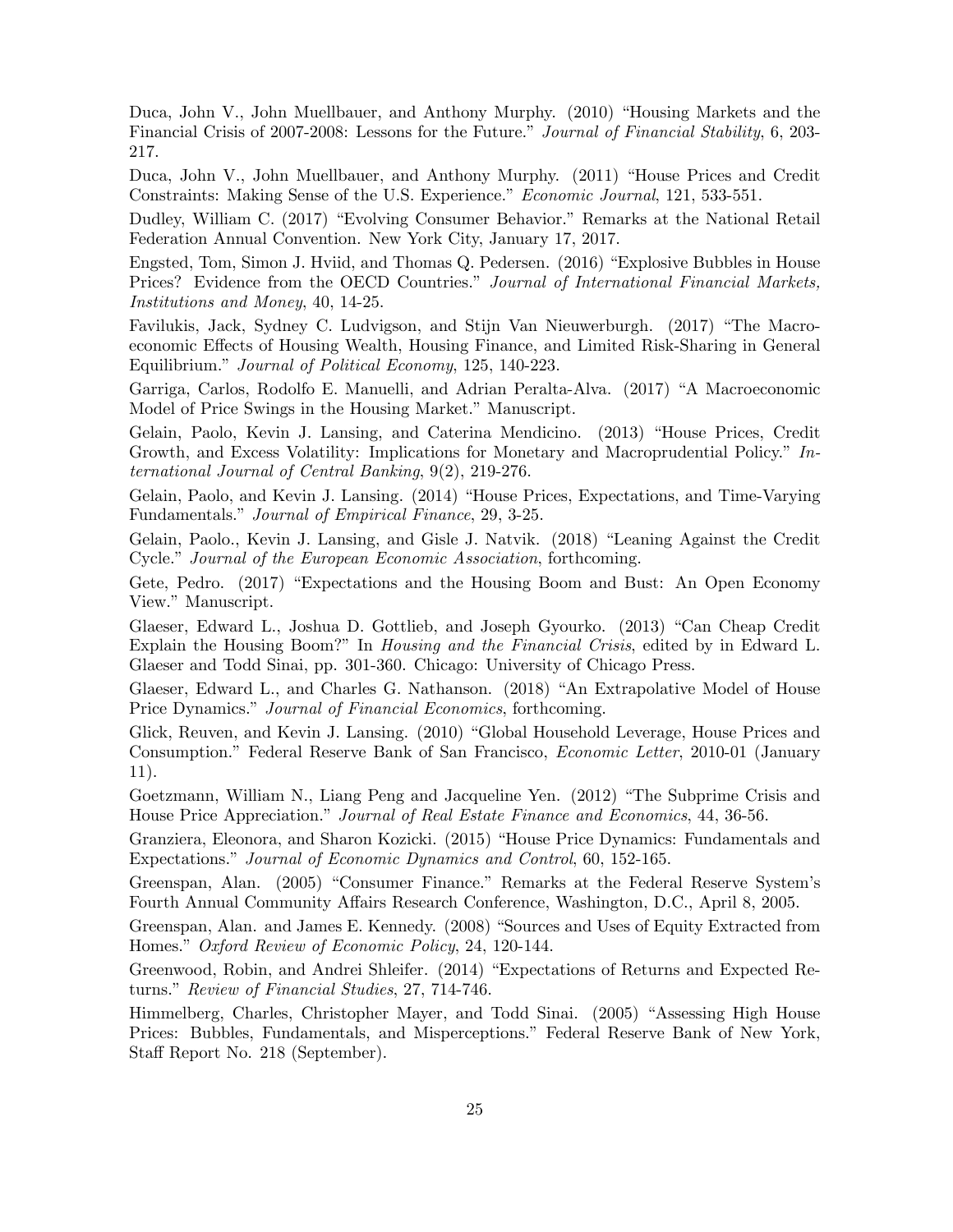Iacoviello, Matteo, and Stefano Neri. (2010) "Housing Market Spillovers: Evidence from an Estimated DSGE Model." American Economic Journal: Macroeconomics, 2, 125-164.

Iacoviello, Matteo. (2015) "Financial Business Cycles." Review of Economic Dynamics, 18,  $140 - 163.$ 

International Monetary Fund. (2012) "Dealing with Household Debt." In World Economic Outlook Chapter 3, Growth Resuming, Dangers Remain, (April).

Jiménez, Gabriel, Steven Ongena, Jose-Luis Peydró, Jesús Saurina. (2014) "Hazardous Times for Monetary Policy: What do Twenty-Three Million Bank Loans Say About the Effects of Monetary Policy on Credit Risk?" Econometrica, 82, 463-505.

Jurgilas, Marius, and Kevin J. Lansing. (2013) "Housing Bubbles and Expected Returns to Home Ownership: Lessons and Policy Implications." In Property Prices and Real Estate Financing in a Turbulent World, edited by Morten Balling and Jesper Berg, pp. 101-128. Brussels/Vienna: Société Universitaire Européenne de Recherches Financières (SUERF).

Jordà, Oscar, Moritz Schularick, and Alan M. Taylor. (2015) "Betting the House." *Journal of* International Economics, 96 (S1), S1-S18.

Justiniano, Alejandro, Giorgio Primiceri, and Andrea Tambalotti. (2015) "Household Leveraging and Deleveraging." Review of Economic Dynamics, 18, 3-20.

Justiniano, Alejandro, Giorgio Primiceri, and Andrea Tambalotti. (2017) "Credit Supply and the Housing Boom." Manuscript.

Kermani, Amir. (2012) "Cheap Credit, Collateral and the Boom-Bust Cycle." Manuscript.

Koijen, Ralph S. J., Maik Schmeling, and Evert B. Vrugt. (2015) "Survey Expectations of Returns and Asset Pricing Puzzles." Manuscript.

Kydland, Finn E., Peter Rupert, and Roman Šustek. (2016) "Housing Dynamics Over the Business Cycle." International Economic Review, 57, 1149-1177.

Laibson, David and Johanna Mollerstrom. (2010) "Capital Flows, Consumption Booms and Asset Bubbles: A Behavioral Alternative to the Savings Glut Hypothesis." Economic Journal, 120, 354-374.

Lansing, Kevin J. (2006) "Lock-In of Extrapolative Expectations in an Asset Pricing Model." Macroeconomic Dynamics, 10, 317-348.

Lansing, Kevin J., (2010) "Rational and Near-Rational Bubbles Without Drift." Economic Journal, 120, 1149-1174.

Lansing, Kevin J., and Agnieszka Markiewicz. (2018) "Top Incomes, Rising Inequality, and Welfare." Economic Journal, 128, 262-297.

Ling, David C., Joseoh T. L. Ooi, and Thao T. T. Le. (2015) "Explaining House Price Dynamics: Isolating the Role of Nonfundamentals." Journal of Money Credit and Banking, 47 (S1), 87-125.

Lucas, Robert E. (1978) "Asset Prices in an Exchange Economy," *Econometrica*, 46, 1429-1445.

McDonald, John F., and Houston H. Stokes. (2011) "Monetary Policy and the Housing Bubble." Journal of Real Estate Finance and Economics, 46, 437–451.

McCarthy, Jonathan, and Richard W. Peach. (2004) "Are Home Prices the Next Bubble?" Federal Reserve Bank of New York, Economic Policy Review, 10(3), 1-17.

Mian, Atif, and Amir Sufi. (2009) "The Consequences of Mortgage Credit Expansion: Evidence from the U.S. Mortgage Default Crisis." Quarterly Journal of Economics, 124, 1449-1496.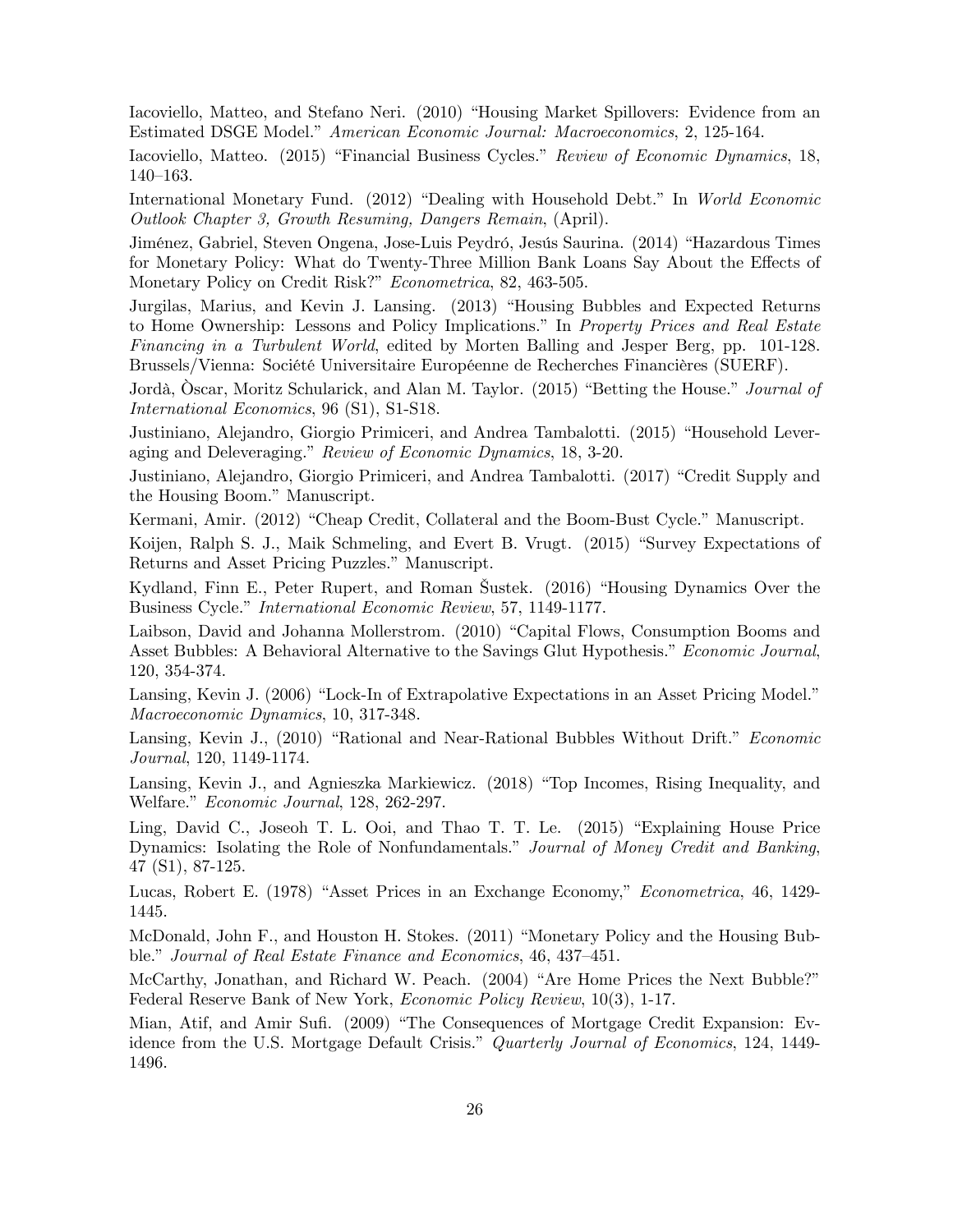Mian, Atif, and Amir Sufi. (2014) "House Price Gains and U.S. Household Spending from 2002 to 2006." NBER Working Paper No. 20152.

Nerlove, Mark. (1967) "Distributed Lags and Unobserved Components in Economic Time Series." In Ten Economic Studies in the Tradition of Irving Fischer, edited by William Fellner, pp. 127-169. New York: John Wiley and Sons.

Pavlov, Andrey, and Susan M. Wachter. (2011) "Subprime Lending and Real Estate Prices." Real Estate Economics, 39, 1-17.

Piazzesi, Monika, and Martin Schneider. (2009) "Momentum Traders in the Housing Market: Survey Evidence and a Search Model." American Economic Review Papers and Proceedings, 99, 406-411.

Taylor, John B. (2007) "Housing and Monetary Policy." Paper presented at symposium sponsored by the Federal Reserve Bank of Kansas City, Jackson Hole, Wyoming (September 1).

U.S. Financial Crisis Inquiry Commission. (2011) Final Report on the Causes of the Financial and Economic Crisis in the United States. Washington D.C.: U.S. Government Printing Office.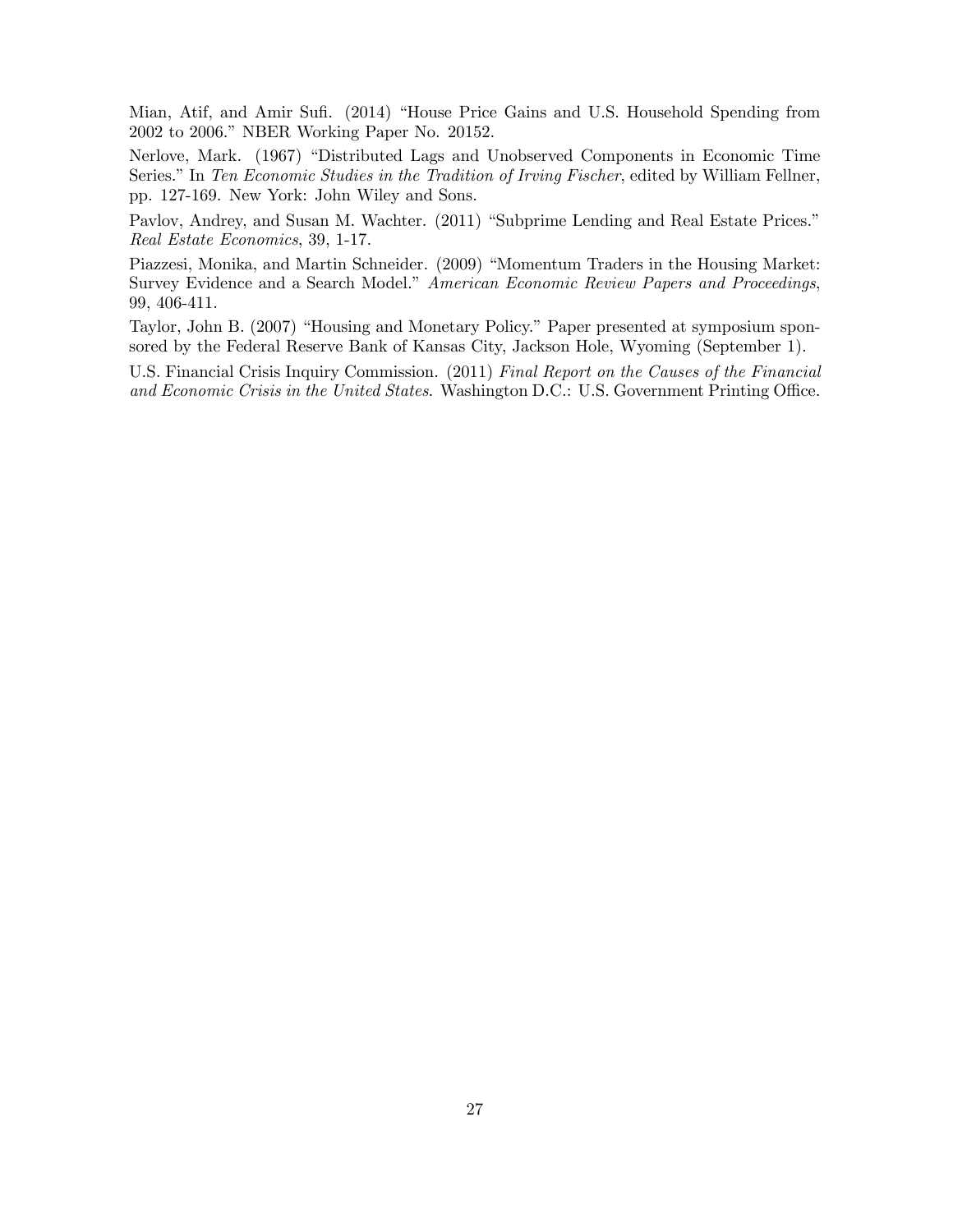

Figure 1: U.S. Housing Market Boom and Bust

Notes: Starting around the mid-1990s, the U.S. economy experienced correlated booms and busts in household real estate value, mortgage debt, and personal consumption expenditures. In contrast, the ratio of housing rent to consumption declined steadily over the same period. The ratio of housing value to consumption peaked in 2006.Q1, seven quarters prior to the start of the Great Recession in 2007.Q4. The ratio of mortgage debt to consumption peaked somewhat later in 2009.Q1. The ratio of personal consumption expenditures to personal disposable income peaked in 2005.Q3. For consistency with the model, consumption, disposable income, and housing rent are converted to quarterly flow measures. The median house price and rent series in the data are both scaled (preserving the price-to-rent ratio) so that the ratio of the median house price to per capita consumption in 1993.Q1 coincides with the ratio of aggregate housing value to aggregate consumption in the same quarter, implying a normalized housing supply of 1.0 in 1993.Q1.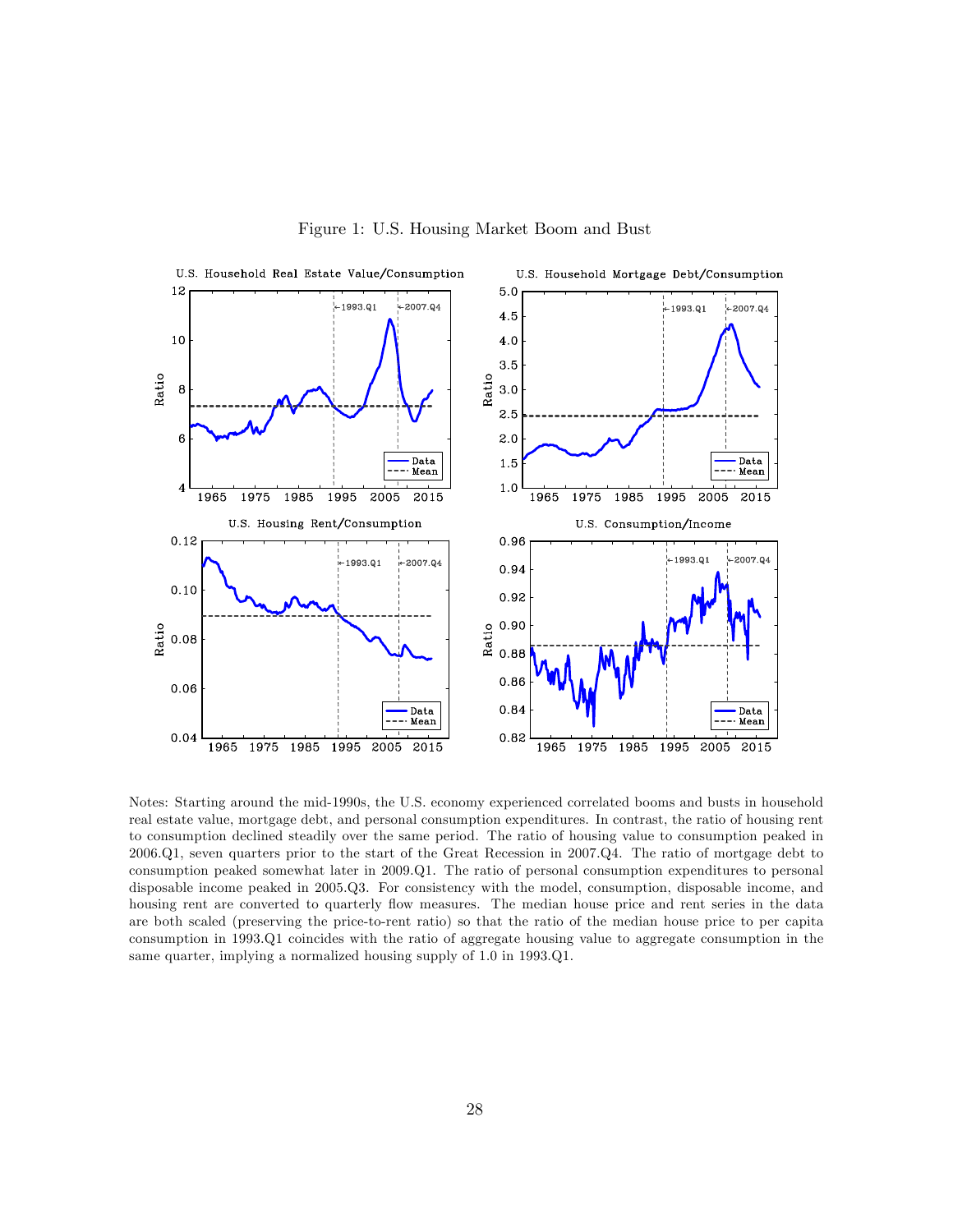

Figure 2: Housing Supply Variables

Notes: Housing supply in the model is governed by equation (9). The elasticity parameter  $\psi$  is estimated from data on the BEA's chain-type quantity index for the net stock of private residential fixed assets. The realizations of the housing supply shock  $s_t$  are computed to allow the model to exactly replicate the path of private residential Öxed assets in the data.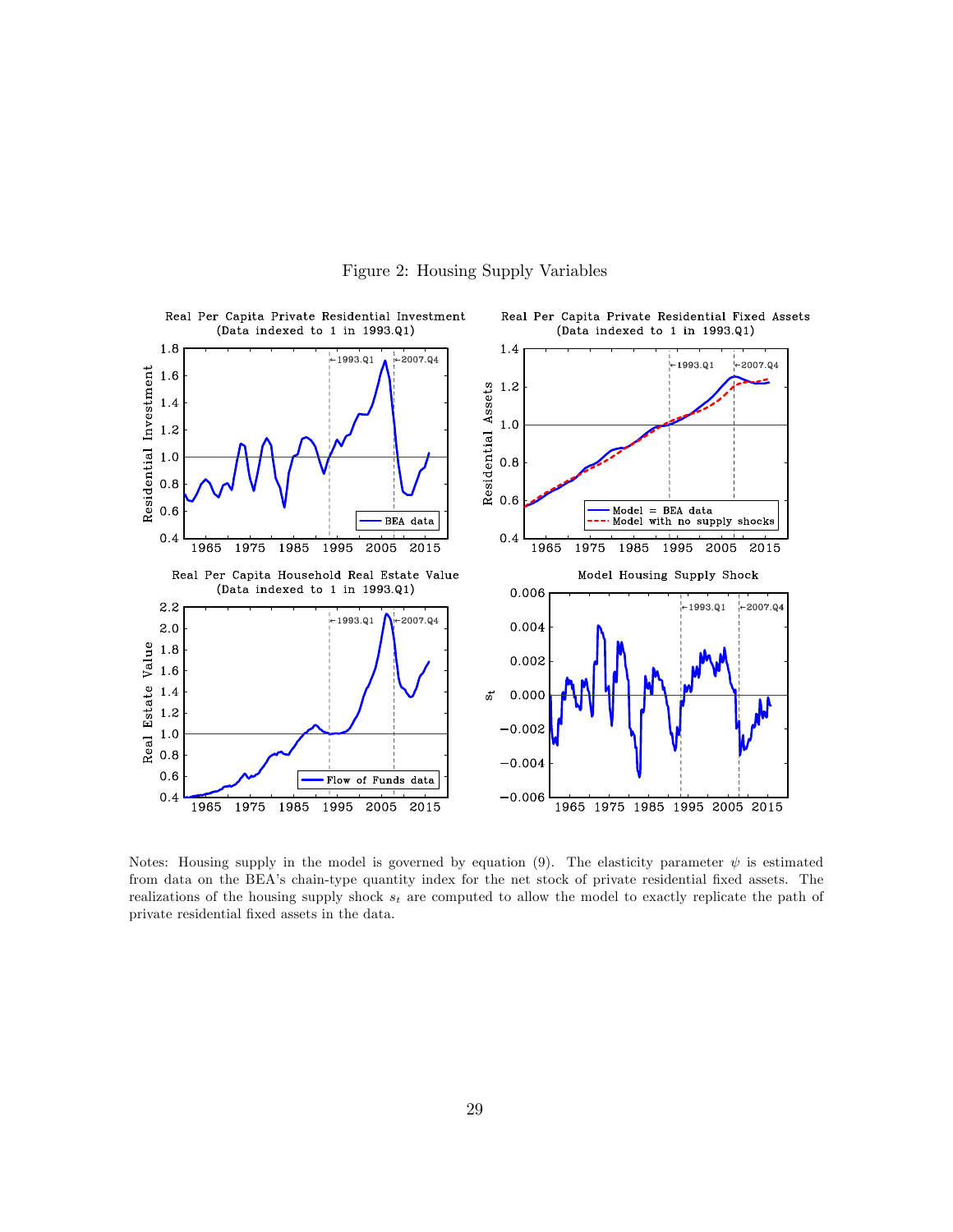



Notes: The figure plots the root mean squared percentage forecast error (RMSPFE) for one-quarter ahead forecasts of each variable using a forecast rule of the form  $E_t z_{t+1} = \omega z_t + (1 - \omega) E_{t-1} z_t$ , where  $z_{t+1} \in$  ${p_{t+1}}h_{t+1}/c_{t+1}, R_{t+1}$ . Random walk expectations correspond to the case of  $\omega = 1$  which does not sacrifice much in forecast performance relative to higher values of  $\omega$ .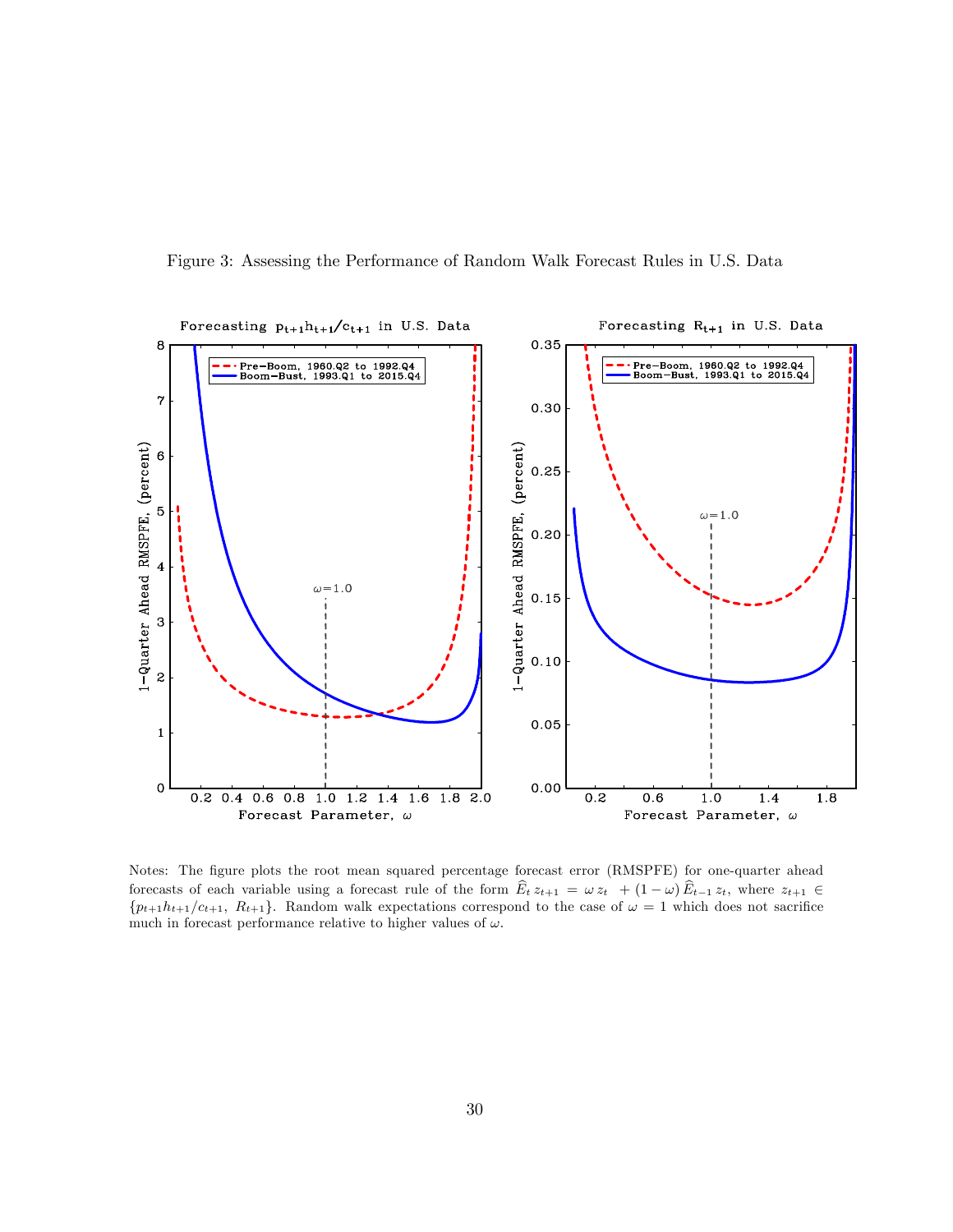

Figure 4: Simulations with Model-Specific Shocks

Notes: The four panels are the model-generated versions of the corresponding U.S. data ratios plotted earlier in Figure 1. The standard deviation of shock innovations in each model is chosen to match the volatilities of the housing value-to-consumption ratio and the mortgage debt-to-consumption ratio in U.S. data. With random walk expectations, only a small housing preference shock is needed to match the volatility of the housing value-to-consumption ratio. The rent-to-consumption ratio exhibits low volatility, similar to the data. With rational expectations, a highly volatile housing preference shock is needed to match the volatility of the housing value-to-consumption ratio. The result is a highly volatile rent-to-consumption ratio, which is counterfactual.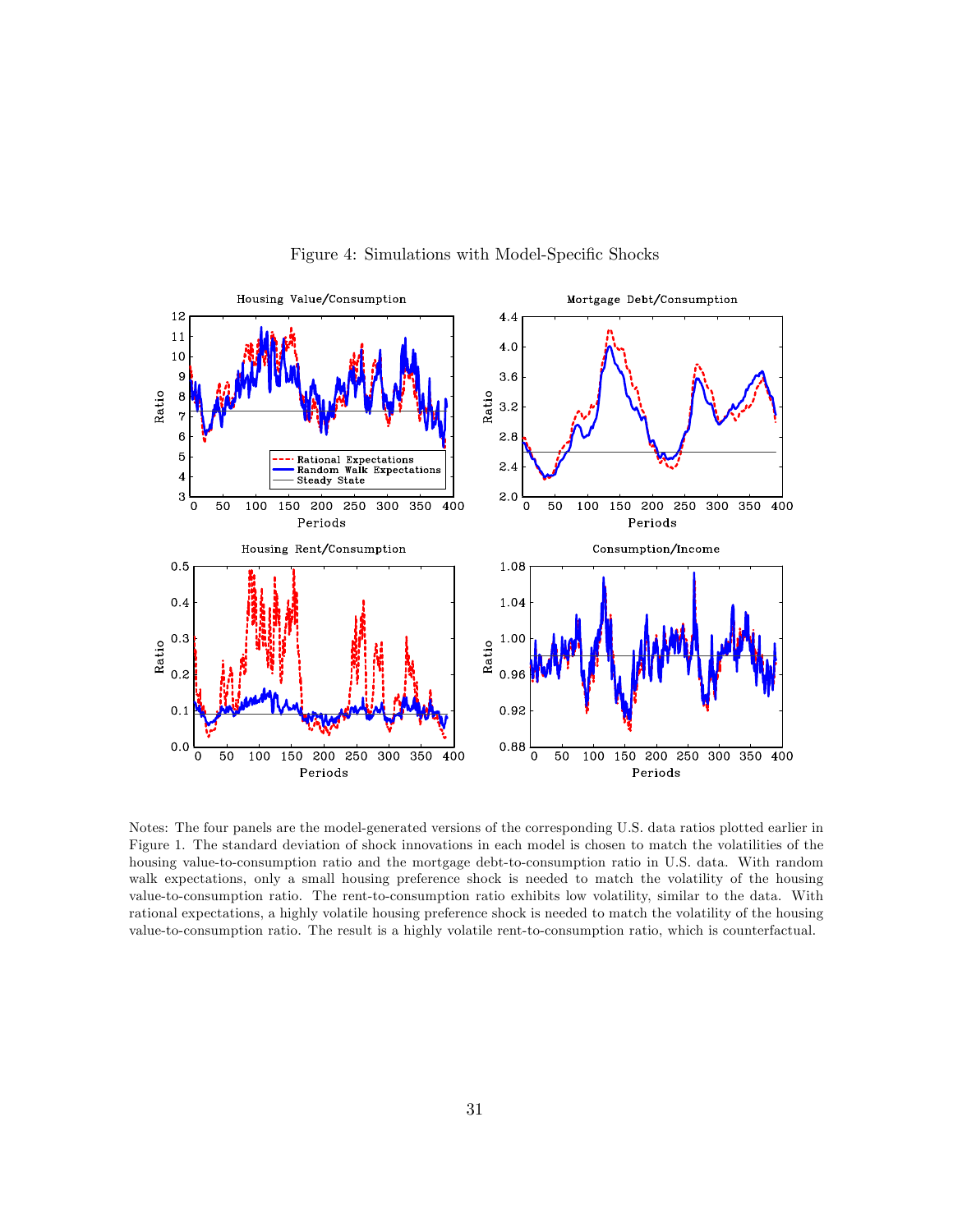

Figure 5: Impulse Response Functions with Common Shocks

Notes: In each panel, the models are hit with the same one-standard deviation positive shock innovation. The model with random walk expectations exhibits excess volatility relative to the model with rational expectations.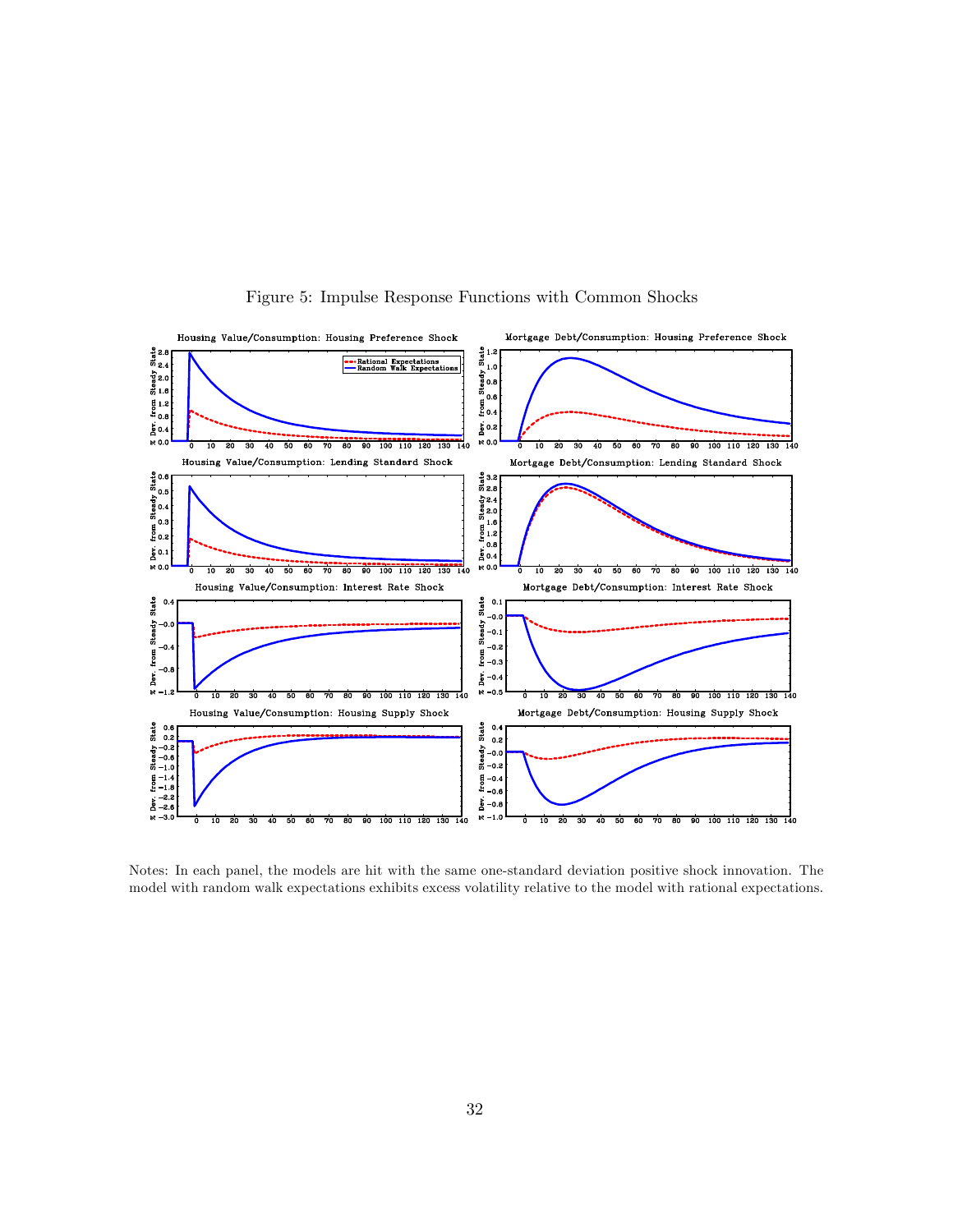

Figure 6: Reverse-Engineering Shocks to Match the U.S. Data

Notes: As inputs to the reverse-engineering exercise, the model variables  $x_t$ ,  $R_t$ , and  $h_t$  take on the values observed in the data. The U.S. time series for  $x_t$  and  $R_t - 1$  are plotted in the top panels above, while the time series for  $h_t$  is plotted in the top right panel of Figure 2. The bottom panels show the paths of the reverseengineered housing preference variable  $\theta_t$  and lending standard variable  $m_t$  that are needed to exactly replicate the time paths of the U.S. housing value-to-consumption ratio and the U.S. mortgage debt-to-consumption ratio. The model with random walk expectations can match the data with much smaller movements in the housing preference variable  $\theta_t$ . Conditional on matching the time paths of the U.S. ratios, both models imply the same pattern for the lending standard variable  $m_t$ .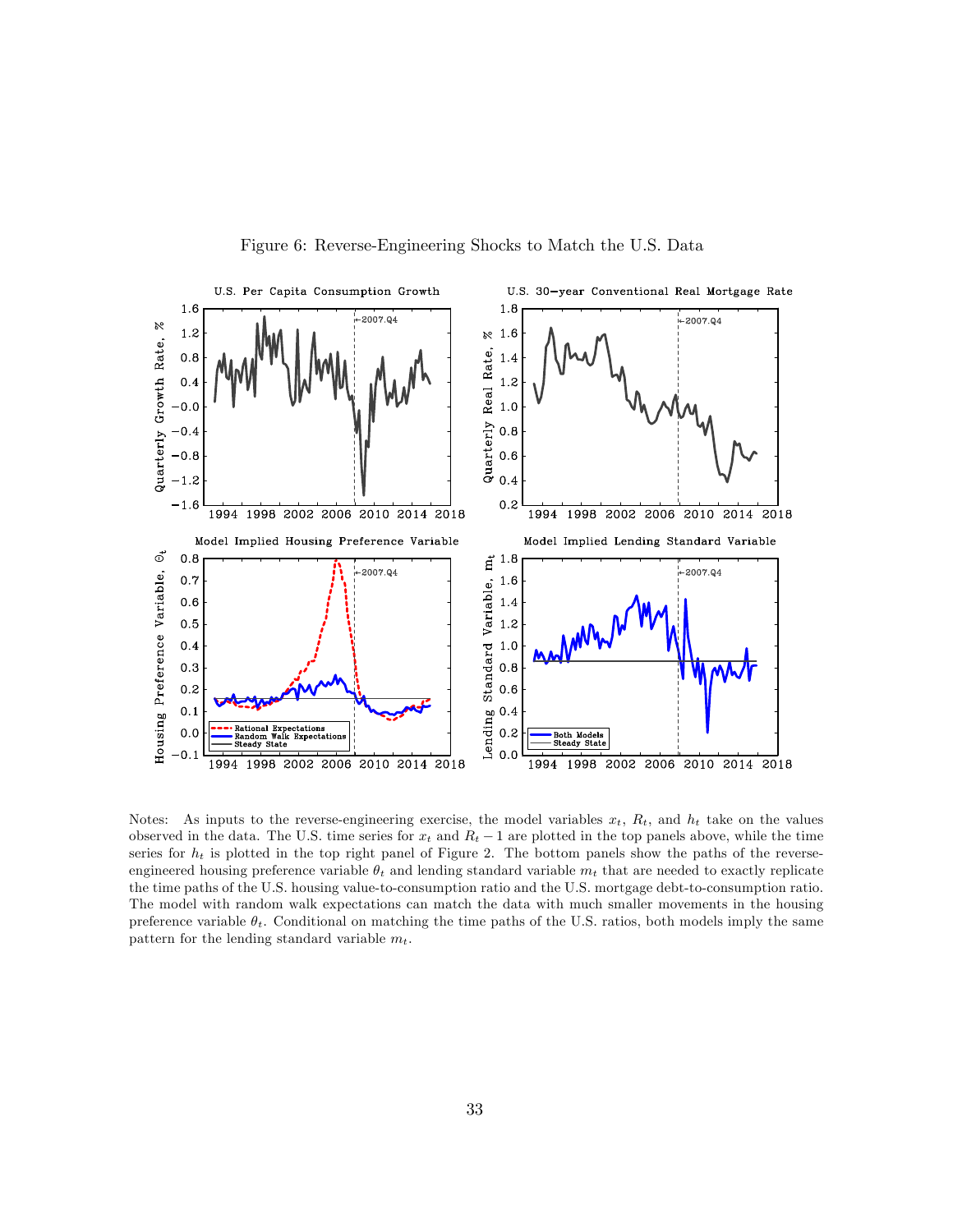



Notes: Two indicators of lending standard tightness from the Federal Reserve's Senior Loan Officer Opinion Survey (SLOOS). Both series show that banks started to tighten lending standards before the onset of the Great Recession in 2007.Q4. Moreover, a substantial percentage of banks continued to tighten standards even after the recession ended in 2009.Q2.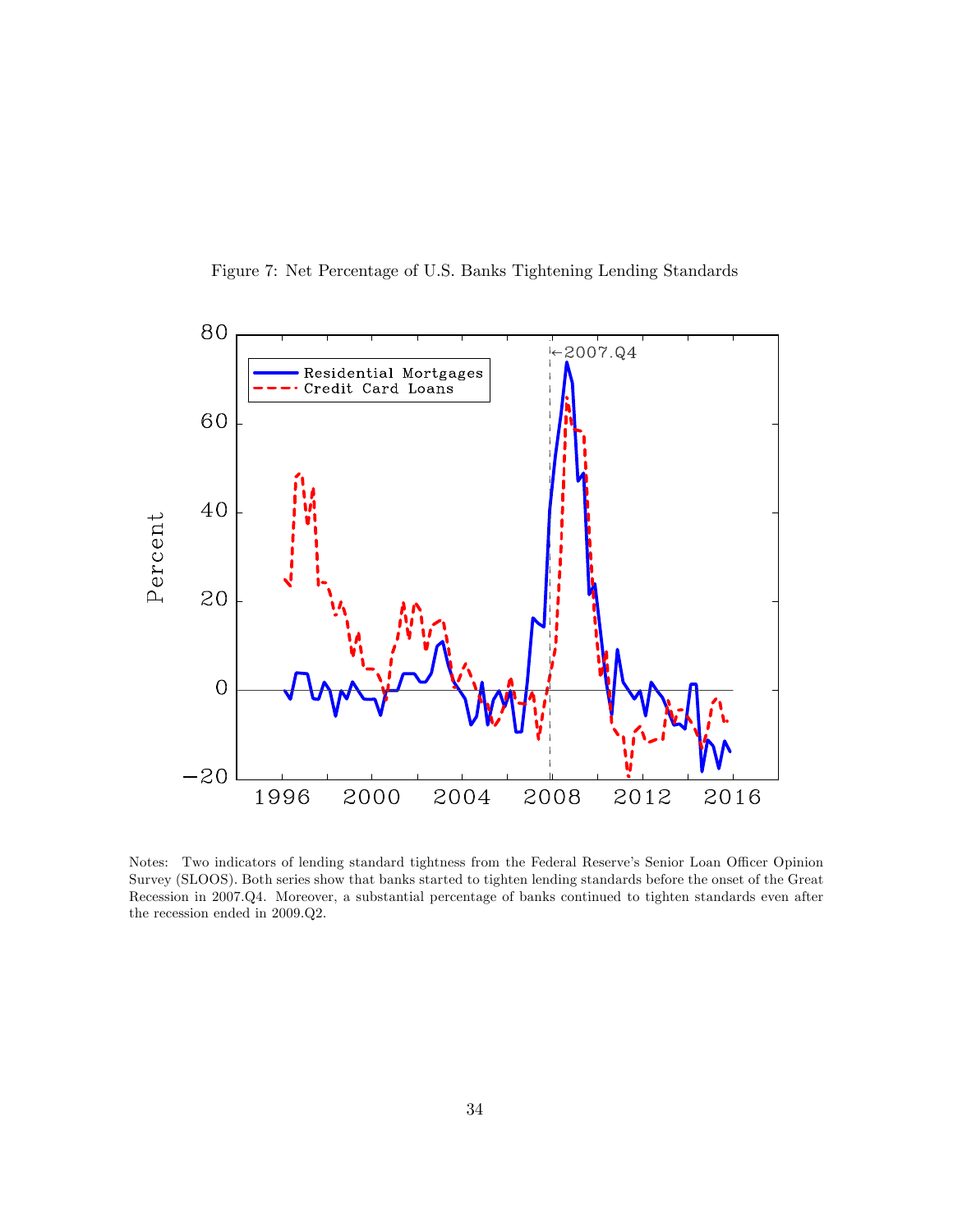

Figure 8: Model Implied Paths for Other Macroeconomic Variables

Notes: In the model with rational expectations, the large reverse-engineered housing preference shocks generate a large boom-bust cycle in the rent-to-consumption ratio. In the model with random walk expectations, the much smaller reverse-engineered housing preference shocks generate less movement in the rent-to-consumption ratio, which is closer to the pattern observed in the data. By construction, both models imply identical hump-shaped paths for the consumption-to-income ratio.